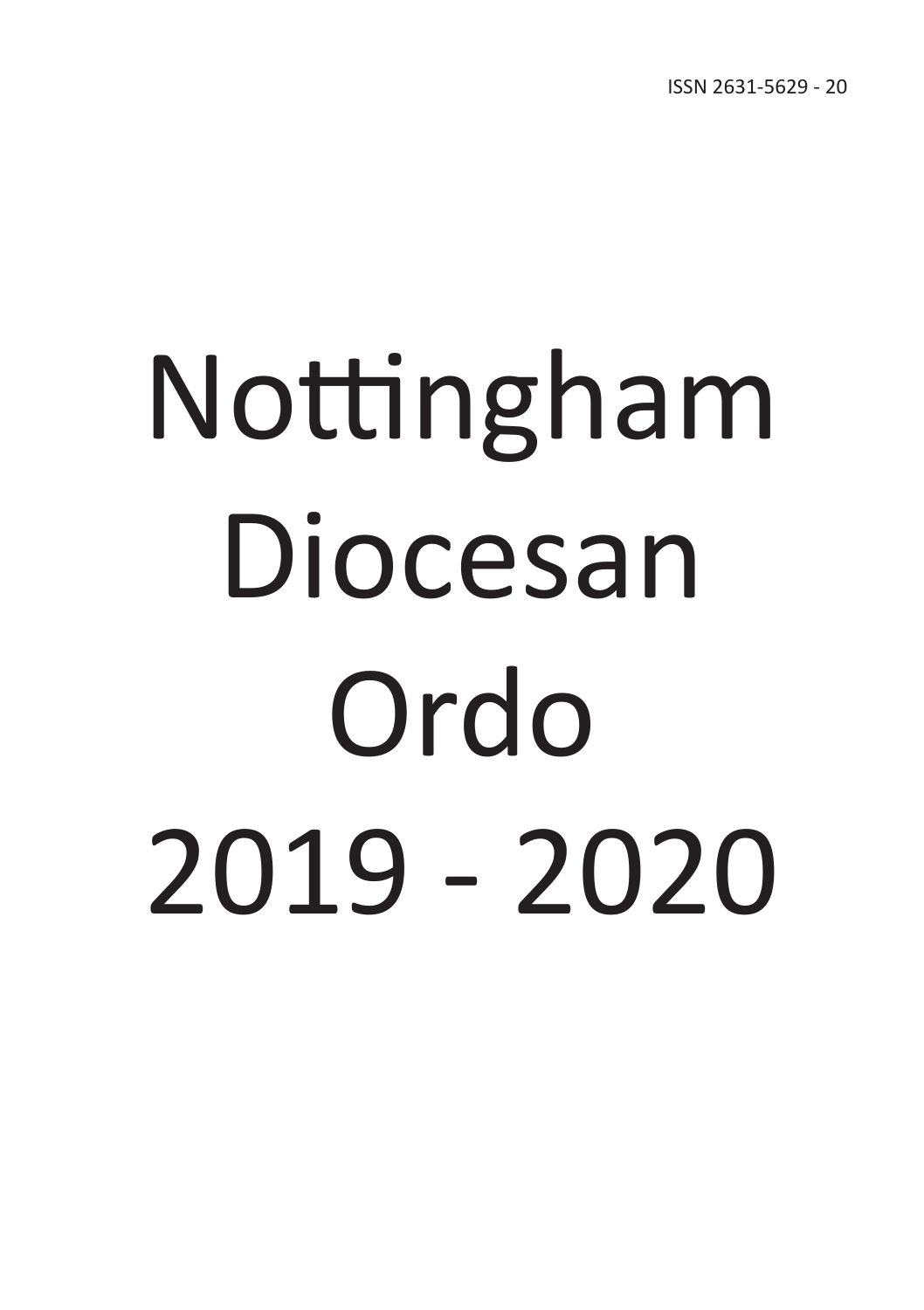#### **Calendar Outline for 2019-20**

| December '19 | $1(1$ Advent)        | 8 (2 Advent)                   | 15 (3 Advent)   | 22 (4 Advent)     | 29 (HF)            |
|--------------|----------------------|--------------------------------|-----------------|-------------------|--------------------|
| January '20  | 5 (Epiphany)         | 12 (Baptism)                   | 19 (2 OT)       | 26 (3 OT)         |                    |
| February     | 2 (Presentation)     | 9 (5 OT)                       | 16 (6 OT)       | 23 (7 OT)         |                    |
| March        | $1(1$ Lent)          | 8 (2 Lent)                     | $15(3$ Lent)    | 22 (4 Lent)       | 29 (5 Lent)        |
| April        | $5$ (Palm)           | $12*$ (Easter)                 | 19 (2 Easter)   | 26 (3 Easter)     |                    |
| May          | 3 (4 Easter)         | $10*$ (5 Easter)               | 17 (6 Easter)   | $24*$ (7 Easter)  | 31 (Pent't)        |
| June         | 7 (Trinity)          | 14 (Corpus Christi) 21 (12 OT) |                 | 28 (SsPP)         |                    |
| July         | 5 (14 OT)            | 12 (15 OT)                     | 19 (16 OT)      | 26 (17 OT)        |                    |
| August       | 2(18 <sub>OT</sub> ) | 9(19 O T)                      | 16 (Assumption) | 23 (21 OT)        | $30*(220T)$        |
| September    | 6 (23 OT)            | 13 (24 OT)                     | 20 (25 OT)      | 27 (26 OT)        |                    |
| October      | 4 (27 OT)            | 11 (28 OT)                     | 18 (29 OT)      | 25 (30 OT)        |                    |
| November     | 1 (All Saints)       | 8 (32 OT)                      | 15 (33 OT)      | 22 (CtK)          | $29(1 \text{ Ad})$ |
| December     | $6(2$ Advent)        | 13 (3 Advent)                  | 20 (4 Advent)   | 27* (Holy Family) |                    |

Holy Days of Obligation (not falling on a Sunday):

The Nativity of the Lord Wednesday 25 December 2019 The Ascension of the Lord Thursday 21 May 2020 The Nativity of the Lord Friday 25 December 2020

\* Bank and Public Holidays:

| Christmas Day                                  | Wednesday 25 December 2019 |
|------------------------------------------------|----------------------------|
| <b>Boxing Day</b>                              | Thursday 26 December 2019  |
| New Year's Day                                 | Wednesday 1 January 2020   |
| Good Friday                                    | Friday 10 April 2020       |
| Easter Monday                                  | Monday 13 April 2020       |
| VE Day Holiday                                 | Friday 8 May 2020          |
| Spring Bank Holiday                            | Monday 25 May 2020         |
| Late Summer Bank Holiday Monday 31 August 2020 |                            |
| Christmas Day                                  | Friday 25 December 2020    |
| <b>Boxing Day</b>                              | Monday 28 December 2020    |

During 2019 - 2020, the Lectionary cycle is:

Sundays Year A (Saint Matthew) Weekdays Year 2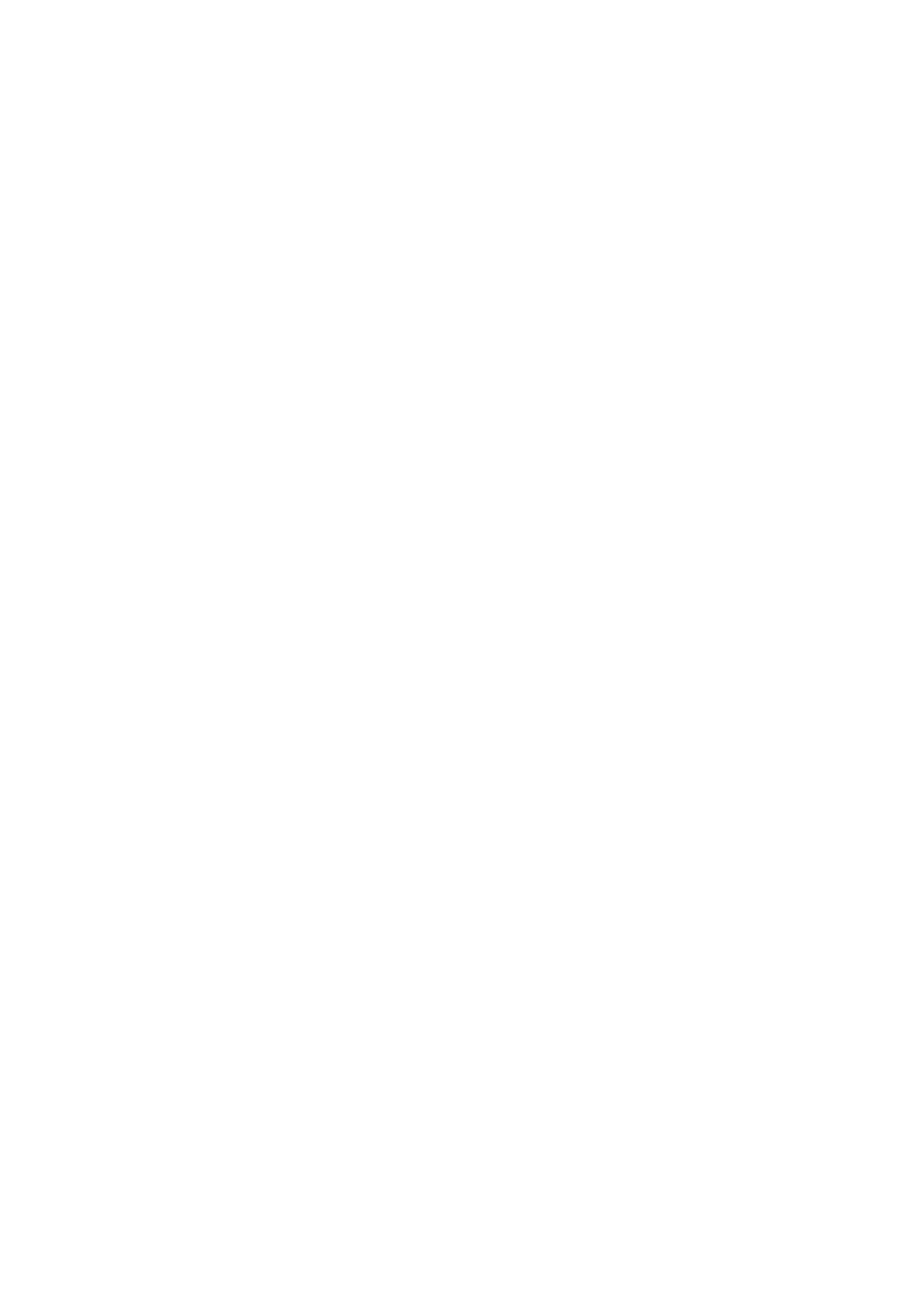#### **GENERAL INFORMATION**

#### **1 - INTRODUCTION**

Welcome to the Nottingham Diocesan Ordo for 2019-20. It begins with the First Sunday of Advent 2019 and ends with the Saturday before the First Sunday of Advent 2020. An outline calendar from the First Sunday of Advent 2020 up to the end of the calendar year is also provided.

If you have any comments for the improvement of the Diocesan Ordo, please write to the Editor, Father Simon Gillespie, The Presbytery, Halam Road, Southwell NG25 0AD.

#### **2 - FEASTS OF OBLIGATION (Canon 1246)**

In the Dioceses of England and Wales, when the solemnities of the Epiphany, Saints Peter and Paul, the Assumption of the Blessed Virgin Mary, or All Saints fall on a Saturday or Monday, the solemnity is to be observed and the precept discharged on the Sunday. With effect from the First Sunday of Advent 2017 the Epiphany of the Lord was restored to 6 January (except when it falls on a Saturday or Monday, as above) and the Ascension of the Lord to the Thursday after the Sixth Sunday of Easter. The Solemnity of the Most Holy Body and Blood of Christ is celebrated on the Sunday following Trinity Sunday. The Solemnity of the Nativity of the Lord is always celebrated on 25 December.

Different arrangements apply in churches and chapels pertaining to the Bishopric of the Forces.

#### **3 - MASSES FOR SUNDAYS AND HOLYDAYS ANTICIPATED THE PREVIOUS EVENING**

The Mass celebrated on the evening before a Sunday or holyday is that appointed for the day itself, or of the proper Vigil in the case of the Nativity of the Lord, the Nativity of Saint John the Baptist, Saints Peter and Paul, the Assumption of the Blessed Virgin Mary, and, above all, Easter. The Easter Vigil should not be celebrated before dusk and should end before dawn.

When the Mass of an anticipated Sunday or holyday falls on a solemnity, the Mass to be celebrated is determined by the higher rank indicated in the table of liturgical days given at the front of *The Roman Missal.* For the good of the faithful it is always permissible to celebrate the Mass of the Sunday in preference to the solemnity.

#### **4 - PROPER CALENDARS: EUROPEAN, NATIONAL, AND DIOCESAN CELEBRATIONS**

- 12 January (National) Saint Aelred (optional memorial) 19 January (National) Saint Wulstan (optional memorial) 20 January (Diocesan) Blessed Cyprian Tansi (optional memorial) 4 February (Diocesan) Saint Gilbert of Sempringham (memorial) 14 February (European) Saints Cyril and Methodius, Patrons of Europe (feast)
- 27 February (Diocesan) Saints Margaret Clitherow, Anne Line, and Margaret Ward *(transferred from 30 August)* (memorial)
- 1 March (National) Saint David, Patron of Wales (feast)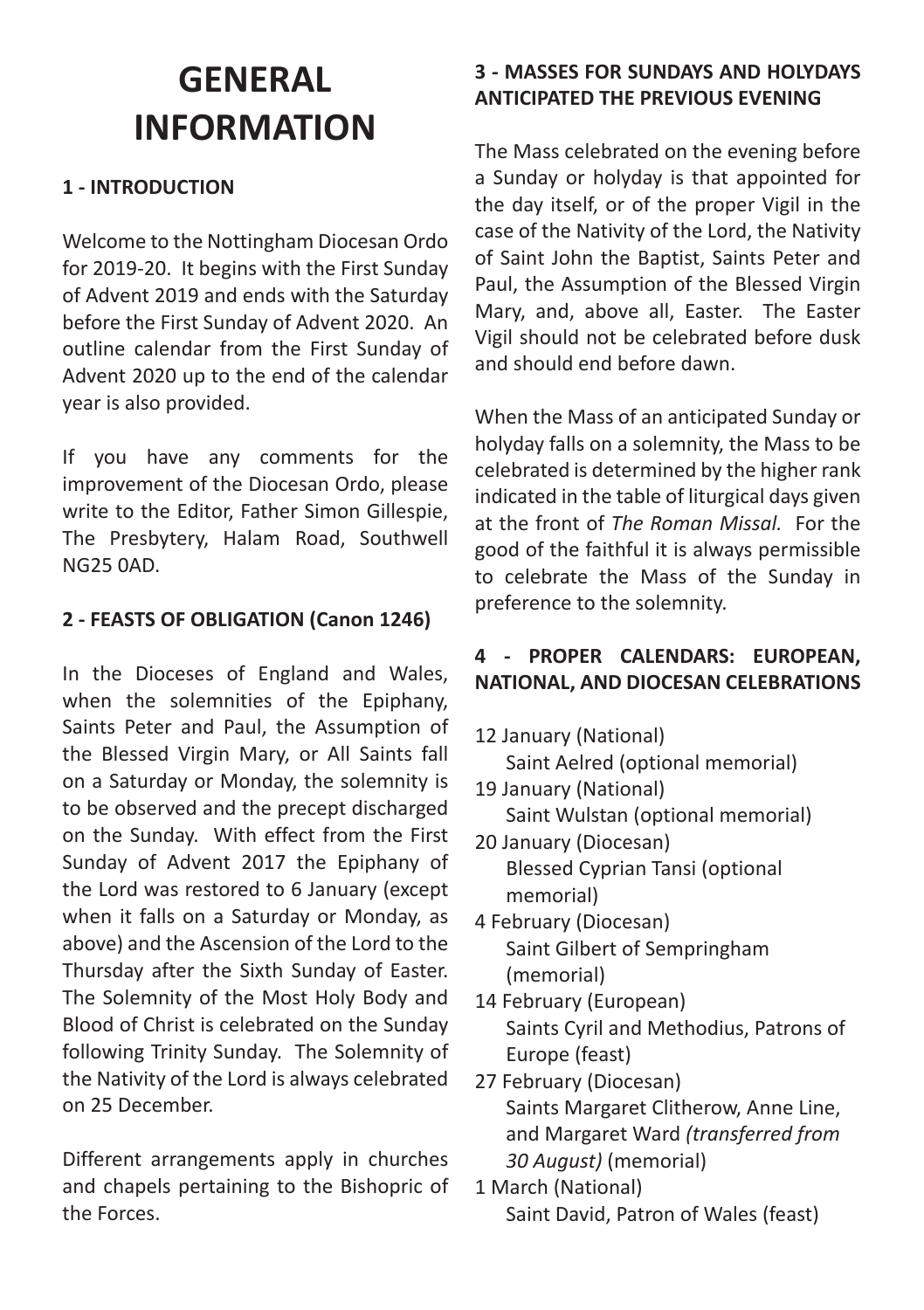17 March (National) Saint Patrick, Patron of Ireland (feast) 20 March (Diocesan) Saint Alcmund (optional memorial) 12 April (Diocesan) Saint Guthlac (optional memorial) 21 April (National) Saint Anselm (optional memorial) 23 April (National) Saint George, Patron of England (solemnity) 24 April (National) Saint Adalbert *(transferred from 23 April)* (optional memorial) 29 April (European) Saint Catherine of Siena, Patron of Europe (feast) 4 May (National) The English Martyrs (feast) 11 May (Diocesan) The Martyrs of Nottinghamshire (optional memorial) 19 May (National) Saint Dunstan (optional memorial) 25 May (National) Saint Bede the Venerable (memorial) 27 May (National) Saint Augustine of Canterbury, Apostle of England (feast) Thursday after Pentecost (National) Our Lord Jesus Christ, Eternal High Priest (feast) 5 June (National) Saint Boniface (memorial) 9 June (National) Saint Columba (optional memorial) 11 June (Diocesan) Saint Barnabas, patron of the Cathedral (feast) 16 June (National) Saint Richard of Chichester (optional memorial) 20 June (National) Saint Alban (optional memorial)

22 June (National) Saints John Fisher and Thomas More (feast) 23 June (National) Saint Etheldreda of Ely (optional memorial) 1 July (National) Saint Oliver Plunket (optional memorial) 11 July (European) Saint Benedict, Patron of Europe (feast) 23 July (European) Saint Bridget, Patron of Europe (feast) 9 August (European) Saint Teresa Benedicta of the Cross, Patron of Europe (feast) 26 August (National) Blessed Dominic of the Mother of God (optional memorial) 30 August (Diocesan) Dedication of the Cathedral (feast) 31 August (National) Saint Aidan and the Saints of Lindisfarne (optional memorial) 3 September (National) Saint Gregory the Great (feast) 4 September (National) Saint Cuthbert (optional memorial) 19 September (National) Saint Theodore of Canterbury (optional memorial) 24 September (National) Our Lady of Walsingham (memorial) 5 October (Diocesan) The Martyrs of Leicestershire (optional memorial) 9 October (National) Saint John Henry Newman (optional memorial) 10 October (Diocesan) Saint Paulinus and the Anglo-Saxon Saints of the Diocese (memorial) 12 October (National) Saint Wilfrid of York (optional

memorial)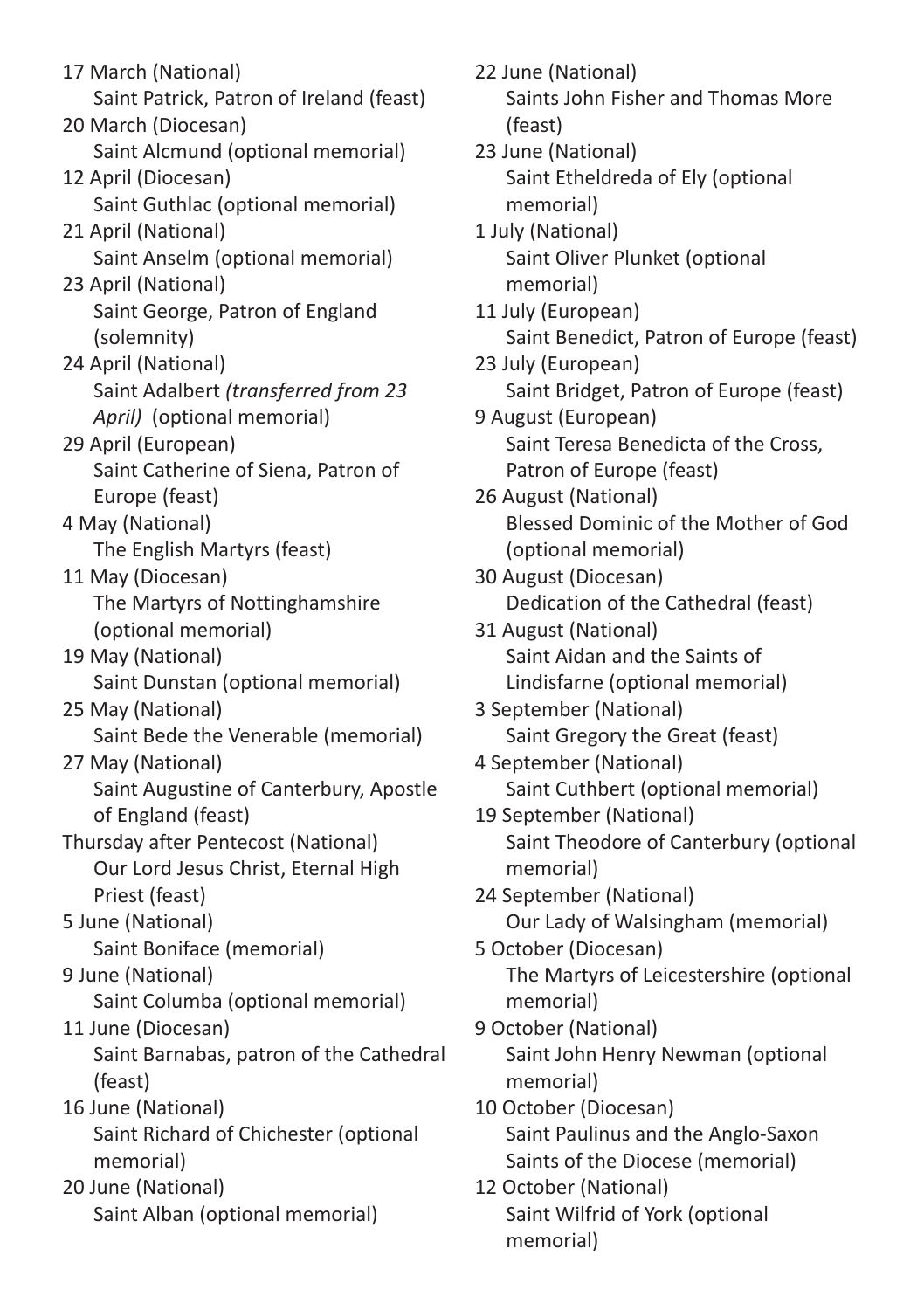- 12 October (National and Diocesan) Saint Hilda of Whitby (optional memorial) (transferred from 17 November)
- 13 October (National) Saint Edward the Confessor (optional memorial)
- 22 October (Diocesan) Dedication of the Church (when the date of dedication is unknown)
- 22 October (National) Saint John Paul II (optional memorial)
- 26 October (National) Saints Chad and Cedd (optional memorial)
- 3 November (National) Saint Winifride (optional memorial)
- 7 November (National) Saint Willibrord (optional memorial)
- 16 November (National) Saint Margaret of Scotland (optional memorial)
- 16 November (National) Saint Edmund of Abingdon (optional memorial)
- 17 November (Diocesan) Saint Hugh of Lincoln, Patron of the Diocese (feast)
- 19 November (National and Diocesan) Saint Elizabeth of Hungary (optional memorial) (transferred from 17 November)
- 30 November (National) Saint Andrew, Patron of Scotland (feast)
- 1 December (Diocesan) The Martyrs of Derbyshire (optional memorial)
- 8 December (Diocesan) Immaculate Conception of Our Lady, Patron of the Diocese (solemnity)
- 10 December (Diocesan) The Martyrs of Lincolnshire (optional memorial)
- 29 December (National) Saint Thomas of Canterbury, Patron of the English Pastoral Clergy (feast)

#### **5 - CELEBRATING THE CHURCH TITULAR ON SUNDAY**

The celebration of the church's titular may be transferred from a weekday to a Sunday provided the following conditions are fulfilled:

The titular has the favour of popular devotion.

The Sunday to which it is transferred is a Sunday 'of the year' (in ordinary time).

The Church has been dedicated or solemnly blessed.

It is a primary titular, or, if a secondary titular, it is a Feast of Our Lord. (All titulars are primary unless specifically stated to be secondary.)

If the above conditions are fulfilled, all Masses at which a congregation is present on that Sunday may be Masses of the titular.

#### **6 - CYCLE OF PRAYER**

The liturgical year has been divided into six periods. We are asked to pray for certain intentions throughout the period, as shown in the notes at the beginning of each period. At Mass on the days of special prayer it is sufficient to announce the day during the opening remarks and to include a suitable petition in the intercessions.

#### **7 - AT MASS**

**Sundays:** Gloria (except in Advent or Lent); Readings of the Sunday; Creed; Preface of Sundays; vestments of the colour of the Sunday; one Mass to be offered *pro populo.*

**Solemnities of Obligation:** Gloria; Readings of the solemnity; Creed; Preface of the solemnity; vestments of the colour of the solemnity; one Mass to be offered *pro populo.*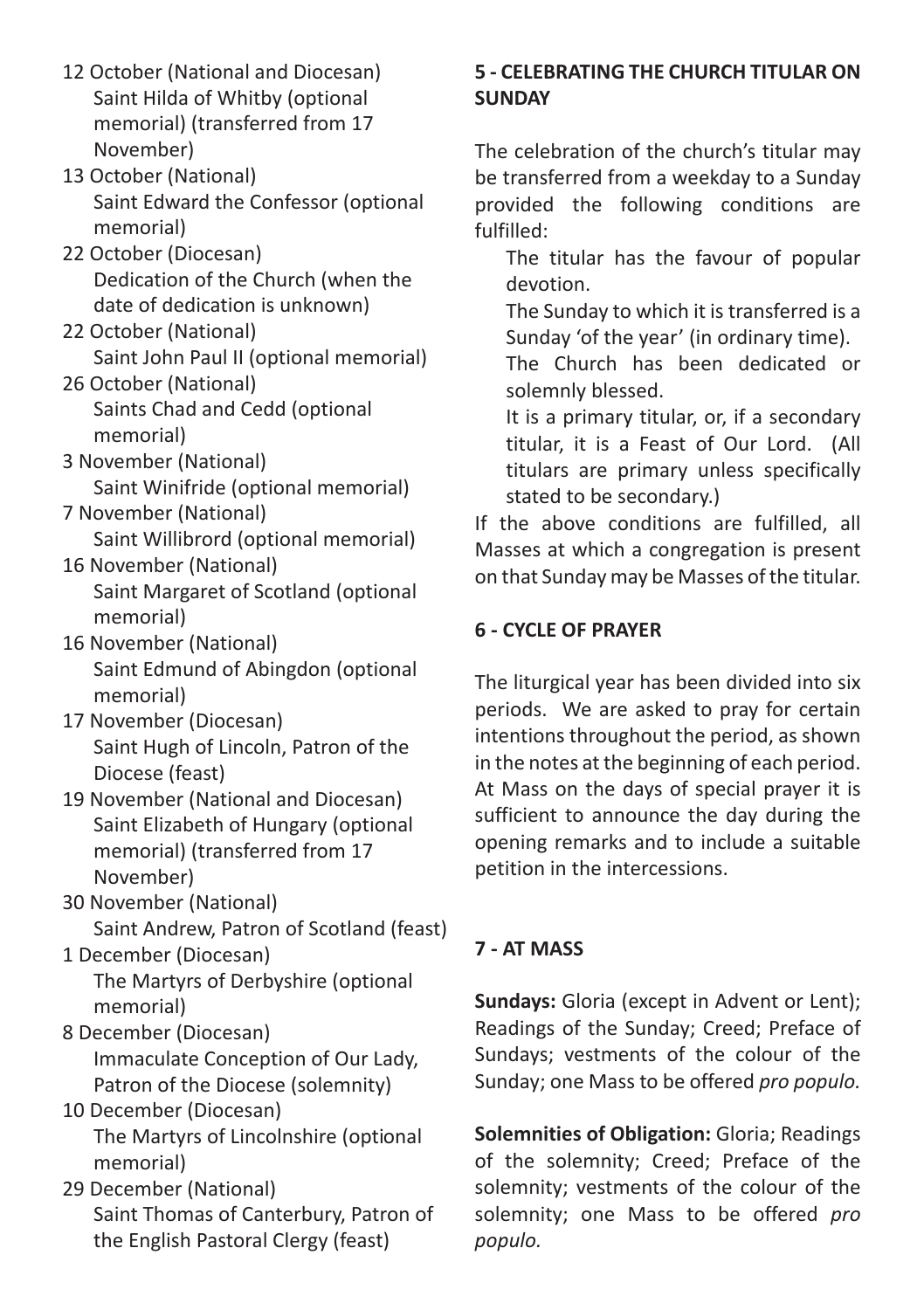**Solemnities:** Gloria; Readings of the solemnity; Creed; Preface of the solemnity; vestments of the colour of the solemnity.

**Feasts:** Gloria; Readings of the feast; no Creed; Preface of the feast; vestments of the colour of the feast.

**Memorials and Optional Memorials:** no Gloria; readings of the weekday (except where there are proper readings for the memorial being celebrated; or where there are proper readings for the optional memorial and this is being celebrated. For pastoral reasons, other readings may be chosen, such as those suggested in the Lectionary for saints on memorials, or readings which are more appropriate to children for the celebration of a school Mass, provided that the cycle of weekday readings is followed in the main); no Creed; Common Preface or of the memorial; vestments of the colour of the memorial or optional memorial.

**Commemorations:** no Gloria; readings of the season; no Creed; Preface of the season; vestments of the colour of the season.

The Gloria and the Creed may always be included when Mass is celebrated on special occasions, and at such a Mass the vestments may always be of the colour of the celebration, rather than the day or season, except for Requiem Masses when violet vestments (or black or white) are used.

At Masses during which the Sacrament of Confirmation is conferred the guidance provided by Bishop's House is followed. Likewise at Masses during which the Sacrament of Ordination is conferred, or for other particular Masses celebrated by the Bishop of Nottingham.

#### **8 - NUPTIAL MASSES**

Except on Sundays and solemnities the Nuptial Mass (with white vestments) may be celebrated in full. On Sundays and solemnities the Mass of the day is celebrated, with the nuptial blessing and, if opportune, the final proper formula of blessing. Even when Nuptial Mass is not permitted, one of the nuptial readings may be chosen for catechesis, except on the solemnities of the Nativity of the Lord, the Epiphany of the Lord, Easter Day, the Ascension of the Lord, Pentecost, the Most Holy Body and Blood of Christ, Saints Peter and Paul, the Assumption of the Blessed Virgin Mary, or All Saints, when the readings must be those of the solemnity.

#### **9 - STATEMENT ON MARRIAGE**

God the Father has created marriage as a mutual and exclusive covenant between one man and one woman, by which they establish between themselves a loving and intimate partnership of their whole life, which of its own nature is ordered both to the well-being of the spouses themselves and to the procreation and education of children. It is a true vocation entered into for life, for what God has joined together no one can put asunder. Our Lord Jesus Christ has raised marriage between two baptised people to the dignity of a sacrament.

The Church welcomes with joy those who wish to marry in accordance with her teaching. At the same time, the Church is aware of the many pressures of modern life which can endanger their commitment, their relationship and their family life. She is constantly concerned to help those who wish to marry to be prepared as fully as they can be to make this loving and lifelong commitment. For this reason: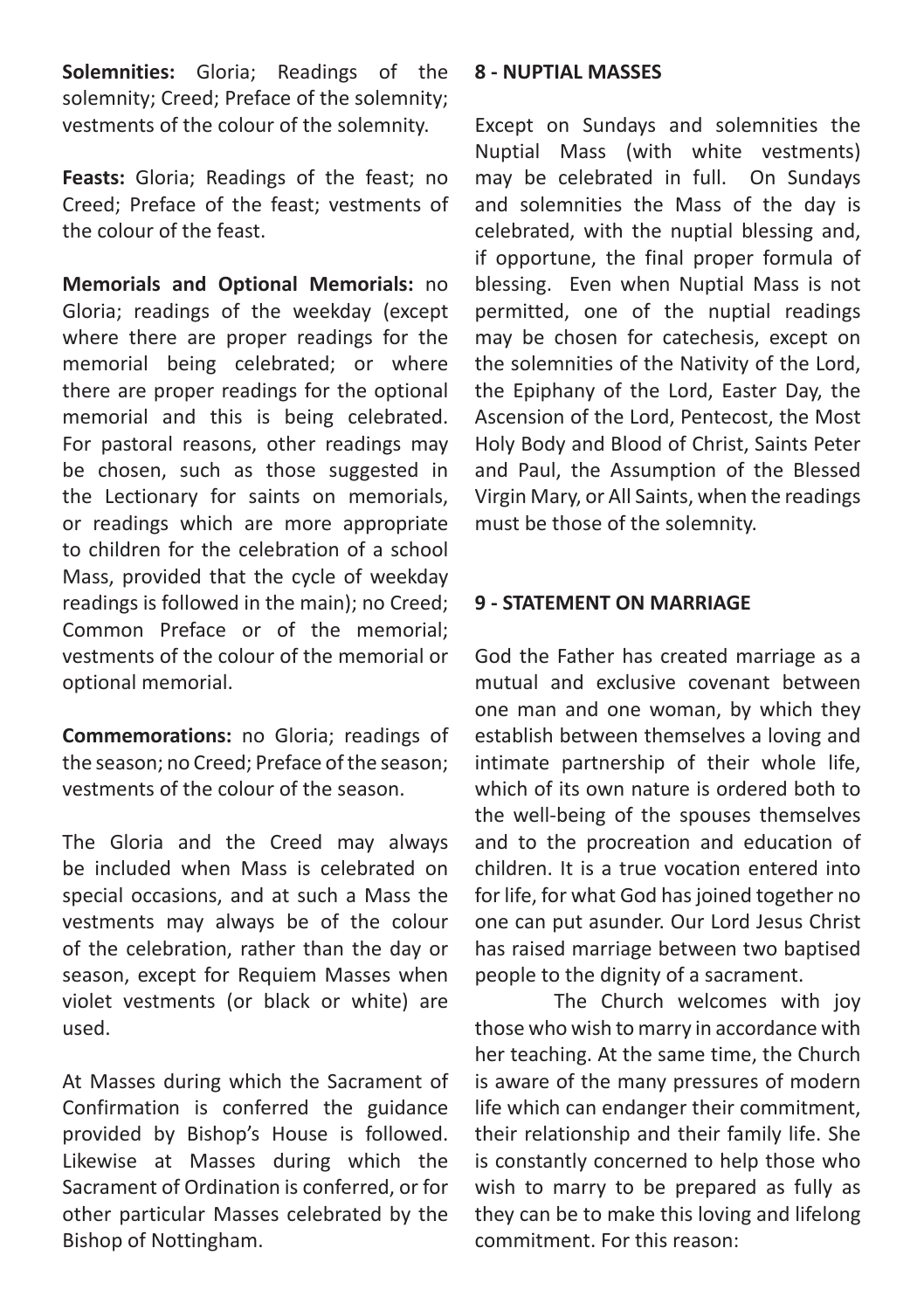1. A couple who wish to marry should speak to their parish priest at least six months before their proposed wedding date, and should not make any other arrangements concerning their wedding until they have spoken to him.

2. The parish priest is responsible for preparing couples for marriage. He will often be assisted in this important work by a deacon, a group of parishioners or members of other organisations.

3. Any marriage involving a Catholic should be celebrated in their parish church. With the permission of their parish priest, the marriage may be celebrated in another parish. A marriage between a Catholic and a non-Catholic may only be celebrated in a non-Catholic church with a dispensation, which will only be granted for a serious reason.

4. If a Catholic wishes to marry a non-Catholic, the Catholic will be reminded of their obligation to preserve their faith, and will be invited to make a sincere promise to do all in their power to have their children baptised and brought up in the Catholic faith. The non-Catholic partner will be informed of this promise, but will not be asked to make any such promise.

All couples preparing for marriage need and are entitled to receive the support of the Church, so that they will be strengthened by the Holy Spirit as they prepare for, celebrate, and live out the commitment which they will make at their wedding. The Church thanks all those married people who show great constancy and faithfulness in their vocation, and prays that their example may inspire all who are preparing to marry.

This statement is appointed to be read at Mass or published in the parish newsletter in February and October each year.

Rt Rev Patrick McKinney Bishop of Nottingham 1 September 2018

#### **10 - MEETINGS IN 2020**

Deanery Meetings 2020: 6 February; 12 March; 18 June; 17 September; 8 October; 12 November.

#### **11 - MANDATORY COLLECTIONS IN 2020**

Poor & Needy Parishes: 15 December 2019 Sick and Retired Priests: 19 January 2020 Holy Places of Palestine: 10 April 2020 Clergy Formation Fund: 3 May 2020 World Communication Day: 24 May 2020 Day for Life: 14 June 2020 Peter's Pence: 28 June 2020 Apostleship of the Sea: 12 July 2020 Home Mission Sunday: 20 September 2020 World Mission Sunday: 18 October 2020 Poor & Needy Parishes: 20 December 2020

#### **12 - PARISH FINANCIAL REVIEW**

The weekend of 29 February and 1 March 2020 has been proposed as an opportunity for every parish in the diocese to thank parishioners for what they give financially, and to encourage them to consider whether they might be able to increase their giving. This is an opportunity to encourage more people who are tax-payers to enhance their giving through Gift Aid. For further infomation published by the Finance Office, see the Ad Clerum or contact Bishop's House directly.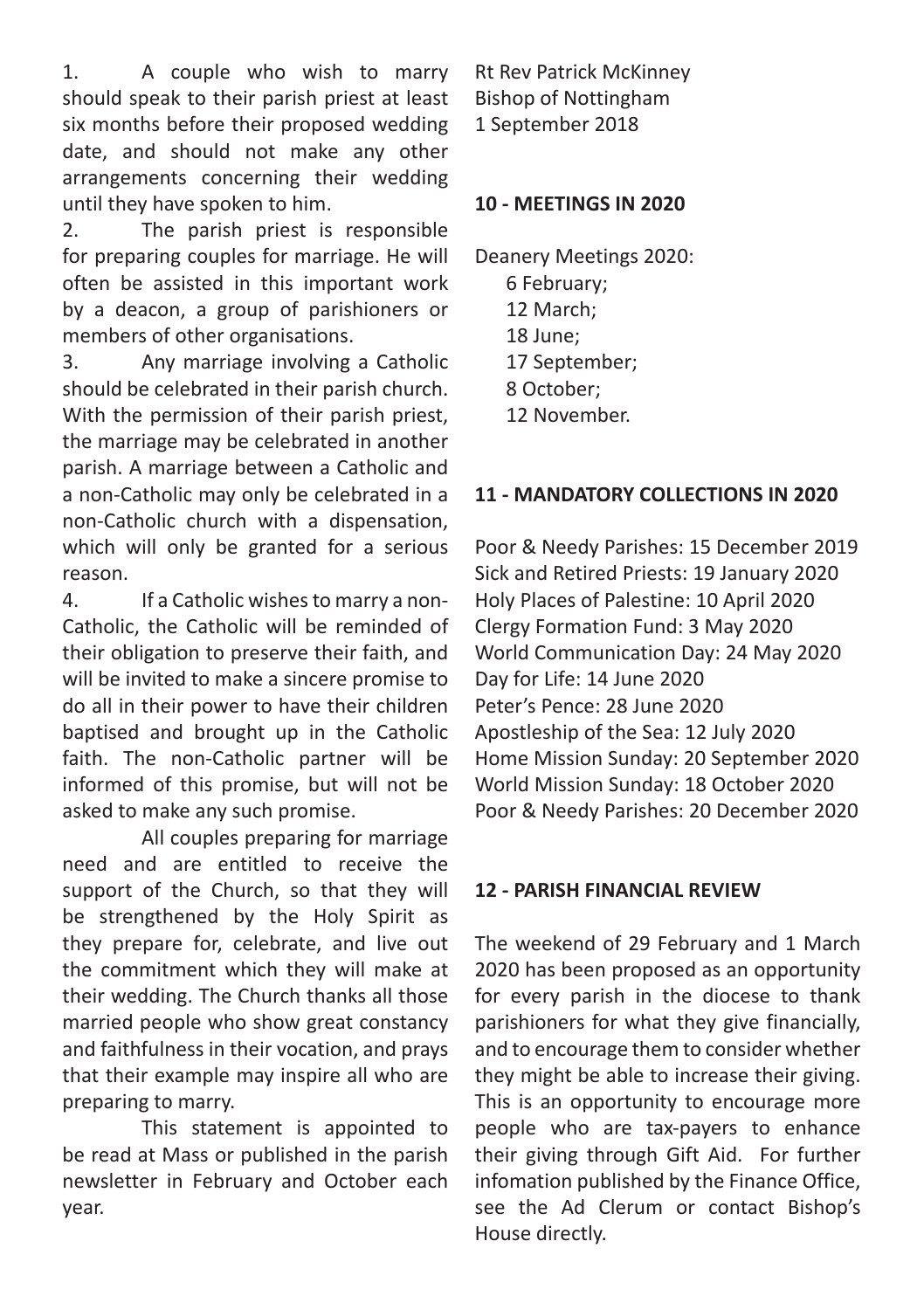#### **13 - VOTIVE AND REQUIEM MASSES**

| $\checkmark$ = Permitted<br>$x = Not Permitted$                                                            | Masses<br>Funeral | grave emergency or pastoral<br>opportunity also Ritual Mass<br>Permitted by Ordinary for | or first anniversary<br>News of death | Grave emergency or pastoral<br>opportunity in judgement of<br>church rector or celebrant | For Devotion              | Daily Requiem             |
|------------------------------------------------------------------------------------------------------------|-------------------|------------------------------------------------------------------------------------------|---------------------------------------|------------------------------------------------------------------------------------------|---------------------------|---------------------------|
| Maundy Thursday to Easter Day;<br>Solemnities of obligation;<br>Sundays of Advent, Lent, Easter.           | $\mathbf x$       | $\mathbf x$                                                                              | $\mathbf x$                           | $\overline{\mathbf{x}}$                                                                  | $\mathbf x$               | $\mathbf x$               |
| Solemnities; All Souls; Ash Wednesday;<br>Monday to Wednesday of Holy Week;<br>Weekdays of Easter Octave.  |                   | $\mathbf x$                                                                              | $\mathbf x$                           | $\mathbf x$                                                                              | $\mathbf x$               | $\mathbf x$               |
| Sundays of Christmas Time;<br>Feasts.                                                                      |                   |                                                                                          | $\mathbf x$                           | $\boldsymbol{\mathsf{x}}$                                                                | $\boldsymbol{\mathsf{x}}$ | $\mathbf x$               |
| Advent 17-24 December;<br>Days within the Christmas Octave;<br>Lent ferias.                                |                   |                                                                                          |                                       | $\mathbf x$                                                                              | $\boldsymbol{\mathsf{x}}$ | ×                         |
| Obligatory memorials;<br>Advent ferias to 17 December;<br>Christmas ferias after 2 January; Easter ferias. |                   |                                                                                          |                                       |                                                                                          | $\boldsymbol{\mathsf{x}}$ | $\boldsymbol{\mathsf{x}}$ |
| Optional memorials;<br>Ferias of the Year.                                                                 |                   |                                                                                          |                                       |                                                                                          |                           |                           |

#### **14 - AT THE LITURGY OF THE HOURS**

| $\checkmark$ = Said<br>$x = Not Said$ | Evening<br>Prayer One                            | Office of<br>Readings                              | Te<br>Deum       | Morning<br>Prayer                                                                    | Midday<br>Prayer                                    | Evening<br>Prayer Two                                                                |
|---------------------------------------|--------------------------------------------------|----------------------------------------------------|------------------|--------------------------------------------------------------------------------------|-----------------------------------------------------|--------------------------------------------------------------------------------------|
| Sundays                               |                                                  | Ordinary and<br>Proper                             | (except<br>Lent) | Ordinary and<br>Proper                                                               | Ordinary and<br>Proper                              | Ordinary and<br>Proper                                                               |
| Solemnities                           |                                                  | Proper or<br>Common                                |                  | Proper or<br>Common                                                                  | Proper or<br>Common                                 | Proper or<br>Common                                                                  |
| Feasts                                | Only Feasts of<br>the Lord falling<br>on Sundays | Proper or<br>Common                                |                  | Proper or<br>Common                                                                  | Hymn, ant<br>and psalms of<br>day;<br>prayer Proper | Proper or<br>Common                                                                  |
| <b>Memorials</b>                      | $\mathbf x$                                      | First from<br>feria, Second<br>Proper or<br>Common | ×                | Ant, psalms of<br>feria; rest Proper<br>or from feria or<br>Common; prayer<br>Proper | All from feria                                      | Ant, psalms of<br>feria; rest Proper<br>or from feria or<br>Common; prayer<br>Proper |
| Ferias                                | ×                                                | Ordinary and<br>Proper of<br>Seasons               | ×                | Ordinary and<br>Proper of Seasons                                                    | Ordinary and<br>Proper of<br>Seasons                | Ordinary and<br>Proper of Seasons                                                    |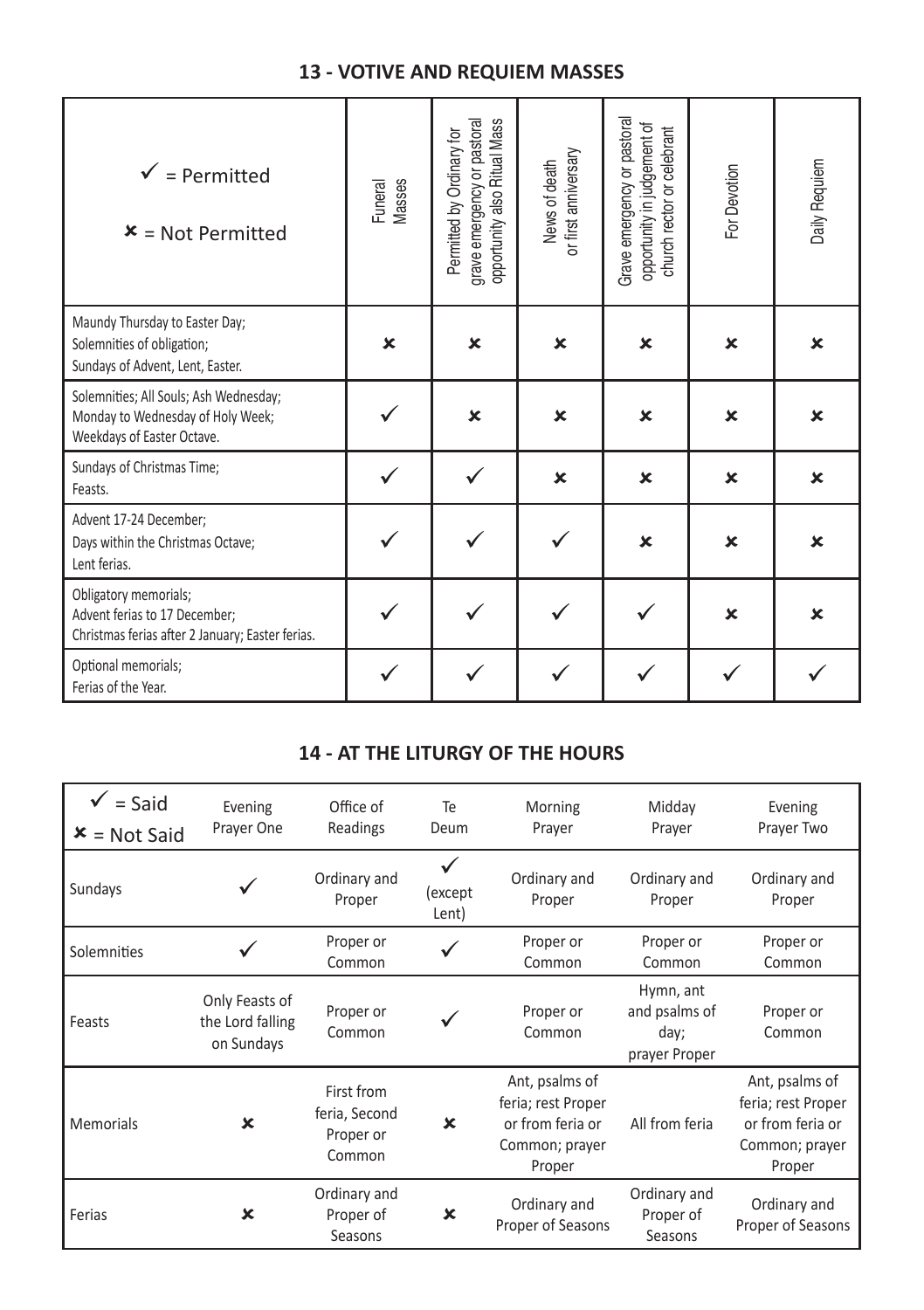# First Week of Advent

1 - 7 December 2019 - Psalter Week 1

| Sunday<br>December                          | Violet          | <b>FIRST SUNDAY OF ADVENT</b><br>At Mass: Gloria omitted, Creed recited, Preface I of Advent<br>Cycle of Prayer: during Advent and Christmas Time we pray for these intentions:<br>Openness to the Word of God; Migrants and Refugees; Expectant Mothers:<br>Survivors of Sexual Abuse<br>Notes for Advent:<br>See note six regarding Votive and Daily Requiem Masses<br>At Compline the Marian Anthem 'Alma Redemptoris Mater' is recommended |
|---------------------------------------------|-----------------|------------------------------------------------------------------------------------------------------------------------------------------------------------------------------------------------------------------------------------------------------------------------------------------------------------------------------------------------------------------------------------------------------------------------------------------------|
| Monday<br>$\mathcal{D}_{\cdot}$<br>December | Violet          | <b>Advent Feria</b><br>At Mass: Readings of the day, Preface I of Advent                                                                                                                                                                                                                                                                                                                                                                       |
| Tuesday<br>December                         | White           | Saint Francis Xavier, priest (memorial)<br>At Mass: Readings of the day, Preface I of Advent<br>Day of Special Prayer for Migrants<br>RIP: Canon Edward Neary (1985)                                                                                                                                                                                                                                                                           |
| Wednesday<br>December                       | Violet<br>White | <b>Advent Feria</b> or<br>Saint John Damascene, priest and doctor (optional memorial)<br>At Mass: Readings of the day, Preface I of Advent                                                                                                                                                                                                                                                                                                     |
| Thursday<br>December                        | Violet          | <b>Advent Feria</b><br>At Mass: Readings of the day, Preface I of Advent<br>RIP: Fr Con Dolan (1981)                                                                                                                                                                                                                                                                                                                                           |
| Friday<br>December                          | Violet<br>White | <b>Advent Feria or</b><br>Saint Nicholas, bishop (optional memorial)<br>At Mass: Readings of the day, Preface I of Advent<br>RIP: Canon Joseph Murdock (1988)                                                                                                                                                                                                                                                                                  |
| Saturday<br>December                        | White           | Saint Ambrose, bishop and doctor (memorial)<br>At Mass: Readings of the day, Preface I of Advent<br>RIP: Deacon John Hague (2011)                                                                                                                                                                                                                                                                                                              |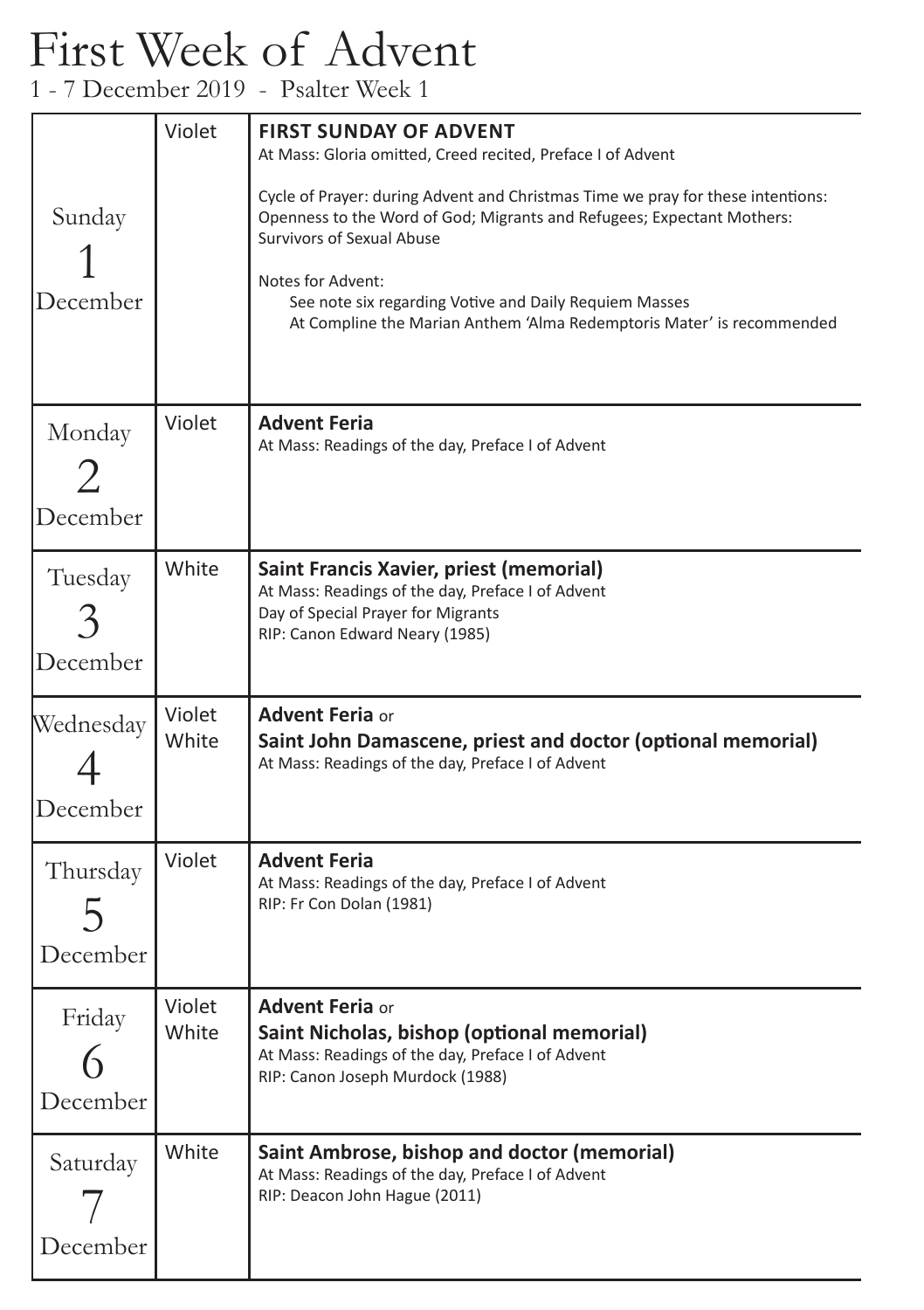#### Second Week of Advent

8 - 14 December 2019 - Psalter Week 2

| Sunday<br>December         | Violet                 | <b>SECOND SUNDAY OF ADVENT</b><br>At Mass: Gloria omitted, Creed recited, Preface I of Advent<br><b>Bible Sunday</b><br>Announce second collection for Poor and Needy Parishes on Sunday 15 December<br>RIP: Monsignor Bernard George (1978); Fr Raymund Mendel (2007);<br>Fr Tom Breslin (2018) |
|----------------------------|------------------------|--------------------------------------------------------------------------------------------------------------------------------------------------------------------------------------------------------------------------------------------------------------------------------------------------|
| Monday<br>December         | White                  | <b>IMMACULATE CONCEPTION OF OUR LADY (SOLEMNITY)</b><br>Patronal Solemnity of our Diocese transferred from 8 December<br>At Mass: Gloria, Creed, Proper Preface<br>RIP: Fr Charles Coleman (1980); Fr Gerard Collins (2010)                                                                      |
| Tuesday<br>10<br>December  | Violet<br>Red<br>White | <b>Advent Feria</b> or<br>Saints Augustine Webster, Eustace White, and Companions; The<br>Martyrs of Lincolnshire (optional memorial)<br>(Diocesan supplement page 13) or<br>The Blessed Virgin Mary of Loretto (optional memorial)<br>At Mass: Readings of the day, Preface I of Advent         |
| Wednesday                  | Violet<br>White        | <b>Advent Feria</b> or<br>Saint Damasus I, pope (optional memorial)<br>At Mass: Readings of the day, Preface I of Advent                                                                                                                                                                         |
| December                   |                        |                                                                                                                                                                                                                                                                                                  |
| Thursday<br>12<br>December | Violet<br>White        | <b>Advent Feria or</b><br>Our Lady of Guadalupe (optional memorial)<br>At Mass: Readings of the day, Preface I of Advent<br>RIP: Fr Trevor Clarke (2012)                                                                                                                                         |
| Friday<br>13<br>December   | Red                    | Saint Lucy, virgin and martyr (memorial)<br>At Mass: Readings of the day, Preface I of Advent<br>Golden Jubilee of the Priestly Ordination of Pope Francis. Ad multos annos! Vivat!<br>RIP: Canon John Newsham (1986)                                                                            |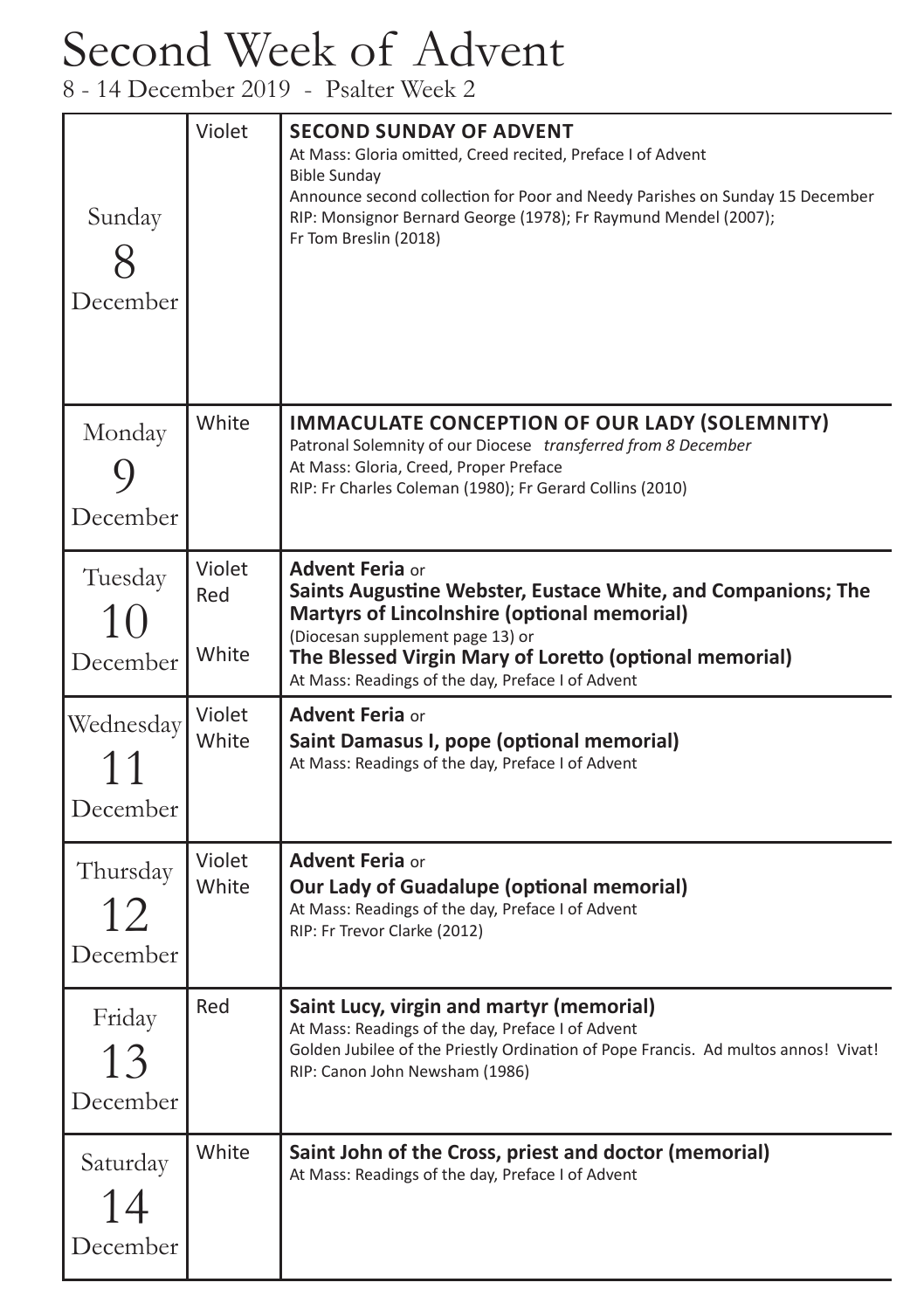# Third Week of Advent

15 - 21 December 2019 - Psalter Week 3

| Sunday<br>15<br>December    | Violet or<br>Rose | THIRD SUNDAY OF ADVENT - GAUDETE SUNDAY<br>At Mass: Gloria omitted, Creed recited, Preface I of Advent<br>Second collection for Poor and Needy Parishes Fund (send to Finance Office)                                                                                         |
|-----------------------------|-------------------|-------------------------------------------------------------------------------------------------------------------------------------------------------------------------------------------------------------------------------------------------------------------------------|
| Monday<br>16<br>December    | Violet            | <b>Advent Feria</b><br>At Mass: Readings of the day, Preface I of Advent<br>RIP: Fr Martin Finneran (1995)                                                                                                                                                                    |
| Tuesday<br>17<br>December   | Violet            | <b>Advent Feria</b><br>At Mass: Readings of the day, Preface II of Advent<br>December 17 - 24: Variations in the Divine Office:<br>Proper invitatory antiphon<br>Proper hymns at Office of Readings, Lauds, and Vespers<br>Proper antiphons and psalmody at Lauds and Vespers |
| Wednesday<br>18<br>December | Violet            | <b>Advent Feria</b><br>At Mass: Readings of the day, Preface II of Advent                                                                                                                                                                                                     |
| Thursday<br>19<br>December  | Violet            | <b>Advent Feria</b><br>At Mass: Readings of the day, Preface II of Advent                                                                                                                                                                                                     |
| Friday<br>December          | Violet            | <b>Advent Feria</b><br>At Mass: Readings of the day, Preface II of Advent                                                                                                                                                                                                     |
| Saturday<br>21<br>December  | Violet<br>Violet  | <b>Advent Feria</b> or<br>Saint Peter Canisius, priest and doctor (as a commemoration)<br>At Mass: Readings of the day, Preface II of Advent<br>RIP: Canon Patrick Balfe (2000)                                                                                               |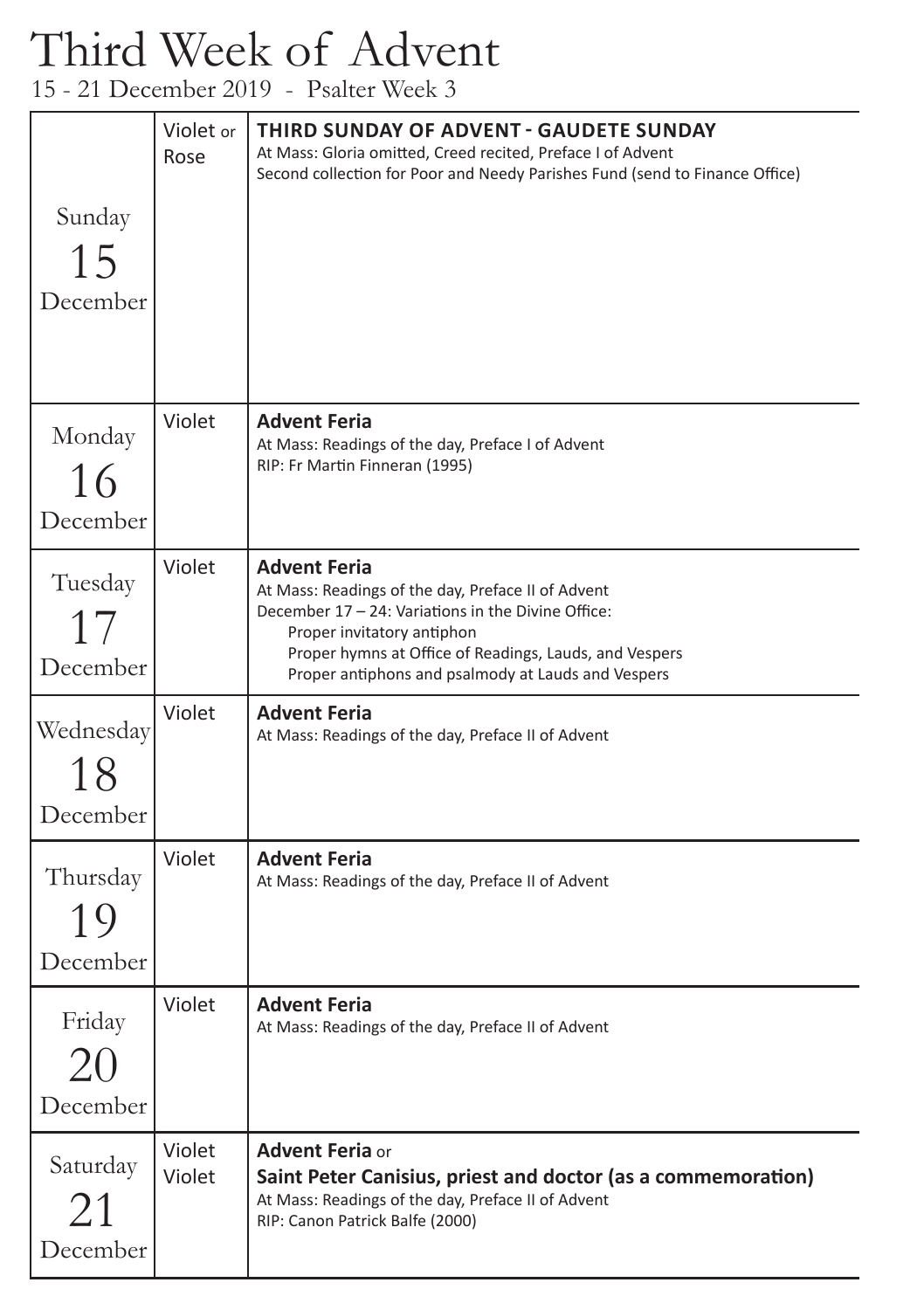### Fourth Week of Advent and Christmas

22 - 28 December 2019 - Psalter Week 4

| Sunday<br>22<br>December   | Violet           | <b>FOURTH SUNDAY OF ADVENT</b><br>At Mass: Gloria omitted, Creed recited, Preface II of Advent<br>Day of Special Prayer for Expectant Mothers<br>Canon David Ryan (2002)                                                                                                                                                                                                                                                            |
|----------------------------|------------------|-------------------------------------------------------------------------------------------------------------------------------------------------------------------------------------------------------------------------------------------------------------------------------------------------------------------------------------------------------------------------------------------------------------------------------------|
| Monday<br>23<br>December   | Violet<br>Violet | <b>Advent Feria or</b><br>Saint John of Kanty, priest (as a commemoration)<br>RIP: Fr Cornelius Moynihan (2009); Deacon Les Lemon (2014)                                                                                                                                                                                                                                                                                            |
| Tuesday<br>24<br>December  | Violet<br>White  | <b>Advent Feria</b><br>At Mass: Readings of the day, Preface II of Advent<br>In the evening: At Mass: Vigil Mass of the Nativity of Our Lord<br>Office: First Vespers of tomorrow's Solemnity; Before the Midnight Mass of Christ-<br>mas it is appropriate that a solemn vigil shoudl be celebrated with the Office of<br>Readings; Compline is not said by those who are present at this vigil.<br>RIP: Fr Douglas Walford (1979) |
| Wednesday                  | White            | THE NATIVITY OF THE LORD (SOLEMNITY)<br>Holyday of Obligation. At Mass: Gloria, Creed (all kneel briefly at "et incarnatus est"), Proper                                                                                                                                                                                                                                                                                            |
| 25<br>December             |                  | Preface (and insert of Christmas if Eucharistic Prayer I)<br>All priests may celebrate or concelebrate three Masses at their appropriate points of the day.<br>If only one Mass is celebrated the one appropriate to that part of the day is used. A priest who<br>celebrates Mass three times may accept three Mass offerings. Parish Priests must say Mass<br>pro populo, for which no offering may be accepted. Public Holiday   |
| Thursday<br>26<br>December | Red              | <b>SAINT STEPHEN, PROTO-MARTYR (FEAST)</b><br>At Mass: Gloria; Readings of the Feast, Preface of The Nativity of the Lord (and<br>insert of Christmas if Eucharistic Prayer I)<br>A renewal of commitment by altar servers is desirable either today or on some<br>suitable alternative day (eg Christ the King)<br><b>Bank Holiday</b>                                                                                             |
| Friday<br>December         | White            | SAINT JOHN, APOSTLE AND EVANGELIST (FEAST)<br>At Mass: Gloria; Readings of the Feast, Preface of The Nativity of the Lord (and<br>insert of Christmas if Eucharistic Prayer I)                                                                                                                                                                                                                                                      |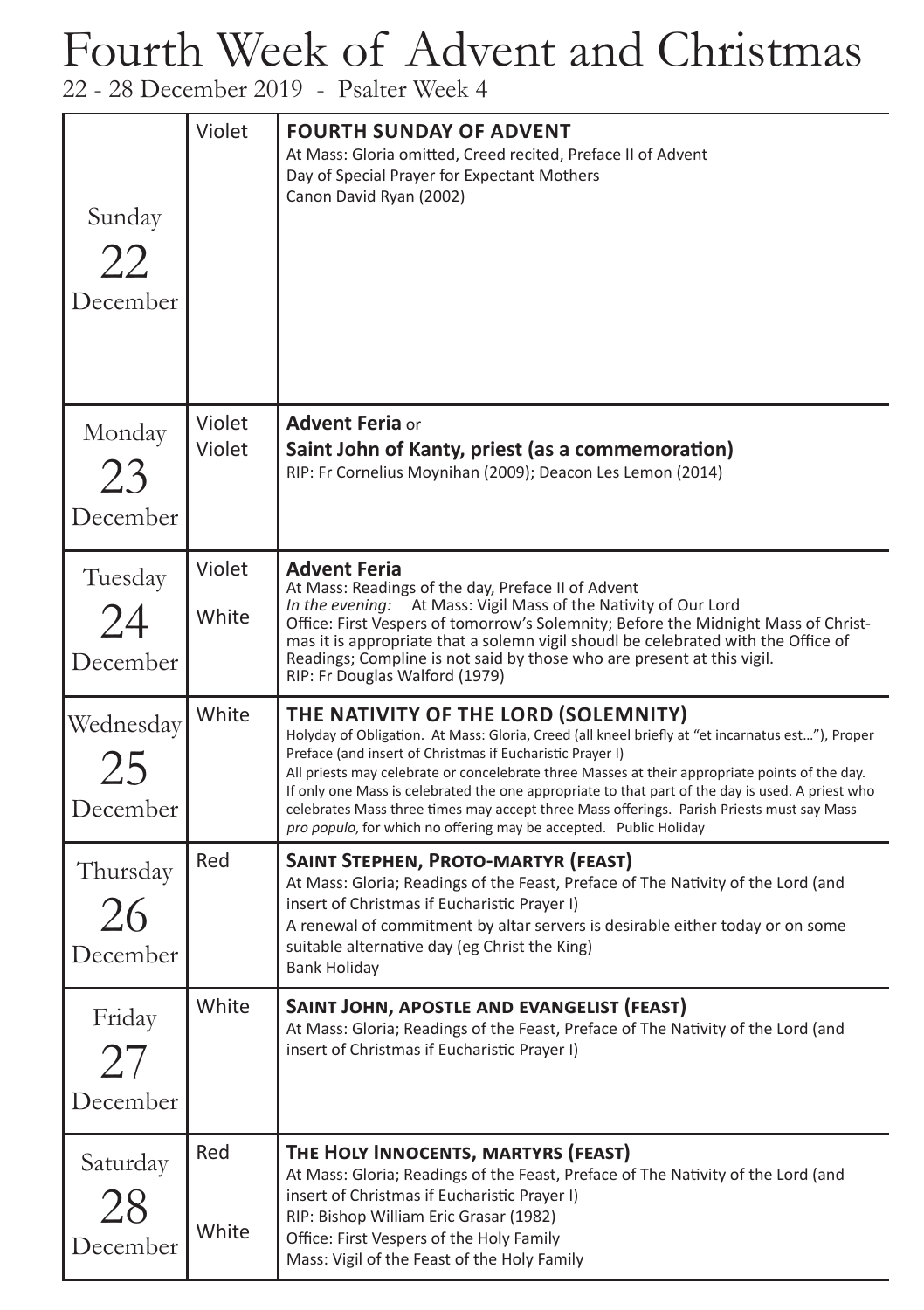### Second Week of Christmas Time

29 December 2019 - 4 January 2020 - Psalter Week 1

|                      | White          | THE HOLY FAMILY (FEAST)<br>At Mass: Readings of the Feast; Gloria; Creed; Preface of The Nativity of the Lord<br>(and insert of Christmas if Eucharistic Prayer I)                                                                         |
|----------------------|----------------|--------------------------------------------------------------------------------------------------------------------------------------------------------------------------------------------------------------------------------------------|
| Sunday               |                |                                                                                                                                                                                                                                            |
| 29                   |                |                                                                                                                                                                                                                                            |
| December             |                |                                                                                                                                                                                                                                            |
|                      |                |                                                                                                                                                                                                                                            |
| Monday               | White          | Christmas Feria                                                                                                                                                                                                                            |
|                      |                | At Mass: Readings of the day, Preface of The Nativity of the Lord                                                                                                                                                                          |
| 30                   |                |                                                                                                                                                                                                                                            |
| December             |                |                                                                                                                                                                                                                                            |
| Tuesday              | White          | Seventh Day within the Octave of Christmas or                                                                                                                                                                                              |
|                      | White          | Saint Sylvester I, pope (as a commemoration)<br>At Mass: Readings of the day, Preface of The Nativity of the Lord (and insert of                                                                                                           |
| 31                   |                | Christmas if Eucharistic Prayer I)                                                                                                                                                                                                         |
| December             |                | Office: First Vespers of tomorrow's Solemnity                                                                                                                                                                                              |
| Wednesday<br>January | White          | MARY, THE HOLY MOTHER OF GOD (SOLEMNITY)<br>At Mass: Gloria, Readings of the Solemnity, Creed, Preface I of the Blessed Virgin<br>Mary (and insert of Christmas if Eucharistic Prayer I)<br>RIP: Canon Peter Wilson (2002)<br>Bank Holiday |
|                      | White          | Saints Basil the Great, and Gregory Nazianzen, bishops and                                                                                                                                                                                 |
| Thursday             |                | doctors (memorial)                                                                                                                                                                                                                         |
|                      |                | At Mass: Readings of the day, Preface of The Nativity of the Lord<br>RIP: Fr Patrick Kearney (1999); Canon Bernard Mooney (2006)                                                                                                           |
| January              |                |                                                                                                                                                                                                                                            |
|                      |                |                                                                                                                                                                                                                                            |
| Friday               | White<br>White | <b>Christmas Feria</b> or<br>The Most Holy Name of Jesus (optional memorial)                                                                                                                                                               |
|                      |                | At Mass: Readings of the day, Preface of The Nativity of the Lord                                                                                                                                                                          |
| January              |                |                                                                                                                                                                                                                                            |
|                      | White          | <b>Christmas Feria</b>                                                                                                                                                                                                                     |
| Saturday             |                | At Mass: Readings of the day, Preface of The Nativity of the Lord<br>RIP: Fr Jeremiah McGillycuddy (1986); Fr Robert Woodbridge (1994);                                                                                                    |
| January              |                | Fr Daniel Reid (2000)<br>In the evening:                                                                                                                                                                                                   |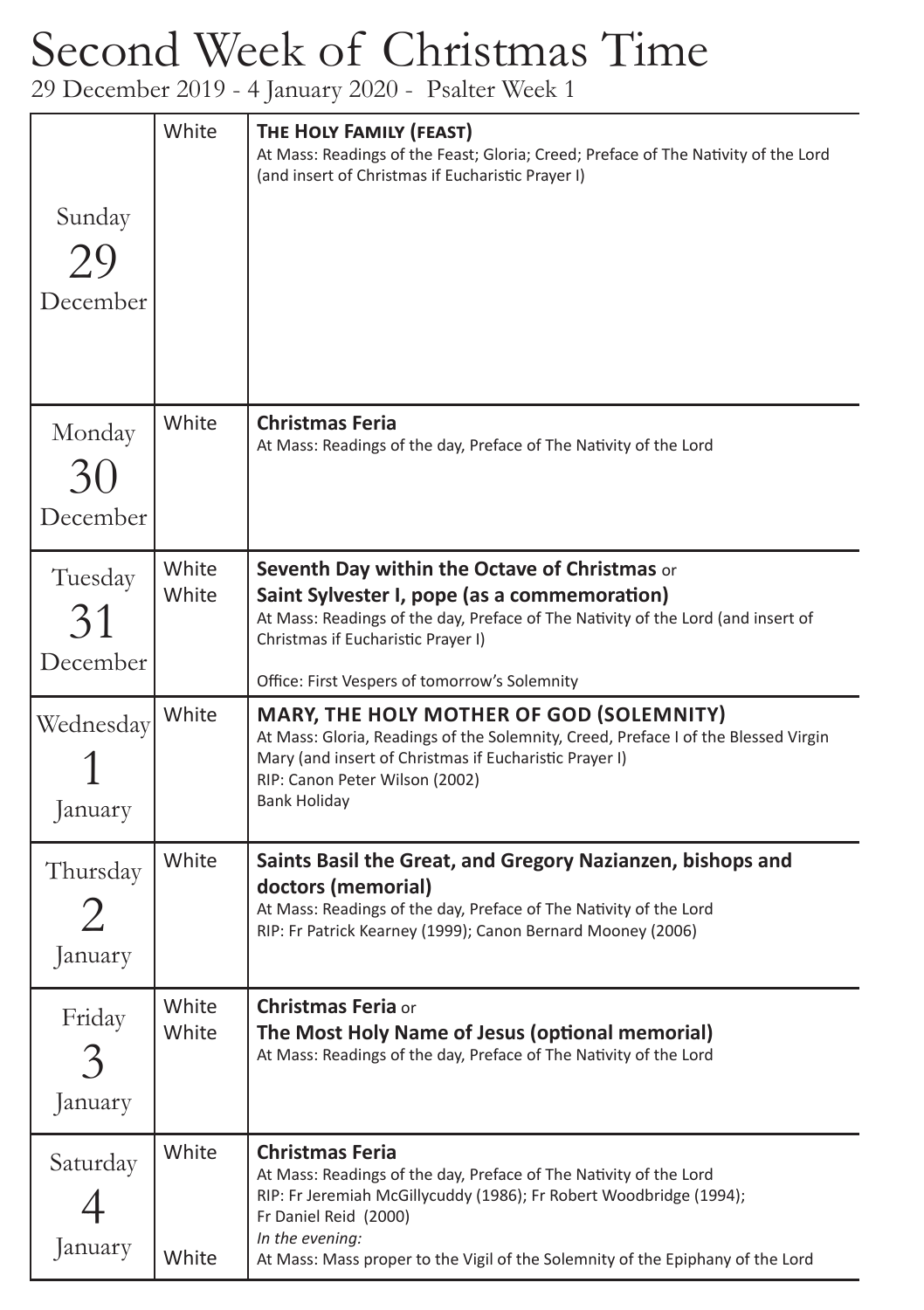# Epiphany of the Lord

5 - 11 January 2020 - Psalter Week 2

| Sunday<br>January      | White          | <b>EPIPHANY OF THE LORD (SOLEMNITY)</b><br>Transferred from 6 Jaunary<br>At Mass: Gloria, Creed, Proper Preface (and insert of the Epiphany if Eucharistic<br>Prayer I)<br>RIP: Monsignor Hugh Atkinson (1993); Canon Patrick Snee (2009) |
|------------------------|----------------|-------------------------------------------------------------------------------------------------------------------------------------------------------------------------------------------------------------------------------------------|
| Monday<br>6<br>January | White          | <b>Monday after the Epiphany</b><br>At Mass: Readings of the day, Preface of The Nativity or Epiphany of the Lord<br>RIP: Fr Michael Stewart (1982)                                                                                       |
| Tuesday<br>January     | White<br>White | Tuesday after Epiphany or<br>Saint Raymond of Penyafort, priest (optional memorial)<br>At Mass: Readings of the day, Preface of The Nativity or Epiphany of the Lord                                                                      |
| Wednesday<br>January   | White          | <b>Wednesday after Epiphany</b><br>At Mass: Readings of the day, Preface of The Nativity or Epiphany of the Lord                                                                                                                          |
| Thursday<br>January    | White          | <b>Thursday after Epiphany</b><br>At Mass: Readings of the day, Preface of The Nativity or Epiphany of the Lord<br>RIP: Canon Bernard Shaw (2001)                                                                                         |
| Friday<br>January      | White          | <b>Friday after Epiphany</b><br>At Mass: Readings of the day, Preface of The Nativity or Epiphany of the Lord                                                                                                                             |
| Saturday<br>January    | White          | <b>Saturday after Epiphany</b><br>At Mass: Readings of the day, Preface of The Nativity or Epiphany of the Lord                                                                                                                           |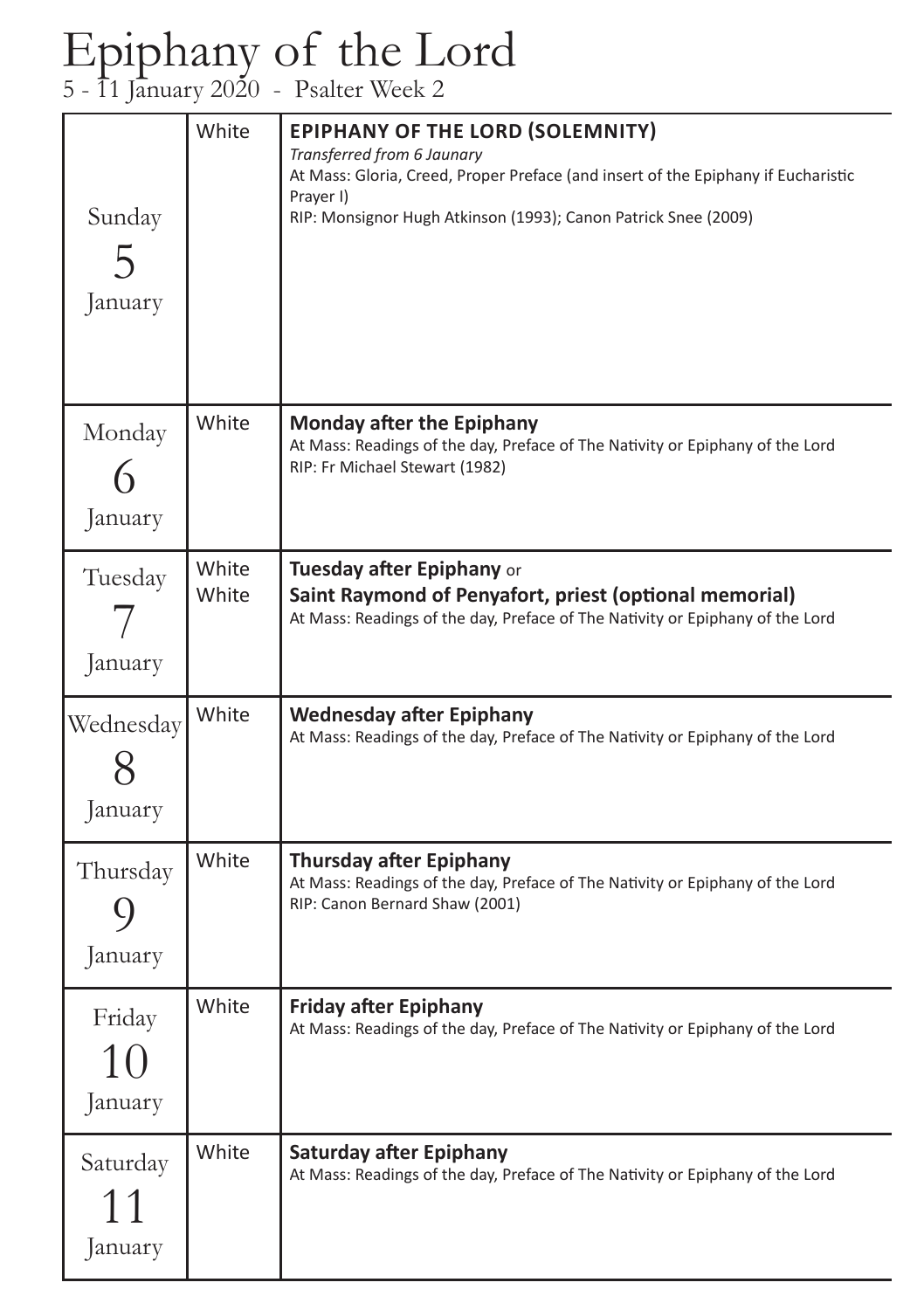# First Week of Ordinary Time

12 - 18 January 2020 - Psalter Week 1

| Sunday<br>12<br>January    | White          | THE BAPTISM OF THE LORD (FEAST)<br>At Mass: Gloria, Readings of the Feast, Creed, Proper Preface<br>Announce second collection for Sick and Retired Priests Fund Sunday 19 January<br>Cycle of Prayer during Ordinary Time - Winter: Peace on Earth; Christian Unity; The<br>Sick and Those Who Care for Them; Victims of Human Trafficking and Those who<br>Work to Combat it; Students and Teachers; The Unemployed |
|----------------------------|----------------|-----------------------------------------------------------------------------------------------------------------------------------------------------------------------------------------------------------------------------------------------------------------------------------------------------------------------------------------------------------------------------------------------------------------------|
| Monday<br>13<br>January    | Green<br>White | Feria or<br>Saint Hilary, bishop and doctor (optional memorial)<br>At Mass: Readings of the weekday; Common Preface or of the optional memorial<br>Weekdays: Lectionary Year 2                                                                                                                                                                                                                                        |
| Tuesday<br>14<br>January   | Green          | Feria<br>At Mass: Readings of the weekday; Common Preface                                                                                                                                                                                                                                                                                                                                                             |
| Wednesday<br>15<br>January | Green          | Feria<br>At Mass: Readings of the weekday; Common Preface<br>RIP Fr Peter Tierney (2006)                                                                                                                                                                                                                                                                                                                              |
| Thursday<br>16<br>January  | Green          | Feria<br>At Mass: Readings of the weekday; Common Preface                                                                                                                                                                                                                                                                                                                                                             |
| Friday<br>January          | White          | Saint Anthony, abbot (memorial)<br>At Mass: Readings of the weekday, Common Preface or of the memorial                                                                                                                                                                                                                                                                                                                |
| Saturday<br>18<br>January  | Green<br>White | Feria or<br><b>Saturday Mass of Our Lady (optional memorial)</b><br>At Mass: Readings of the weekday; Common Preface or of the optional memorial<br>Start of the Week of Prayer for Christian Unity. Mass may be celebrated for the<br>Unity of Christians (Masses for various needs and occasions no.17 p. 1336 in the<br>Missal)                                                                                    |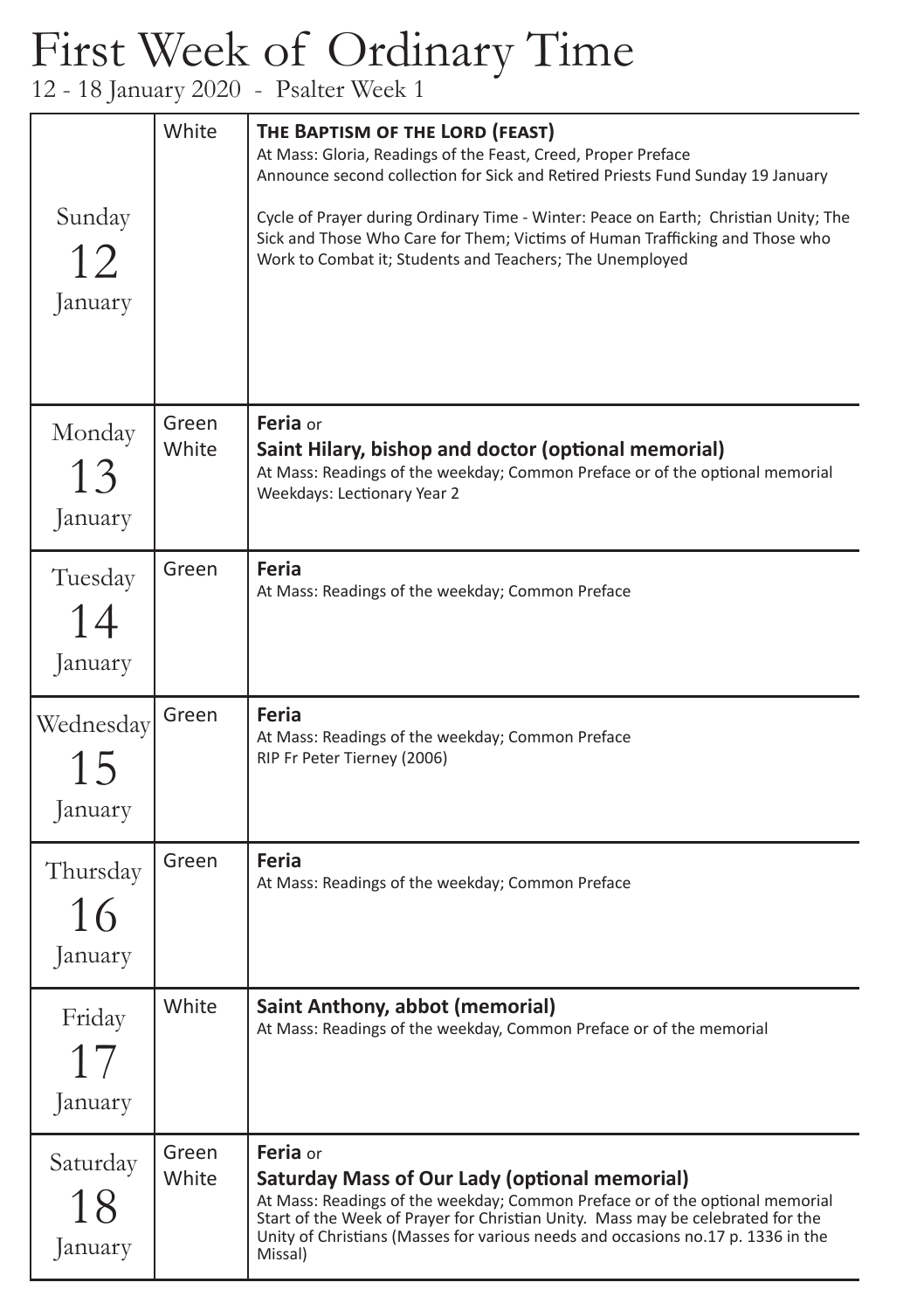### Second Week of Ordinary Time

19 - 25 January 2020 - Psalter Week 2

| Sunday<br>19<br>January        | Green                        | <b>SECOND SUNDAY OF ORDINARY TIME</b><br>At Mass: Gloria, Creed, Preface of Sundays<br>Second collection for Sick and Retired Priests Fund (send to Finance Office)<br>Mass may be celebrated for the Unity of Christians (Masses for various needs and<br>occasions no.17 p. 1336 in the Missal)<br>Peace Sunday                       |
|--------------------------------|------------------------------|-----------------------------------------------------------------------------------------------------------------------------------------------------------------------------------------------------------------------------------------------------------------------------------------------------------------------------------------|
| Monday<br><b>20</b><br>January | Green<br>Red<br>Red<br>White | Feria or Saint Fabian, pope and martyr (optional memorial) or<br>Saint Sebastian, martyr (optional memorial) or<br><b>Blessed Cyprian Tansi, priest and religious (optional memorial)</b><br>At Mass: Readings of the weekday, Common Preface or of the optional memorial<br>RIP: Canon Emil Puttman (1991); Fr Dennis P Higgins (2017) |
| Tuesday<br>21<br>January       | Red                          | Saint Agnes, virgin and martyr (memorial)<br>At Mass: Readings of the weekday, Common Preface or of the memorial                                                                                                                                                                                                                        |
| Wednesday<br>22<br>January     | Green<br>Red                 | Feria or<br>Saint Vincent, deacon and martyr (optional memorial)<br>At Mass: Readings of the weekday, Common Preface or of the optional memorial                                                                                                                                                                                        |
| Thursday<br>23<br>January      | Green                        | Feria<br>At Mass: Readings of the weekday; Common Preface                                                                                                                                                                                                                                                                               |
| Friday<br>January              | White                        | Saint Francis de Sales, bishop and doctor (memorial)<br>At Mass: Readings of the weekday, Common Preface or of the memorial                                                                                                                                                                                                             |
| Saturday<br>25<br>January      | White                        | THE CONVERSION OF SAINT PAUL, APOSTLE (FEAST)<br>At Mass: Gloria, Readings of the Feast, Preface of the Apostles<br>RIP: Fr Philip O'Dowd (2009)                                                                                                                                                                                        |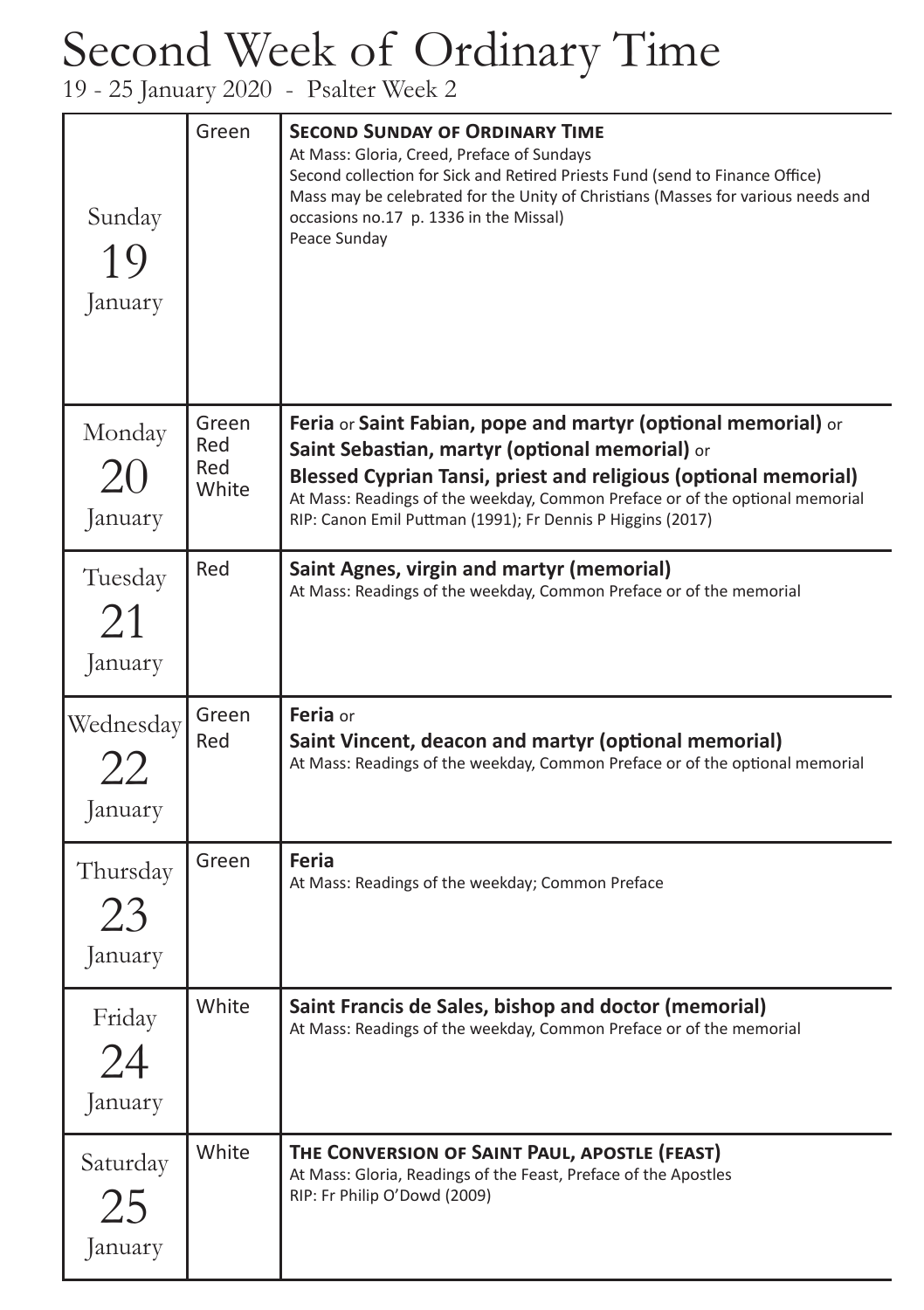#### Third Week of Ordinary Time

26 January - 1 February 2020 - Psalter Week 3

| Sunday<br>26<br>January    | Green          | <b>THIRD SUNDAY OF ORDINARY TIME</b><br>At Mass: Gloria, Creed, Preface of Sundays<br>Sunday of the Word of God<br>RIP: Fr Bernard Kevill (1987)                                                               |
|----------------------------|----------------|----------------------------------------------------------------------------------------------------------------------------------------------------------------------------------------------------------------|
| Monday<br>27<br>January    | Green<br>White | Feria or<br>Saint Angela Merici, virgin (optional memorial)<br>At Mass: Readings of the weekday, Common Preface or of the optional memorial<br>RIP: Bishop Richard Roskell, Second Bishop of Nottingham (1883) |
| Tuesday<br>28<br>January   | White          | Saint Thomas Aquinas, priest and doctor (memorial)<br>At Mass: Readings of the weekday, Common Preface or of the memorial                                                                                      |
| Wednesday<br>29<br>January | Green          | Feria<br>At Mass: Readings of the weekday; Common Preface                                                                                                                                                      |
| Thursday                   | Green          | Feria                                                                                                                                                                                                          |
| 30<br>January              |                | At Mass: Readings of the weekday; Common Preface                                                                                                                                                               |
| Friday<br>31<br>January    | White          | Saint John Bosco, priest (memorial)<br>At Mass: Readings of the weekday, Common Preface or of the memorial<br>RIP: Fr Roger Birks (1992)                                                                       |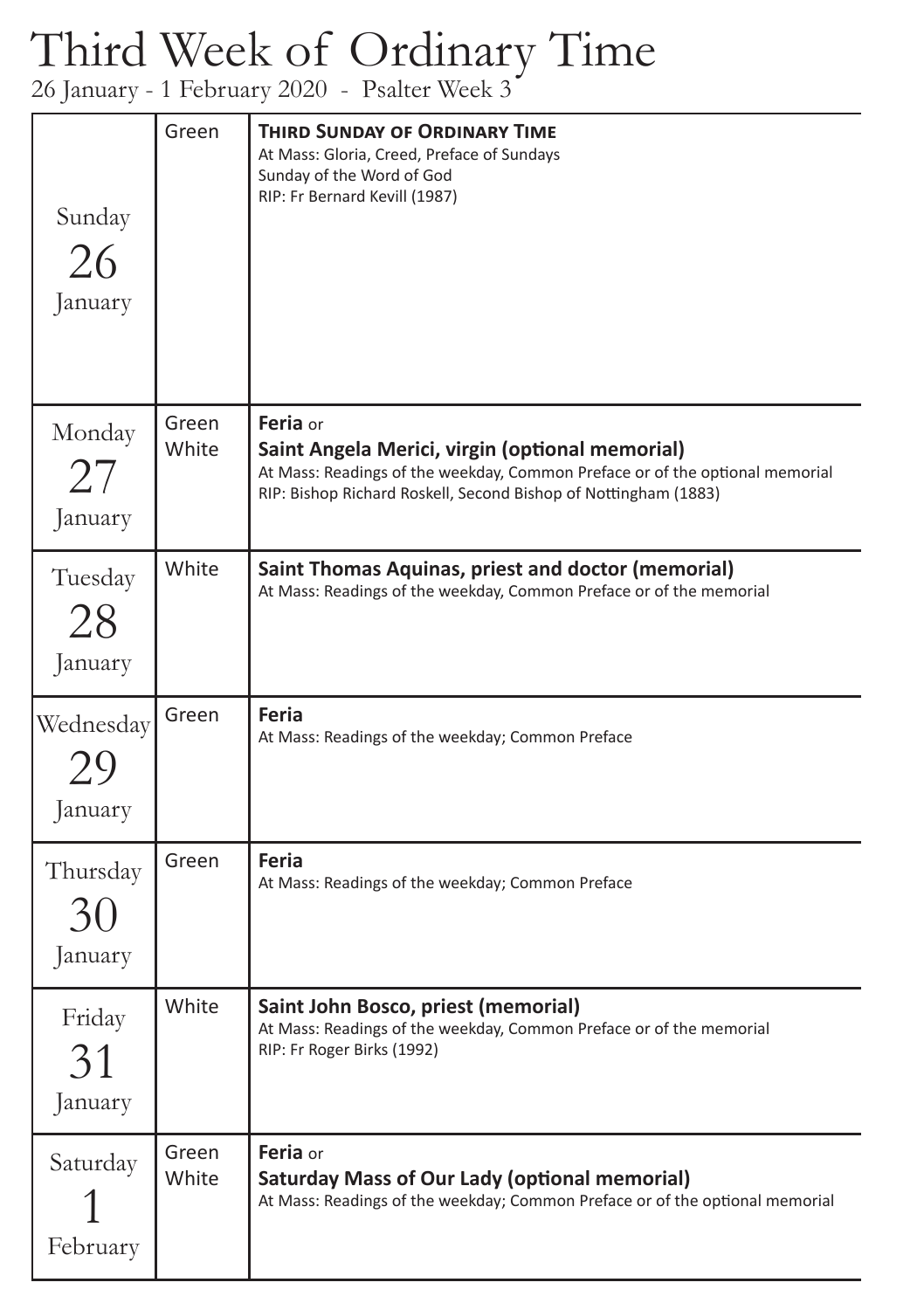### Fourth Week of Ordinary Time

2 - 8 February 2020 - Psalter Week 4

| Sunday<br>February    | White                 | THE PRESENTATION OF THE LORD - CANDLEMAS (FEAST)<br>At Mass: Gloria, Readings of the Feast, Creed; Proper Preface<br>At Mass, the Blessing of Candles and a Procession as laid out in the Roman Missal<br>p.852ff is recommended, or if not possible, the Solemn Entrance on p.855<br>Day of special prayer for Consecrated Life<br>Statement on Marriage to be read / published today, see note 9<br>At Compline the Marian Anthem 'Ave Regina Caelorum' is recommended |
|-----------------------|-----------------------|--------------------------------------------------------------------------------------------------------------------------------------------------------------------------------------------------------------------------------------------------------------------------------------------------------------------------------------------------------------------------------------------------------------------------------------------------------------------------|
| Monday<br>February    | Green<br>Red<br>White | Feria or<br>Saint Blaise, bishop and martyr (optional memorial) or<br>Saint Ansgar, bishop (optional memorial)<br>At Mass: Readings of the weekday, Common Preface or of the optional memorial                                                                                                                                                                                                                                                                           |
| Tuesday<br>February   | Green<br>White        | Feria or<br>Saint Gilbert of Sempringham, religious (memorial)<br>At Mass: Readings of the weekday; Common Preface or the memorial;<br>(the Diocesan Supplement page 6)                                                                                                                                                                                                                                                                                                  |
| Wednesday<br>February | Red                   | Saint Agatha, virgin and martyr (memorial)<br>At Mass: Readings of the weekday, Common Preface or of the memorial                                                                                                                                                                                                                                                                                                                                                        |
| Thursday<br>6         | Red                   | Saint Paul Miki and Companions, Martyrs of Japan (memorial)<br>At Mass: Readings of the weekday, Common Preface or of the memorial                                                                                                                                                                                                                                                                                                                                       |
| February              |                       | <b>Deanery Meeting</b><br>RIP: Archbishop Edward Bagshawe, Third Bishop of Nottingham (1915);<br>Fr Stephen Hodskinson (1989)                                                                                                                                                                                                                                                                                                                                            |
| Friday<br>February    | Green                 | Feria<br>At Mass: Readings of the weekday, Common Preface                                                                                                                                                                                                                                                                                                                                                                                                                |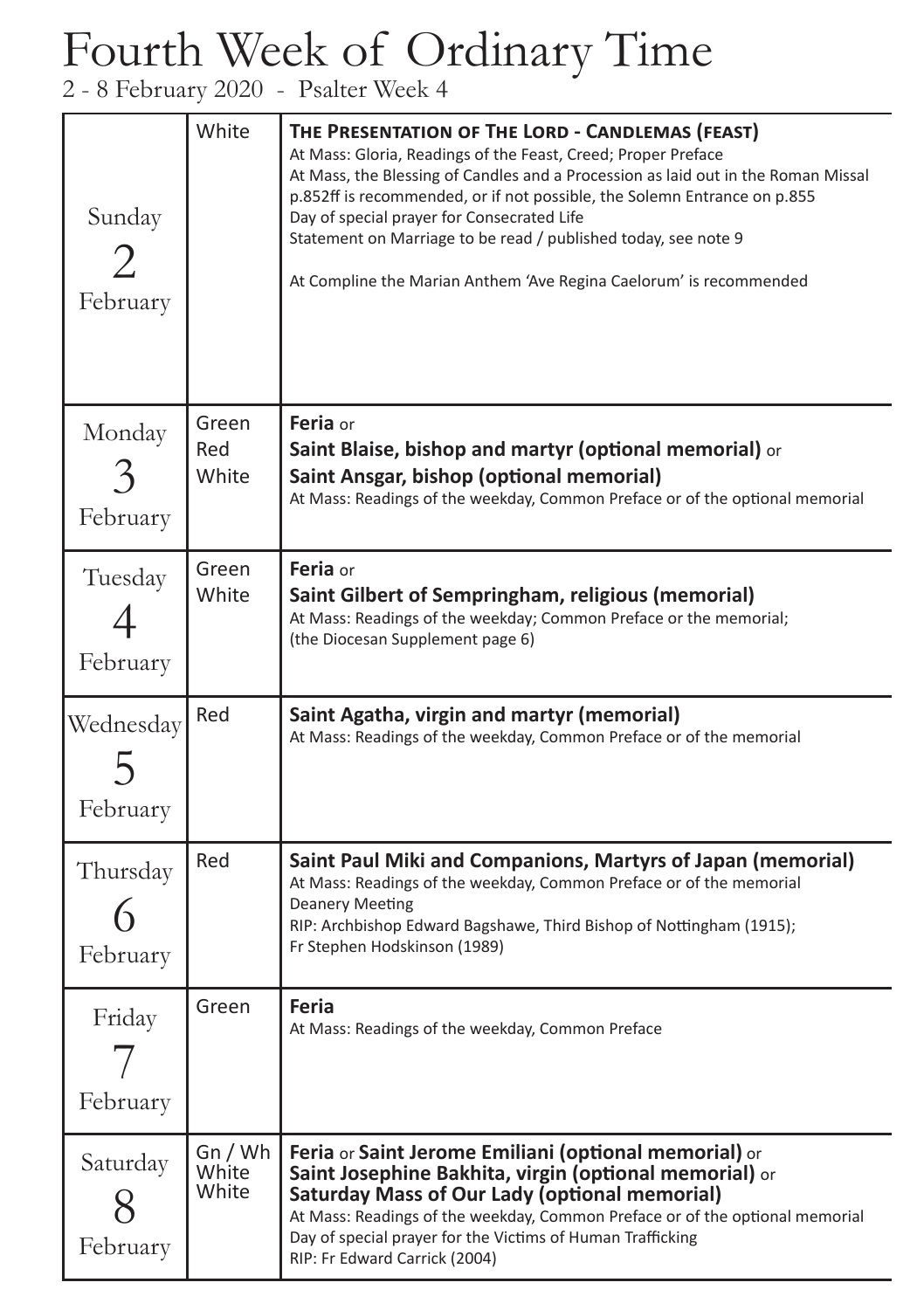# Fifth Week of Ordinary Time

9 - 15 February 2020 - Psalter Week 1

| Sunday<br>February                     | Green          | <b>FIFTH SUNDAY OF ORDINARY TIME</b><br>At Mass: Gloria, Creed, Preface of Sundays<br>Marriage and Family Life Mass at Saint Barnabas Cathedral, 3pm<br>RIP: Fr Finian O'Sullivan (1972)                                                                                                                                     |
|----------------------------------------|----------------|------------------------------------------------------------------------------------------------------------------------------------------------------------------------------------------------------------------------------------------------------------------------------------------------------------------------------|
| Monday<br>10<br>February               | White          | Saint Scholastica, virgin (memorial)<br>At Mass: Readings of the weekday, Common Preface or of the memorial                                                                                                                                                                                                                  |
| Tuesday<br>11<br>February              | Green<br>White | Feria or<br>Our Lady of Lourdes (optional memorial)<br>World Day for the Sick. Mass for the Sick may be celebrated (Masses for Various<br>Needs and Occasions no. 45 p. 1378 in the Missal)<br>At Mass: Readings of the weekday or of the optional memorial (when celebrated),<br>Common Preface or of the optional memorial |
| Wednesday<br>12<br>February            | Green          | Feria<br>At Mass: Readings of the weekday; Common Preface                                                                                                                                                                                                                                                                    |
| Thursday<br>13<br>February             | Green          | Feria<br>At Mass: Readings of the weekday; Common Preface                                                                                                                                                                                                                                                                    |
| Friday<br>14<br>February               | White          | SAINTS CYRIL, MONK, AND METHODIUS, BISHOP, PATRONS OF<br>EUROPE (FEAST)<br>At Mass: Gloria; Readings of the Feast; Preface of Pastors                                                                                                                                                                                        |
| Saturday<br>1 <sub>5</sub><br>February | Green<br>White | Feria or<br>Saturday Mass of Our Lady (optional memorial)<br>At Mass: Readings of the weekday, Common Preface or of the optional memorial                                                                                                                                                                                    |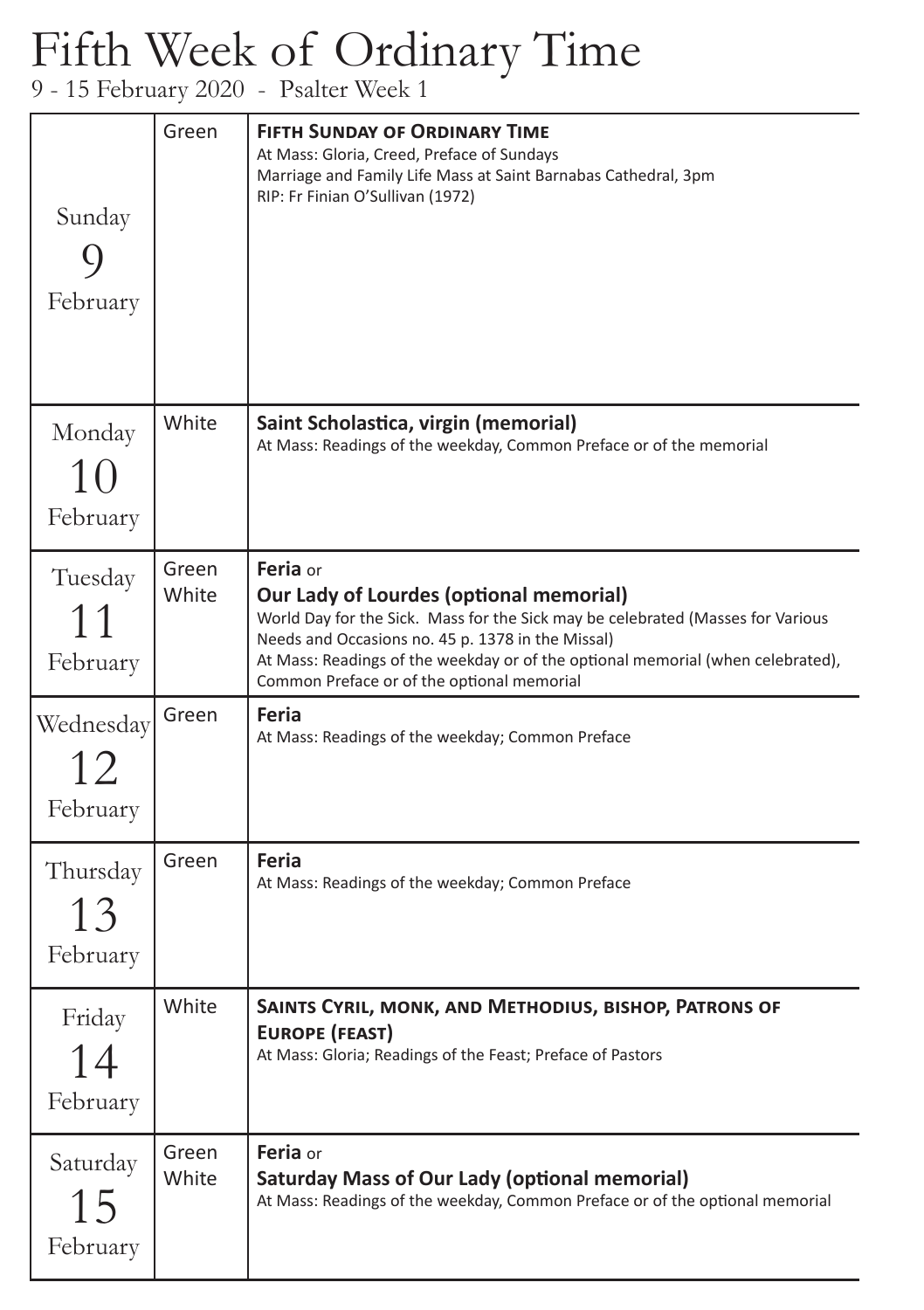# Sixth Week of Ordinary Time

16 - 22 February 2020 - Psalter Week 2

| Sunday<br>16<br>February    | Green          | <b>SIXTH SUNDAY OF ORDINARY TIME</b><br>At Mass: Gloria, Creed, Preface of Sundays<br>Racial Justice Sunday (optional second collection)                                                                              |
|-----------------------------|----------------|-----------------------------------------------------------------------------------------------------------------------------------------------------------------------------------------------------------------------|
| Monday<br>17<br>February    | Green<br>White | Feria or<br>The Seven Holy Founders of the Servite Order (optional<br>memorial)<br>At Mass: Readings of the weekday, Common Preface or of the optional memorial<br>RIP: Deacon Bernard Croft (2019)                   |
| Tuesday<br>18<br>February   | Green          | Feria<br>At Mass: Readings of the weekday; Common Preface                                                                                                                                                             |
| Wednesday<br>19<br>February | Green          | Feria<br>At Mass: Readings of the weekday; Common Preface<br>RIP: Canon Leo McReavy (2004)                                                                                                                            |
| Thursday<br>20<br>February  | Green          | Feria<br>At Mass: Readings of the weekday; Common Preface                                                                                                                                                             |
| Friday<br>21<br>February    | Green<br>White | Feria or<br>Saint Peter Damian, bishop and doctor (optional memorial)<br>At Mass: Readings of the weekday, Common Preface or of the optional memorial<br>RIP: Fr Christopher O'Brien (1982); Canon Roger Maher (2013) |
| Saturday<br>22<br>February  | White          | CHAIR OF SAINT PETER, APOSTLE (FEAST)<br>At Mass: Gloria; Readings of the Feast; Preface of Apostles                                                                                                                  |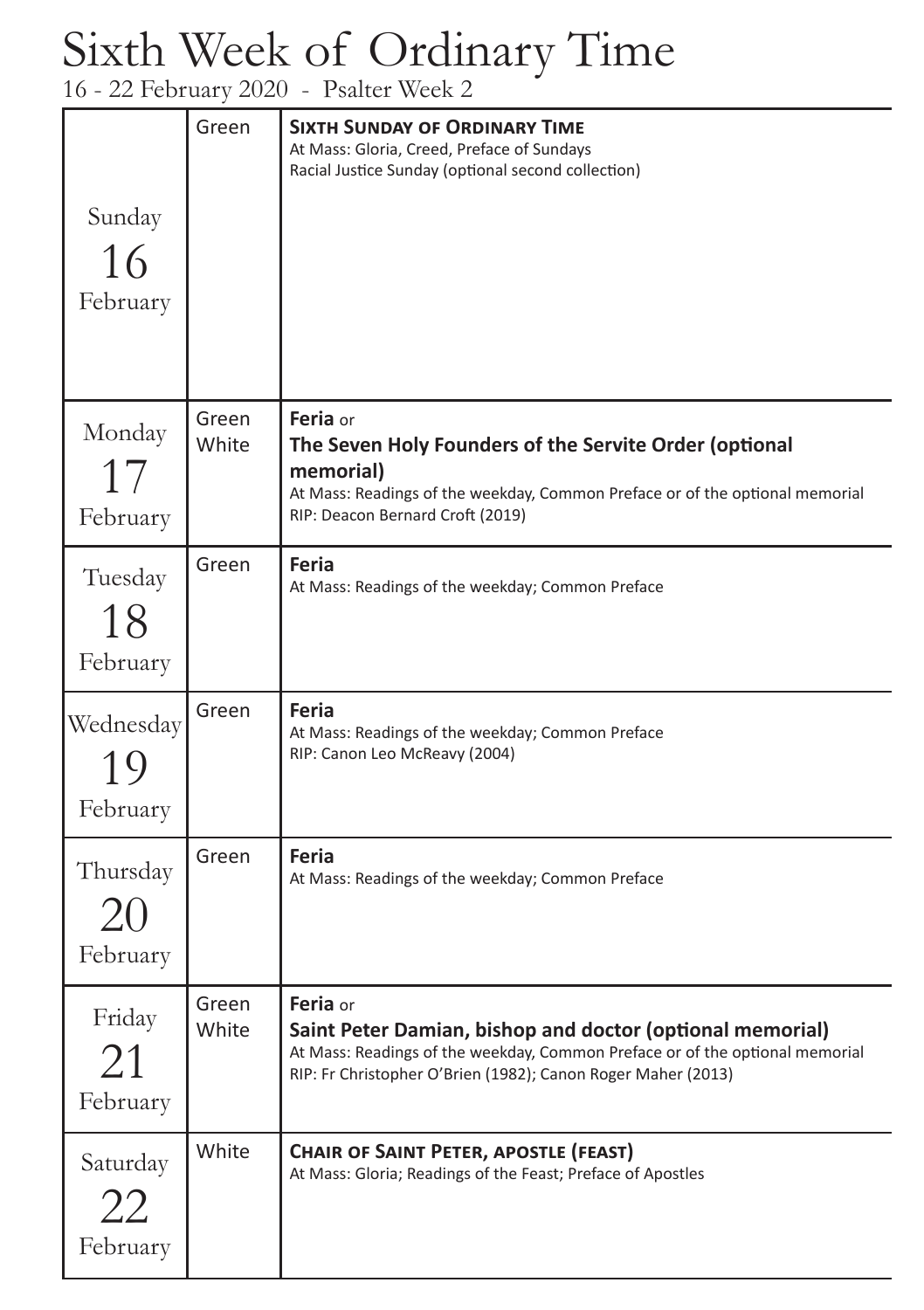# Seventh Week of Ordinary Time

23 - 29 February 2020 - Psalter Week 3

|                             | Green            | <b>SEVENTH SUNDAY OF ORDINARY TIME</b><br>At Mass: Gloria, Creed, Preface of Sundays<br>RIP: Deacon Raymond Faghy (2019)                                                                                                                                                                                                                                                                                                                                                                                                                                                                                                                                      |
|-----------------------------|------------------|---------------------------------------------------------------------------------------------------------------------------------------------------------------------------------------------------------------------------------------------------------------------------------------------------------------------------------------------------------------------------------------------------------------------------------------------------------------------------------------------------------------------------------------------------------------------------------------------------------------------------------------------------------------|
| Sunday<br>23<br>February    |                  | <b>THE SEASON OF LENT</b><br>Period for fulfilling Easter Duties is from Ash Wednesday until Trinity Sunday. It is not<br>permitted to adorn the altar with flowers during Lent, musical instruments may only<br>be played for the purpose of sustaining singing. On Laetare Sunday, solemnities and<br>feasts exceptions are made. For the celebration of marriages, the parish priest should<br>alert spouses of the need to take into account the penitential character of this season.<br>Cycle of Prayer during Lent, we pray for these intentions: Candidates for the<br>Sacraments; Women; the Needy and Hungry of the World; Penitents and Wanderers. |
| Monday<br>24<br>February    | Green            | Feria<br>At Mass: Readings of the weekday; Common Preface<br>RIP: Monsignor Edward Walker (2016)                                                                                                                                                                                                                                                                                                                                                                                                                                                                                                                                                              |
| Tuesday<br>25<br>February   | Green            | Feria<br>At Mass: Readings of the weekday; Common Preface                                                                                                                                                                                                                                                                                                                                                                                                                                                                                                                                                                                                     |
| Wednesday<br>26<br>February | Violet           | <b>ASH WEDNESDAY</b><br>At Mass: Readings of the weekday; Preface III or IV of Lent. Fasting and Abstinence.<br>Announce the local arrangements for Station Masses.<br>The collection at these Masses will be for various Diocesan Charities, and is to be<br>taken after the Reposition of the Blessed Sacrament and before Mass; Payment to<br>Willson House. Fr Herbert Bowker (1981)                                                                                                                                                                                                                                                                      |
| Thursday<br>27<br>February  | Violet<br>Violet | <b>Lenten Feria</b> or<br>Saints Margaret Clitherow, Anne Line and Margaret Ward,<br>martyrs (as a commemoration)<br>(transferred from 30 August)<br>At Mass: Readings of the weekday; Common Preface<br>RIP: Bishop Cyril Restieaux (1996)                                                                                                                                                                                                                                                                                                                                                                                                                   |
| Friday<br>28<br>February    | Violet           | Lenten Feria<br>At Mass: Readings of Lent; Preface of Lent<br>Women's World Day of Prayer<br>RIP: Fr William O'Dowd (1992)                                                                                                                                                                                                                                                                                                                                                                                                                                                                                                                                    |
| Saturday<br>February        | Violet           | <b>Lenten Feria</b><br>At Mass: Readings of Lent; Preface of Lent                                                                                                                                                                                                                                                                                                                                                                                                                                                                                                                                                                                             |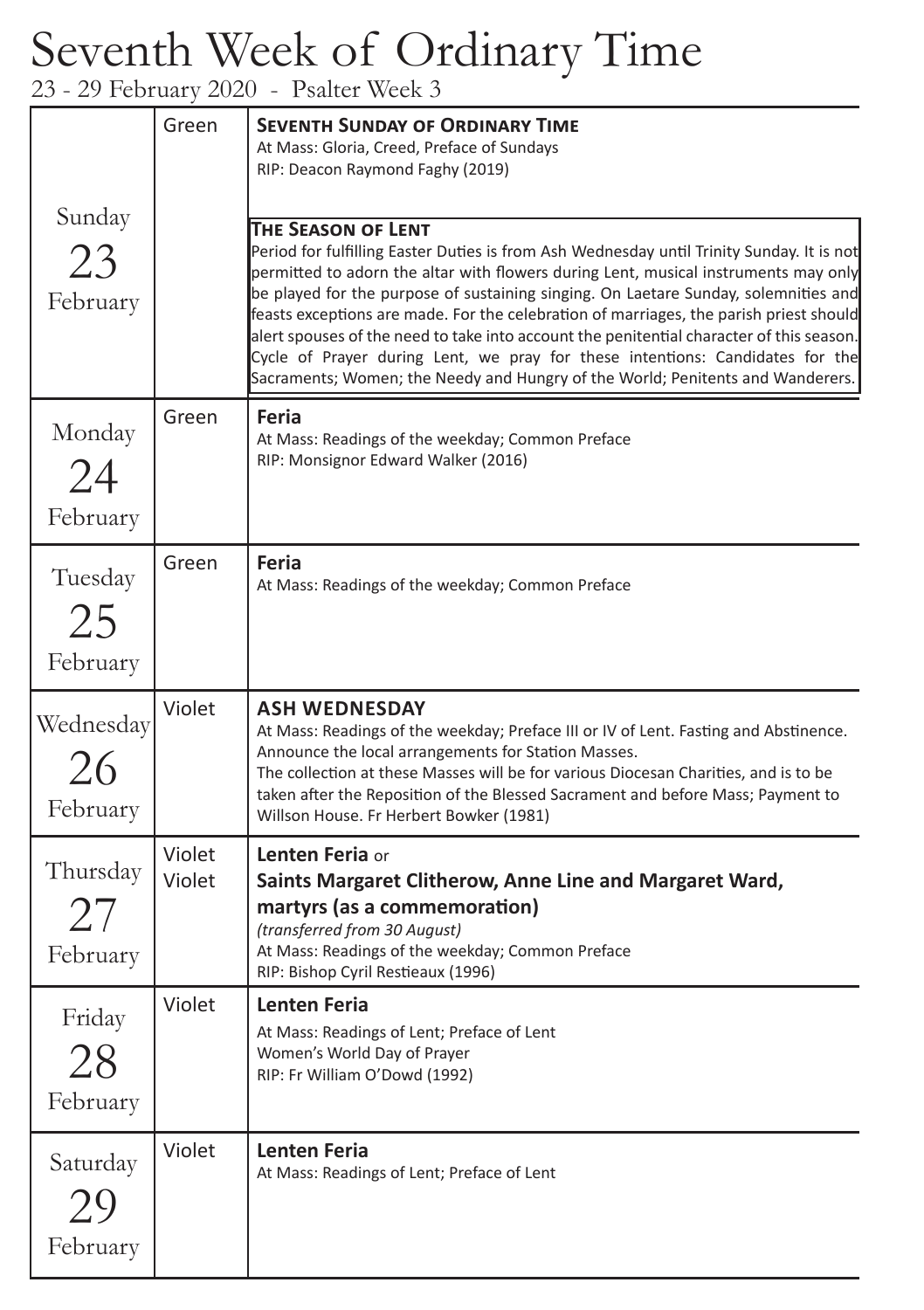### First Week of Lent

1 - 7 March 2020 - Psalter Week 1

| Sunday<br>March                                | Violet           | <b>FIRST SUNDAY OF LENT</b><br>At Mass: Gloria omitted, Creed recited, Preface of the First Sunday of Lent<br>CAFOD Lenten Fast Day Envelopes to be given out this Sunday<br>Rite of Election at Saint Barnabas Cathedral, 3pm<br>Review of Parish Finance Statement read today<br>Day of Special Prayer for the Unemployed |
|------------------------------------------------|------------------|-----------------------------------------------------------------------------------------------------------------------------------------------------------------------------------------------------------------------------------------------------------------------------------------------------------------------------|
| Monday<br>2<br>March                           | Violet<br>Violet | <b>Lenten Feria</b> or<br>Saint Casimir (as a commemoration)<br>At Mass: Readings of Lent; Preface of Lent                                                                                                                                                                                                                  |
| Tuesday<br>$\mathcal{L}_{\mathbf{A}}$<br>March | Violet           | <b>Lenten Feria</b><br>At Mass: Readings of Lent; Preface of Lent<br>RIP: Fr Adrian Chatterton (2016)                                                                                                                                                                                                                       |
| Wednesday<br>March                             | Violet           | Lenten Feria<br>At Mass: Readings of Lent; Preface of Lent                                                                                                                                                                                                                                                                  |
| Thursday<br>5<br>March                         | Violet<br>Violet | <b>Lenten Feria</b> or<br>Saints Felicity and Perpetua, martyrs (as a commemoration)<br>At Mass: Readings of Lent; Preface of Lent<br>RIP: Fr Joseph Maguire (2002)                                                                                                                                                         |
| Friday<br>6<br>March                           | Violet<br>Violet | <b>Lenten Feria</b> or<br>Saint John of God, religious (as a commemoration)<br>At Mass: Readings of Lent; Preface of Lent<br>CAFOD Lent Fast Day; Day of Special Prayer for the Needy and Hungry of the World                                                                                                               |
| Saturday<br>March                              | Violet           | Lenten Feria<br>At Mass: Readings of Lent; Preface of Lent<br>RIP: Canon Victor Key (1998)                                                                                                                                                                                                                                  |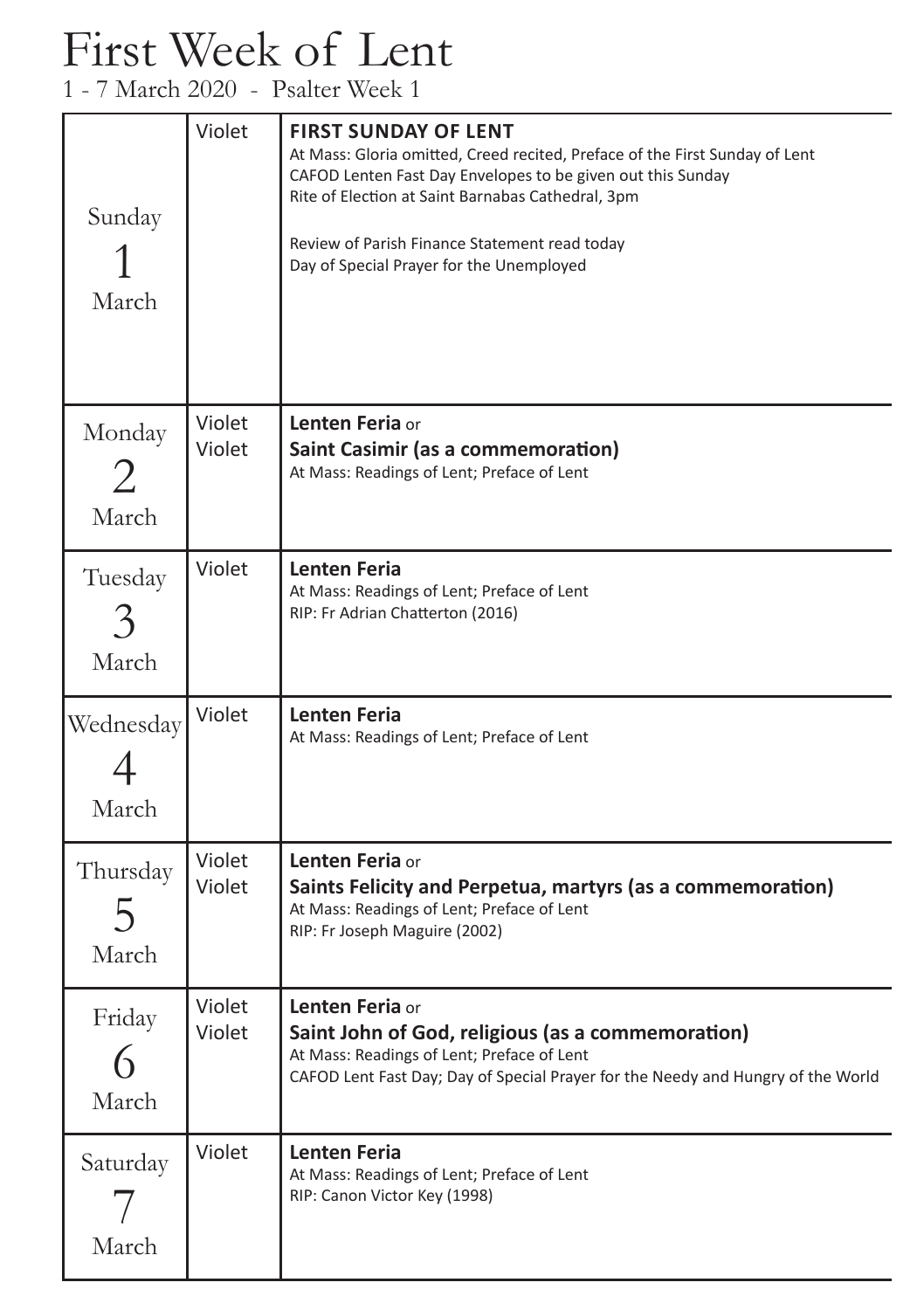### Second Week of Lent

8 - 14 March 2020 - Psalter Week 2

| Sunday<br>8<br>March     | Violet           | <b>SECOND SUNDAY OF LENT</b><br>At Mass: Gloria omitted, Creed recited, Preface of the Second Sunday of Lent<br>CAFOD Lenten Fast Day Envelopes to be collected this Sunday (send to CAFOD) |
|--------------------------|------------------|---------------------------------------------------------------------------------------------------------------------------------------------------------------------------------------------|
| Monday<br>C)<br>March    | Violet<br>Violet | Lenten Feria or<br>Saint Frances of Rome, religious (as a commemoration)<br>At Mass: Readings of Lent; Preface of Lent<br>RIP: Fr Terence Makings (2010)                                    |
| Tuesday<br>10<br>March   | Violet           | Lenten Feria<br>At Mass: Readings of Lent; Preface of Lent                                                                                                                                  |
| Wednesday<br>11<br>March | Violet           | Lenten Feria<br>At Mass: Readings of Lent; Preface of Lent                                                                                                                                  |
| Thursday<br>12<br>March  | Violet           | Lenten Feria<br>At Mass: Readings of Lent; Preface of Lent<br><b>Deanery Meeting</b><br>RIP: Canon Thomas O'Keefe (1981)                                                                    |
| Friday<br>13<br>March    | Violet           | Lenten Feria<br>At Mass: Readings of Lent; Preface of Lent                                                                                                                                  |
| Saturday<br>14<br>March  | Violet           | <b>Lenten Feria</b><br>At Mass: Readings of Lent; Preface of Lent                                                                                                                           |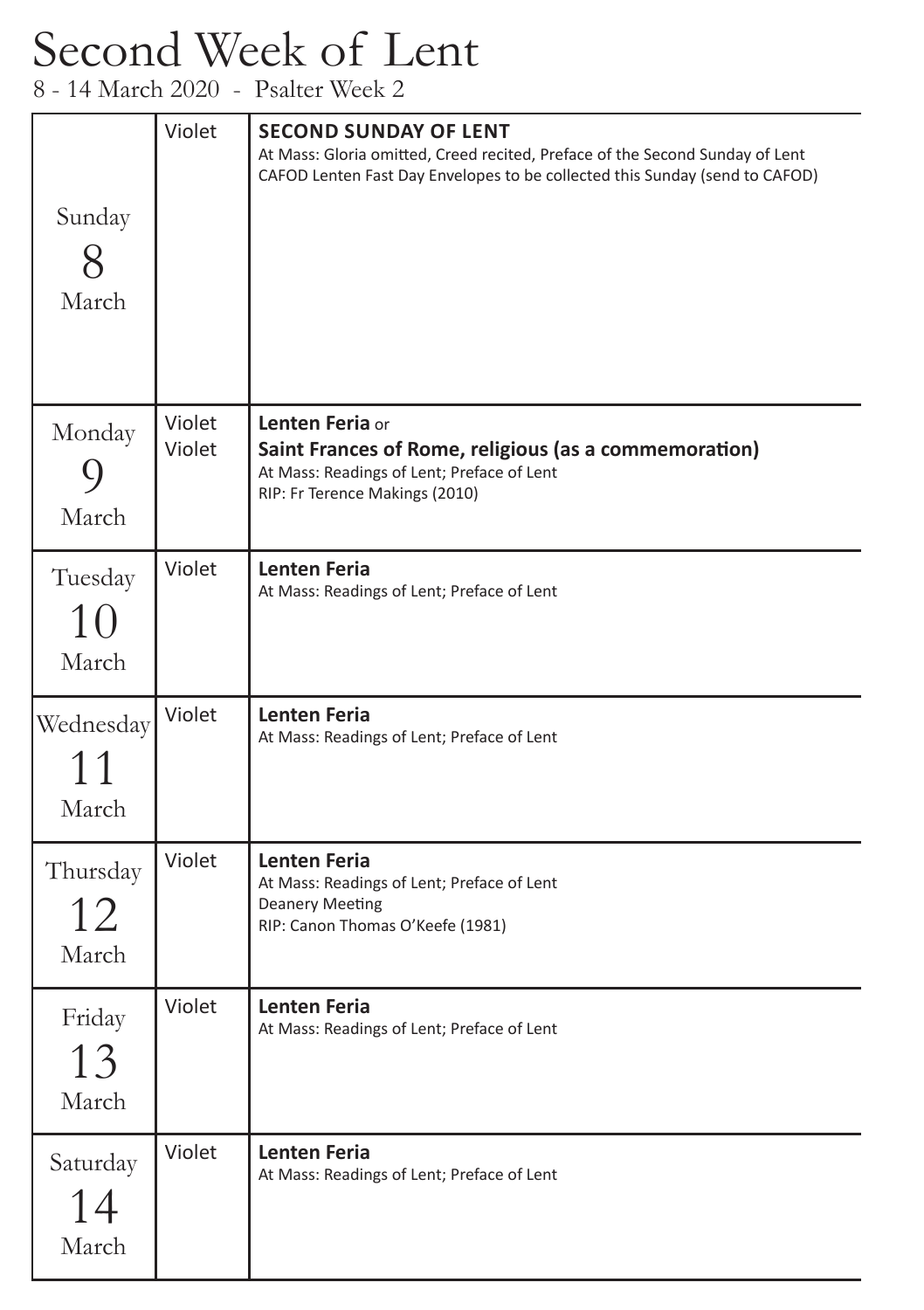# Third Week of Lent

15 - 21 March 2020 - Psalter Week 3

| Sunday<br>15<br>March    | Violet           | THIRD SUNDAY OF LENT<br>At Mass: Gloria omitted, Creed recited, Preface of the Third Sunday of Lent<br>At Mass: The First Scrutiny<br>During the Third Week of Lent - The Presentation of the Creed                          |
|--------------------------|------------------|------------------------------------------------------------------------------------------------------------------------------------------------------------------------------------------------------------------------------|
| Monday<br>16<br>March    | Violet           | Lenten Feria<br>At Mass: Readings of Lent; Preface of Lent                                                                                                                                                                   |
| Tuesday<br>17<br>March   | White            | SAINT PATRICK, BISHOP, PATRON OF IRELAND (FEAST)<br>At Mass: Gloria, Readings of the Feast, Preface of the Feast<br>RIP: Monsignor Canon Arthur Bird (1985)                                                                  |
| Wednesday<br>18<br>March | Violet<br>Violet | <b>Lenten Feria</b> or<br>Saint Cyril of Jerusalem, bishop and doctor (as a<br>commemoration)<br>At Mass: Readings of Lent; Preface of Lent<br>RIP: Fr Patrick Reidy (1983)<br>Office: First Vespers of tomorrow's Solemnity |
| Thursday<br>19<br>March  | White            | SAINT JOSEPH, SPOUSE OF THE BLESSED VIRGIN MARY<br>(SOLEMNITY)<br>At Mass: Gloria, Readings of the Solemnity, Creed, Preface of Saint Joseph                                                                                 |
| Friday<br>March          | Violet<br>Violet | Lenten Feria or<br>Saint Alcmund, martyr (as a commemoration)<br>At Mass: Readings of Lent; Preface of Lent<br>RIP: Deacon Joseph Rogan (2015)                                                                               |
| Saturday<br>21           | Violet           | <b>Lenten Feria</b><br>At Mass: Readings of Lent; Preface of Lent                                                                                                                                                            |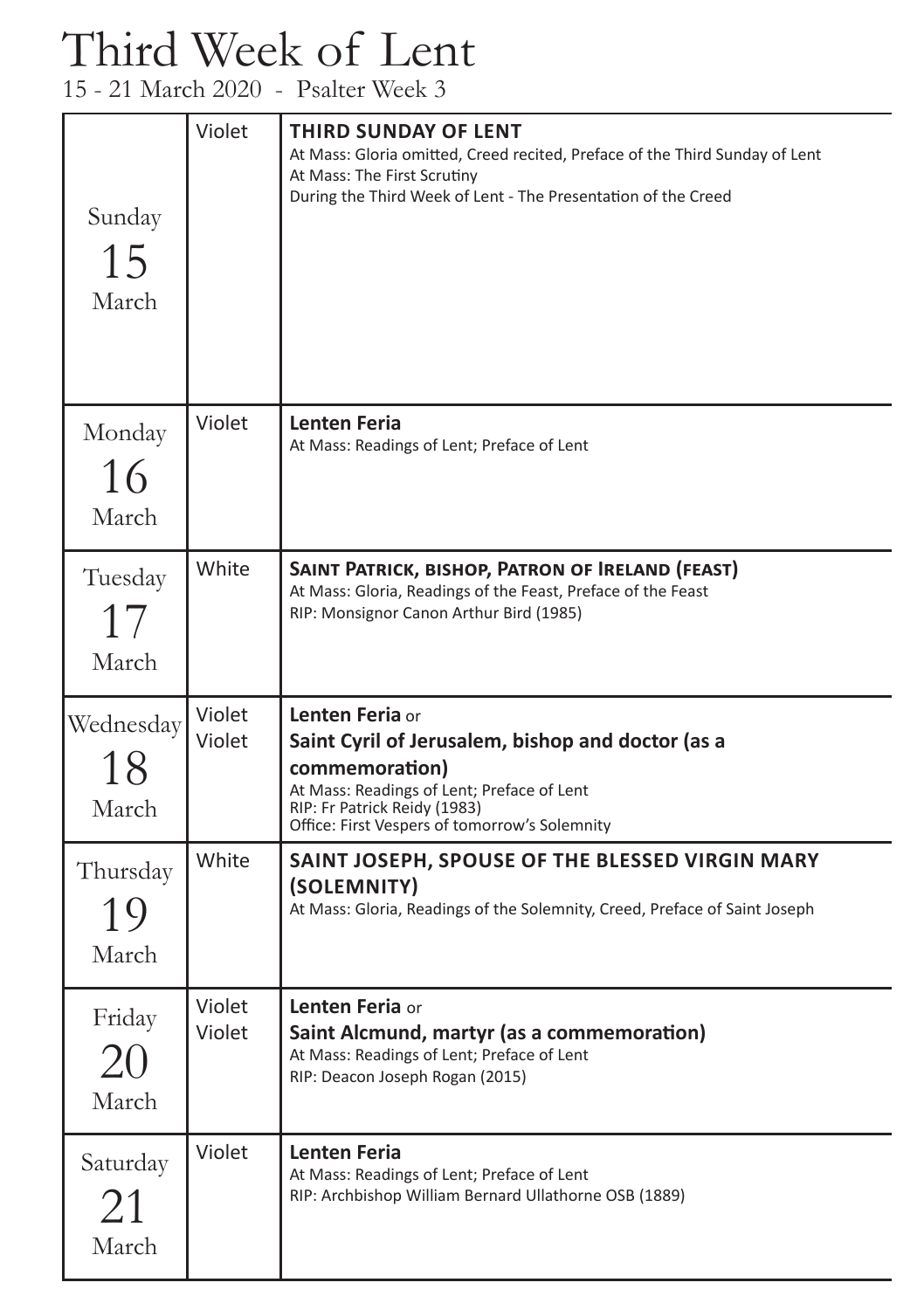# Fourth Week of Lent

22 - 28 March 2020 - Psalter Week 4

| Sunday<br>22<br>March    | Violet or<br>Rose | <b>FOURTH SUNDAY OF LENT - LAETARE SUNDAY</b><br>At Mass: Gloria omitted, Creed recited, Preface of the Fourth Sunday of Lent<br>At Mass: The Second Scrutiny            |
|--------------------------|-------------------|--------------------------------------------------------------------------------------------------------------------------------------------------------------------------|
| Monday<br>23<br>March    | Violet<br>Violet  | <b>Lenten Feria</b> or<br>Saint Turibius of Mongrovejo, bishop (as a commemoration)<br>At Mass: Readings of Lent; Preface of Lent                                        |
| Tuesday<br>24<br>March   | Violet            | Lenten Feria<br>At Mass: Readings of Lent; Preface of Lent<br>RIP: Fr Edward Byron (1980)                                                                                |
| Wednesday<br>25<br>March | White             | THE ANNUNCIATION OF THE LORD (SOLEMNITY)<br>At Mass: Gloria, Readings of the Solemnity, Creed (all kneel briefly at "et incarnatus<br>est"), Preface of the Annunciation |
| Thursday<br>26<br>March  | Violet            | Lenten Feria<br>At Mass: Readings of Lent; Preface of Lent                                                                                                               |
| Friday                   |                   |                                                                                                                                                                          |
| 27<br>March              | Violet            | Lenten Feria<br>At Mass: Readings of Lent; Preface of Lent                                                                                                               |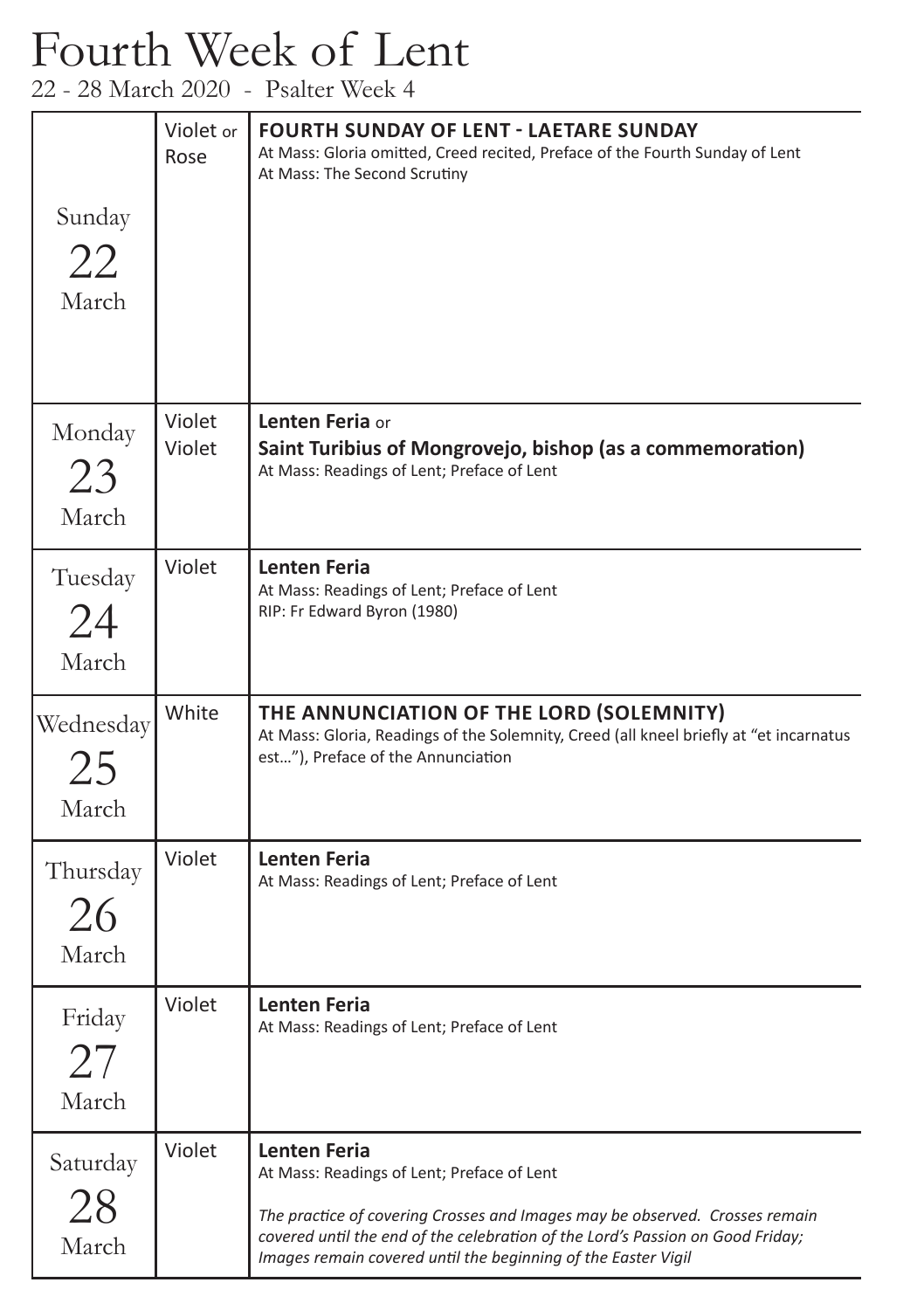# Fifth Week of Lent

29 March - 4 April 2020 - Psalter Week 1

| Sunday<br>29<br>March            | Violet           | <b>FIFTH SUNDAY OF LENT</b><br>At Mass: Gloria omitted, Creed recited, Preface of the Fifth Sunday of Lent<br>At Mass: The Third Scrutiny<br>During the Fifth Week of Lent - The Presentation of the Lord's Prayer<br>Start of British Summer Time. Clocks go forward one hour at 2am today |
|----------------------------------|------------------|---------------------------------------------------------------------------------------------------------------------------------------------------------------------------------------------------------------------------------------------------------------------------------------------|
| Monday<br>30<br>March            | Violet           | Lenten Feria<br>At Mass: Readings of Lent, Preface I of the Passion of the Lord                                                                                                                                                                                                             |
| Tuesday<br>31<br>March           | Violet           | Lenten Feria<br>At Mass: Readings of Lent, Preface I of the Passion of the Lord                                                                                                                                                                                                             |
| Wednesday<br>April               | Violet           | <b>Lenten Feria</b><br>At Mass: Readings of Lent, Preface I of the Passion of the Lord                                                                                                                                                                                                      |
| Thursday<br>2<br>April           | Violet<br>Violet | Lenten Feria or<br>Saint Francis of Paola, hermit (as a commemoration)<br>At Mass: Readings of Lent, Preface I of the Passion of the Lord                                                                                                                                                   |
| Friday<br>$\mathcal{E}$<br>April | Violet           | <b>Lenten Feria</b><br>At Mass: Readings of Lent, Preface I of the Passion of the Lord<br>Day of Special Prayer for the Survivors of Sexual Abuse<br>RIP: Fr Geoffrey Kitchin (1990)                                                                                                        |
| Saturday<br>April                | Violet<br>Violet | Lenten Feria or<br>Saint Isidore, bishop and doctor (as a commemoration)<br>At Mass: Readings of Lent, Preface I of the Passion of the Lord<br>RIP: Fr David Everitt (2010)                                                                                                                 |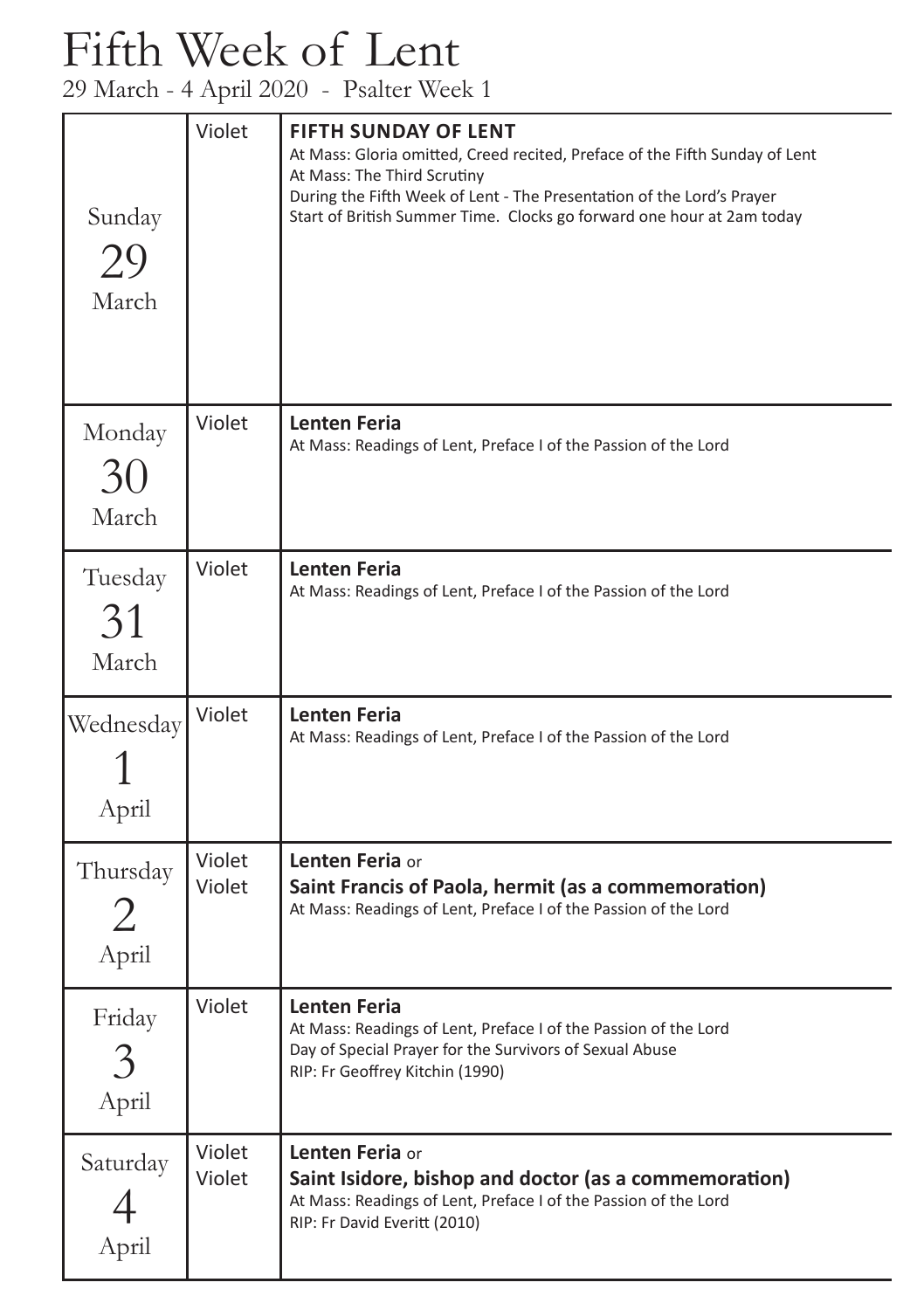#### Holy Week 5 - 11 April 2020 - Psalter Week 2

| Sunday<br>April    | Red                       | PALM SUNDAY OF THE PASSION OF THE LORD<br>At Mass: Gloria omitted, Creed recited, Proper Preface<br>At the beginning of the Mass with the largest attendance, the Blessing of Palms<br>and a procession as described on p.297ff of the Roman Missal is recommended<br>if possible. If not possible, the Solemn Entrance on p.308 is recommended. The<br>Solemn Entrance may be used at other Masses, or the Simple Entrance p.309.<br>Announce collection for the Holy Places in Palestine on Good Friday |
|--------------------|---------------------------|-----------------------------------------------------------------------------------------------------------------------------------------------------------------------------------------------------------------------------------------------------------------------------------------------------------------------------------------------------------------------------------------------------------------------------------------------------------------------------------------------------------|
| Monday<br>April    | Violet                    | <b>MONDAY OF HOLY WEEK</b><br>At Mass: Readings of Lent, Preface II of the Passion of the Lord<br>RIP: Bishop James McGuinness, Eighth Bishop of Nottingham (2007)                                                                                                                                                                                                                                                                                                                                        |
| Tuesday<br>April   | Violet                    | <b>TUESDAY OF HOLY WEEK</b><br>At Mass: Readings of Lent, Preface II of the Passion of the Lord                                                                                                                                                                                                                                                                                                                                                                                                           |
| Wednesday<br>April | Violet<br>White           | WEDNESDAY OF HOLY WEEK<br>At Mass: Readings of Lent, Preface II of the Passion of the Lord<br>The Chrism Mass is celebrated today at 11.30 a.m. in Saint Barnabas' Cathedral<br>This Mass, which the Bishop concelebrates with his presbyterate, should be, as it<br>were, a manifestation of the priests' communion with their Bishop.'<br>RIP: Monsignor Peter Dooling (2011)                                                                                                                           |
| Thursday<br>April  | Violet<br>White<br>Violet | <b>HOLY THURSDAY (MAUNDY THURSDAY)</b><br>Requiem and Funeral Masses are not permitted today<br>In the evening the Paschal Triduum begins:<br>At Mass: Gloria, Proper Preface (with proper inserts for Eucharistic Prayer I)<br>Office: Vespers need not be said by those present at the Evening Mass<br>RIP: Monsignor Provost Bernard Allen (1986); Deacon John Parker (2019)                                                                                                                           |
| Friday<br>April    | Red                       | FRIDAY OF THE PASSION OF THE LORD (GOOD FRIDAY)<br><b>Fasting and Abstinence</b><br>Collection for the Holy Places in Palestine (send to Willson House)<br>No sacraments today or tomorrow, except Penance and Anointing of the Sick<br>Office: Vespers need not be said by those who were present at the Solemn Liturgy<br>Public Holiday                                                                                                                                                                |
| Saturday<br>April  | Violet<br>White           | <b>HOLY SATURDAY</b><br>Holy Communion may be given today only as Viaticum<br>Office: Compline, and Office of Readings for Easter Day are omitted by those<br>present at the Easter Vigil<br>At Easter Vigil Mass: Gloria, Preface I of Easter (and Proper inserts if Eucharistic<br>Prayer I) RIP: Fr Francis Horvath (2005)                                                                                                                                                                             |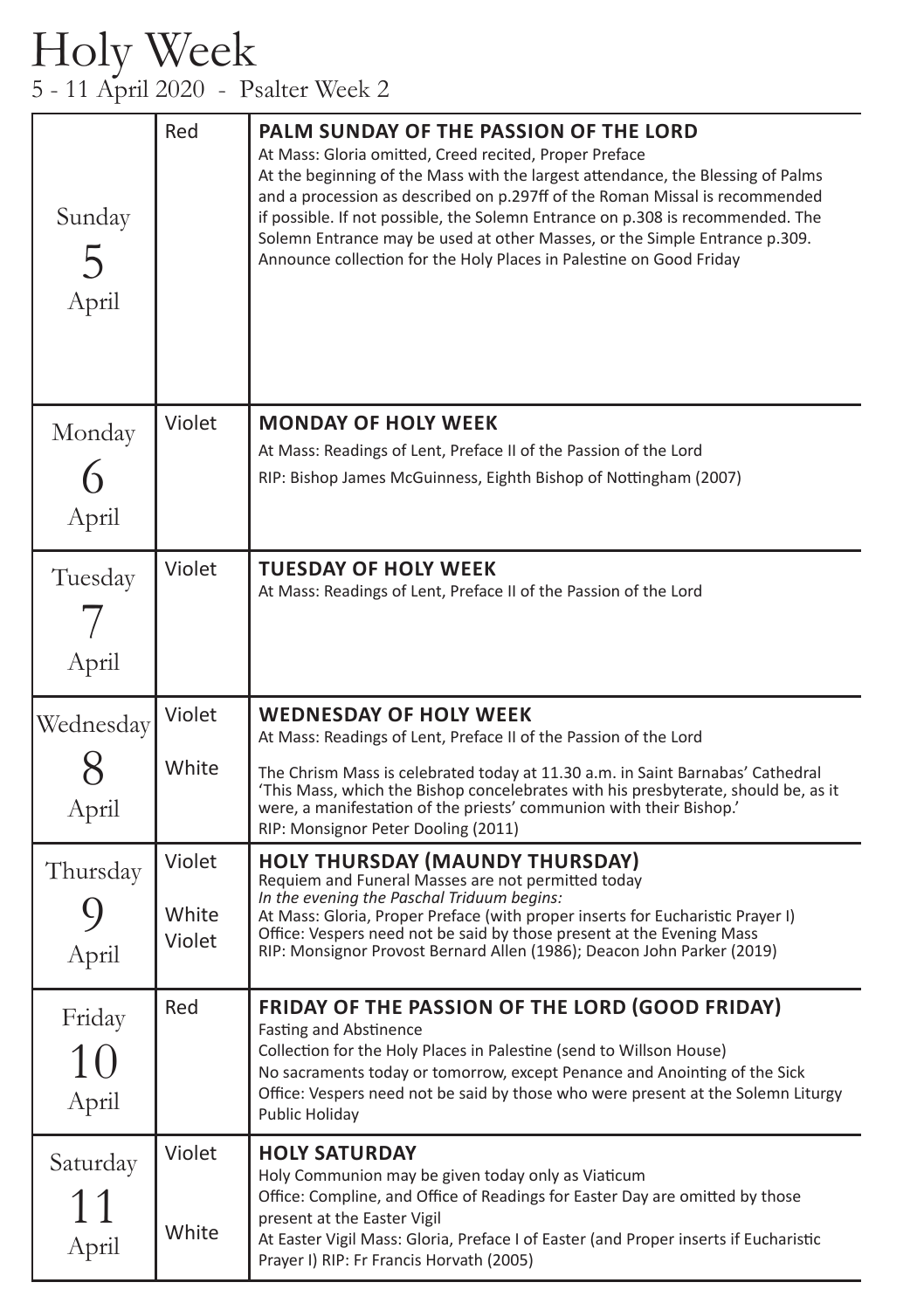#### Easter Week

12 - 18April 2020 - Psalter Week 1

| Sunday<br>12<br>April    | White | <b>EASTER DAY OF THE RESURRECTION OF THE LORD</b><br>(SOLEMNITY)<br>At Easter Day Mass: Gloria, Sequence, Creed, Preface I of Easter (and Proper inserts<br>if Eucharistic Prayer I)<br>Cycle of Prayer during Eastertide, we pray for these intentions: New Members of<br>the Church; Vocations; The Right Use of the Media; the Church; Human Work<br>The Paschal Candle is kept in the sanctuary (near the altar or the ambo) until<br>Pentecost Sunday inclusive. Regina Caeli is recommended at end of Compline and<br>is prayed in place of the Angelus. Votive Masses or daily Masses for the dead are<br>not permitted during Eastertide unless there is some urgent pastoral need |
|--------------------------|-------|--------------------------------------------------------------------------------------------------------------------------------------------------------------------------------------------------------------------------------------------------------------------------------------------------------------------------------------------------------------------------------------------------------------------------------------------------------------------------------------------------------------------------------------------------------------------------------------------------------------------------------------------------------------------------------------------|
| Monday<br>13<br>April    | White | <b>MONDAY WITHIN THE OCTAVE OF EASTER</b><br>At Mass: Gloria, optional Sequence, Creed omitted, Preface I of Easter (and Proper<br>inserts if Eucharistic Prayer I)<br><b>Bank Holiday</b>                                                                                                                                                                                                                                                                                                                                                                                                                                                                                                 |
| Tuesday<br>14<br>April   | White | <b>TUESDAY WITHIN THE OCTAVE OF EASTER</b><br>At Mass: Gloria, optional Sequence, Creed omitted, Preface I of Easter (and Proper<br>inserts if Eucharistic Prayer I)                                                                                                                                                                                                                                                                                                                                                                                                                                                                                                                       |
| Wednesday<br>15<br>April | White | <b>WEDNESDAY WITHIN THE OCTAVE OF EASTER</b><br>At Mass: Gloria, optional Sequence, Creed omitted, Preface I of Easter (and Proper<br>inserts if Eucharistic Prayer I)                                                                                                                                                                                                                                                                                                                                                                                                                                                                                                                     |
| Thursday<br>16<br>April  | White | THURSDAY WITHIN THE OCTAVE OF EASTER<br>At Mass: Gloria, optional Sequence, Creed omitted, Preface I of Easter (and Proper<br>inserts if Eucharistic Prayer I)<br>RIP: Canon Robert Thornhill (1976); Fr Kenneth Bennett (2000)                                                                                                                                                                                                                                                                                                                                                                                                                                                            |
| Friday<br>17<br>April    | White | <b>FRIDAY WITHIN THE OCTAVE OF EASTER</b><br>At Mass: Gloria, optional Sequence, Creed omitted, Preface I of Easter (and Proper<br>inserts if Eucharistic Prayer I)<br>No Friday Abstinence today                                                                                                                                                                                                                                                                                                                                                                                                                                                                                          |
| Saturday<br>18<br>April  | White | SATURDAY WITHIN THE OCTAVE OF EASTER<br>At Mass: Gloria, optional Sequence, Creed omitted, Preface I of Easter (and Proper<br>inserts if Eucharistic Prayer I)<br>RIP: Fr John Abbott (2017)                                                                                                                                                                                                                                                                                                                                                                                                                                                                                               |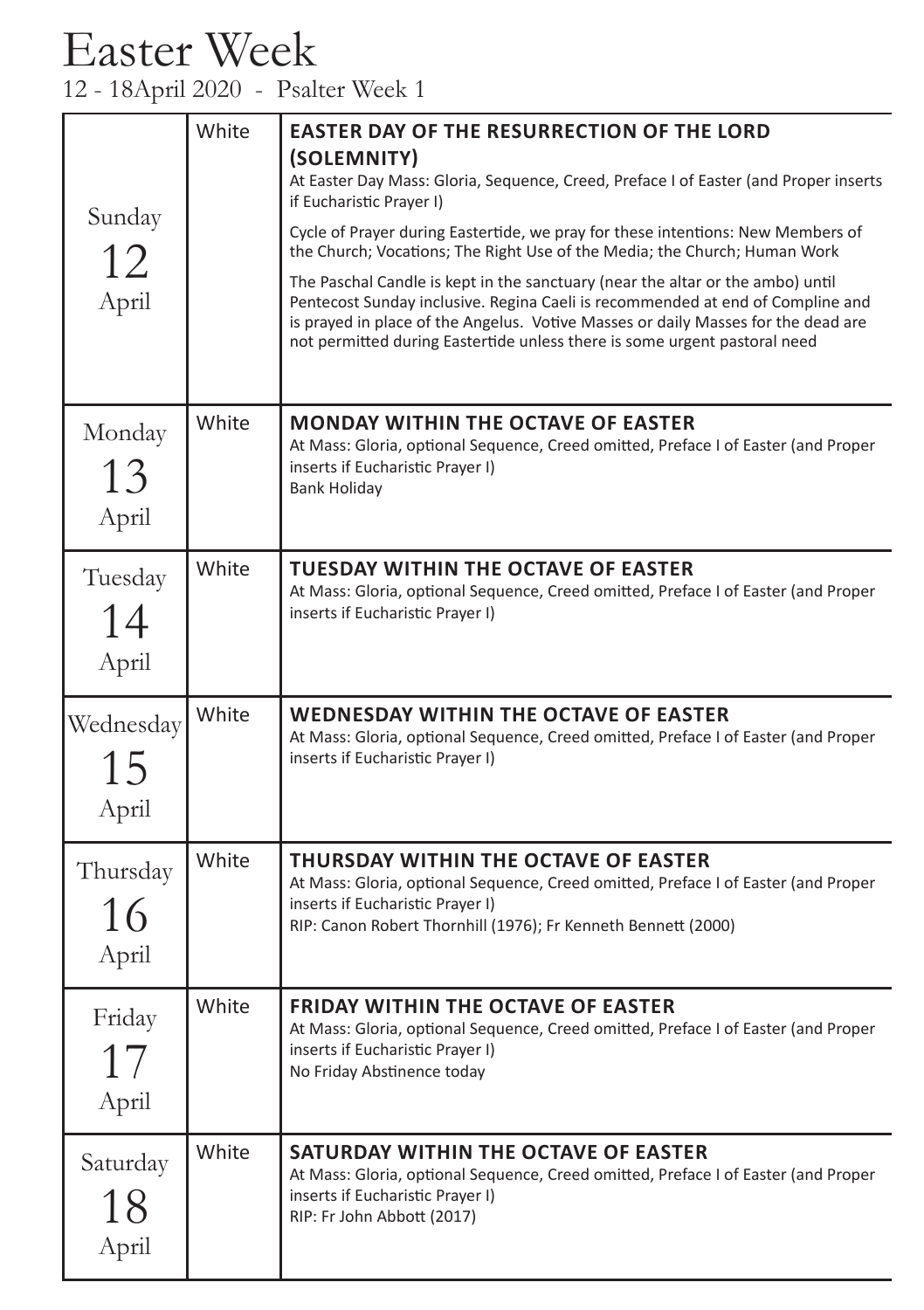# Second Week of Easter (Low Week)

19 - 25 April 2020 - Psalter Week 2

| Sunday<br>19<br>April    | White          | SECOND SUNDAY OF EASTER (OR DIVINE MERCY SUNDAY)<br>At Mass: Gloria, optional Sequence, Creed, Preface I of Easter (and Proper inserts if<br>Eucharistic Prayer I)                       |
|--------------------------|----------------|------------------------------------------------------------------------------------------------------------------------------------------------------------------------------------------|
| Monday<br>20<br>April    | White          | <b>Easter Feria</b><br>At Mass: Readings of the weekday, Preface of Easter                                                                                                               |
| Tuesday<br>21<br>April   | White<br>White | Easter Feria or<br>Saint Anselm, bishop and doctor (optional memorial)<br>At Mass: Readings of the weekday, Preface of Easter or of the optional memorial                                |
| Wednesday<br>22<br>April | White          | <b>Easter Feria</b><br>At Mass: Readings of the weekday, Preface of Easter<br>Office: First Vespers of tomorrow's Solemnity                                                              |
| Thursday<br>23<br>April  | Red            | SAINT GEORGE, MARTYR, PATRON OF ENGLAND<br>(SOLEMNITY)<br>At Mass: Gloria, Readings of the Solemnity, Creed, Preface of Martyrs                                                          |
| Friday<br>24<br>April    | White<br>Red   | Easter Feria or<br>Saint Adalbert, bishop and martyr (optional memorial)<br>transferred from 23 April<br>At Mass: Readings of the weekday, Preface of Easter or of the optional memorial |
| Saturday<br>25<br>April  | Red            | SAINT MARK, APOSTLES AND EVANGELIST (FEAST)<br>At Mass: Gloria, Readings of the Feast, Preface of Apsotles 2<br>RIP: Deacon John Timson (2018)                                           |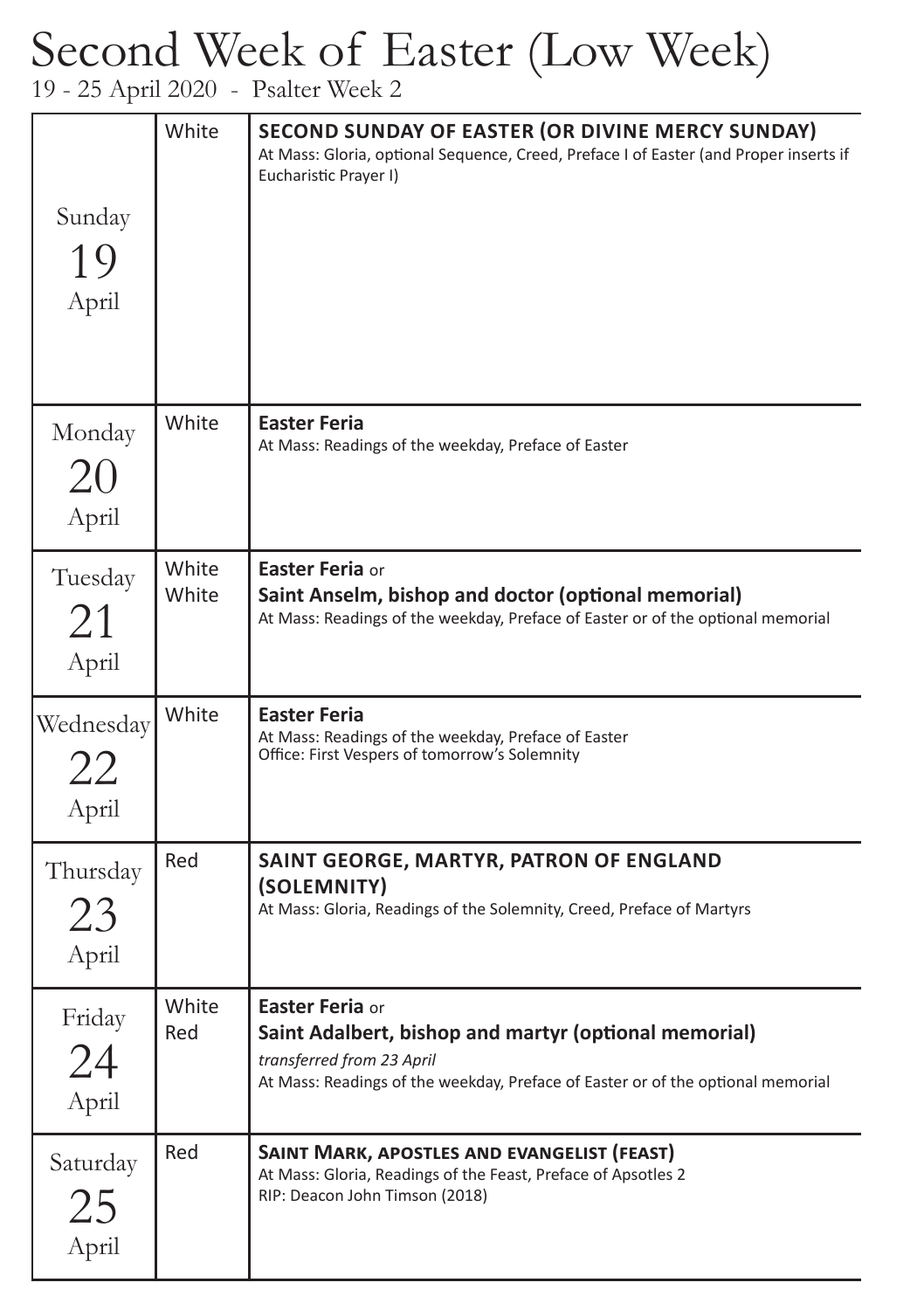# Third Week of Easter

26 April - 2 May 2020 - Psalter Week 3

| Sunday<br>26<br>April    | White                   | <b>THIRD SUNDAY OF EASTER</b><br>At Mass: Gloria, Creed, Preface of Easter<br>Announce second collection for Clergy Formation Fund Sunday 3 May<br>RIP: Canon Colin Mitchell (1985)                                           |
|--------------------------|-------------------------|-------------------------------------------------------------------------------------------------------------------------------------------------------------------------------------------------------------------------------|
| Monday<br>27<br>April    | White                   | <b>Easter Feria</b><br>At Mass: Readings of the weekday, Preface of Easter<br>RIP: Fr Matthew O'Meara (1992)                                                                                                                  |
| Tuesday<br>28<br>April   | White<br>White<br>White | <b>Easter Feria</b> or<br>Saint Peter Chanel, priest (optional memorial) or<br>Saint Louis Grignon de Montfort, priest (optional memorial)<br>At Mass: Readings of the weekday, Preface of Easter or of the optional memorial |
| Wednesday<br>29<br>April | White                   | SAINT CATHERINE OF SIENA, VIRGIN AND DOCTOR, PATRON OF<br>EUROPE (FEAST)<br>At Mass: Gloria, Readings of the Feast, Preface of Saints                                                                                         |
| Thursday<br>30<br>April  | White<br>White          | <b>Easter Feria</b> or<br>Saint Pius V, pope (optional memorial)<br>At Mass: Readings of the weekday, Preface of Easter or of the optional memorial<br>RIP: Canon Charles Adams (1986)                                        |
|                          |                         |                                                                                                                                                                                                                               |
| Friday<br>May            | White<br>White          | <b>Easter Feria</b> or<br>Saint Joseph the Worker (optional memorial)<br>At Mass: Readings of the weekday, or of the optional memorial (when celebrated),<br>Preface of Easter or of the optional memorial                    |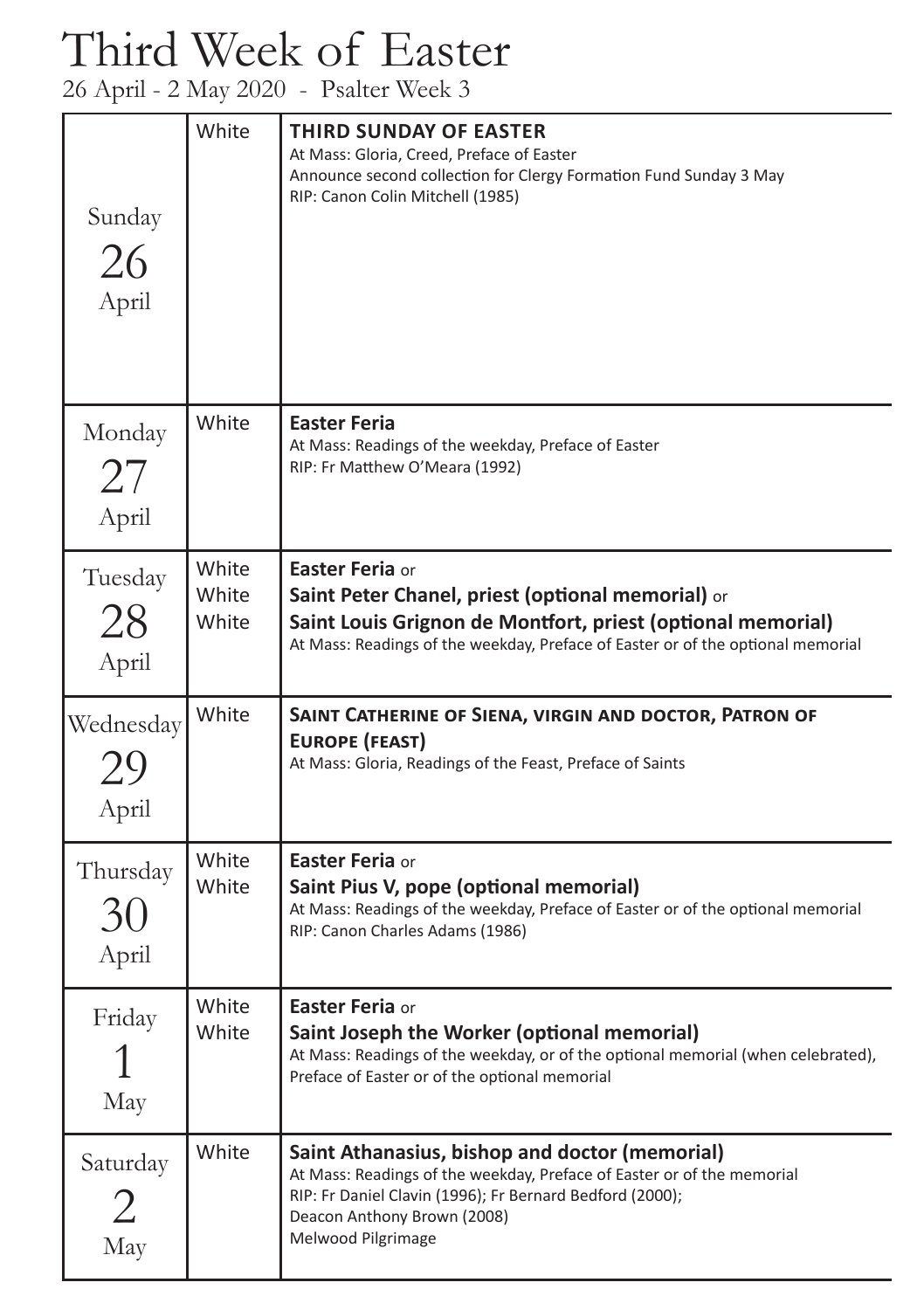### Fourth Week of Easter

3 - 9 May 2020 - Psalter Week 4

| Sunday<br>3<br>May    | White | <b>FOURTH SUNDAY OF EASTER</b><br>At Mass: Gloria, Creed, Preface of Easter<br>World Day of Prayer for Vocations: on this Sunday special prayers should be<br>offered for priestly and religious vocations<br>Second collection for Clergy Formation Fund (send to Willson House)<br>Mass of the Neophytes at Saint Barnabas Cathedral, 3pm<br>Beauvale Pilgrimage |
|-----------------------|-------|--------------------------------------------------------------------------------------------------------------------------------------------------------------------------------------------------------------------------------------------------------------------------------------------------------------------------------------------------------------------|
| Monday<br>4<br>May    | Red   | THE ENGLISH MARTYRS (FEAST)<br>At Mass: Gloria, Readings of the Feast, Preface of Martyrs                                                                                                                                                                                                                                                                          |
| Tuesday<br>5<br>May   | White | <b>Easter Feria</b><br>At Mass: Readings of the weekday, Preface of Easter                                                                                                                                                                                                                                                                                         |
| Wednesday<br>6<br>May | White | <b>Easter Feria</b><br>At Mass: Readings of the weekday, Preface of Easter<br>RIP: Deacon Harry Tompkinson (2016)                                                                                                                                                                                                                                                  |
| Thursday<br>May       | White | <b>Easter Feria</b><br>At Mass: Readings of the weekday, Preface of Easter<br>RIP: Fr James McGhie (1982)                                                                                                                                                                                                                                                          |
| Friday<br>8<br>May    | White | <b>Easter Feria</b><br>At Mass: Readings of the weekday, Preface of Easter<br><b>Bank Holiday</b>                                                                                                                                                                                                                                                                  |
| Saturday<br>May       | White | <b>Easter Feria</b><br>At Mass: Readings of the weekday, Preface of Easter                                                                                                                                                                                                                                                                                         |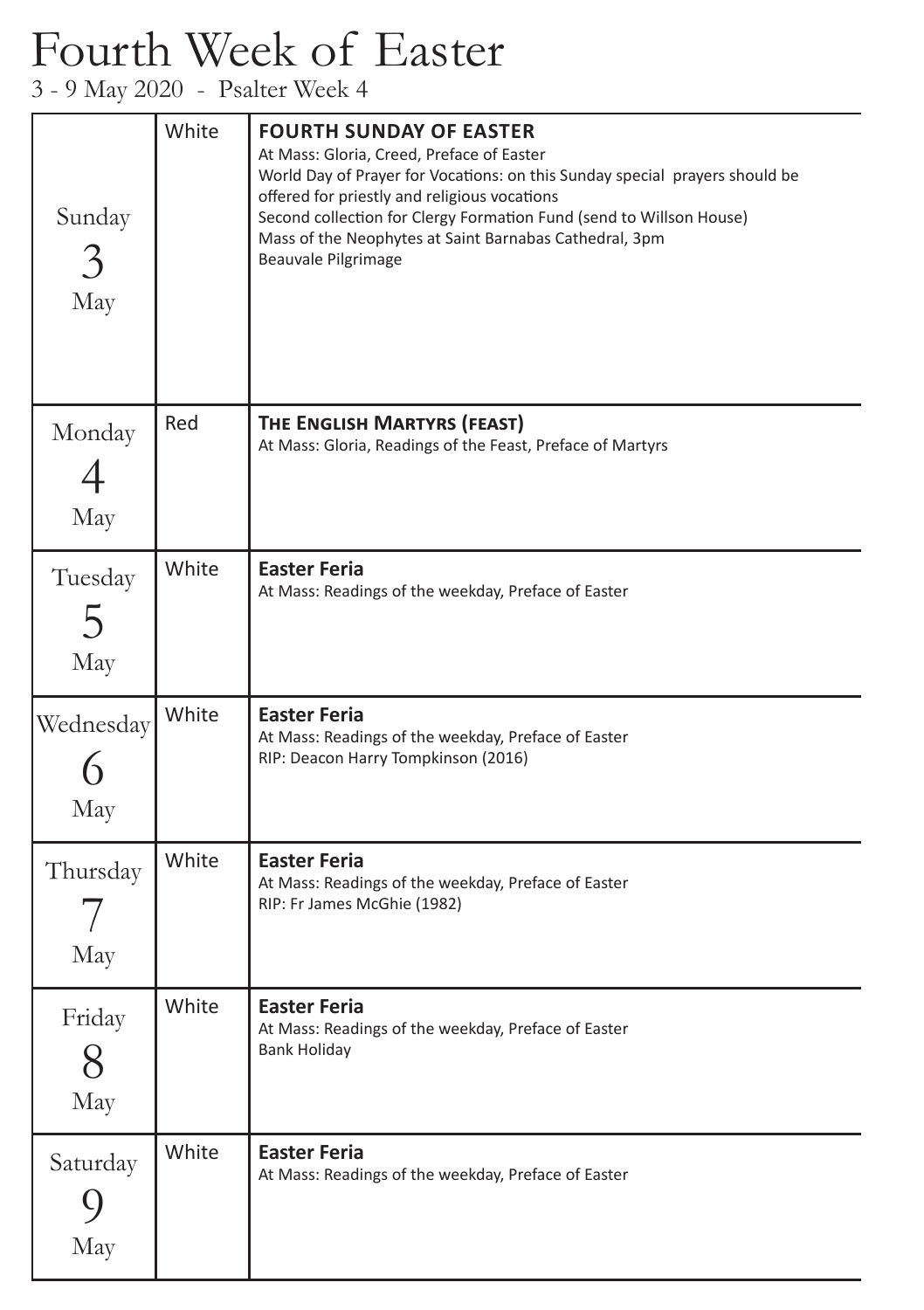# Fifth Week of Easter

10 - 16 May 2020 - Psalter Week 1

| Sunday<br>10<br>May    | White               | <b>FIFTH SUNDAY OF EASTER</b><br>At Mass: Gloria, Creed, Preface of Easter<br>RIP: Fr Joseph Wakefield (1983)                                                                                                                                                          |
|------------------------|---------------------|------------------------------------------------------------------------------------------------------------------------------------------------------------------------------------------------------------------------------------------------------------------------|
| Monday<br>11<br>May    | White<br>Red        | Easter Feria or<br>Saints John Houghton, Robert Lawrence, priests and<br><b>Companions, The Martyrs of Nottinghamshire (optional</b><br><b>memorial</b> ) (Diocesan Supplement p 9)<br>At Mass: Readings of the weekday, Preface of Easter or of the optional memorial |
| Tuesday<br>12<br>May   | White<br>Red<br>Red | <b>Easter Feria</b> or<br>Saint Nereus and Achilleus, martyrs (optional memorial) or<br>Saint Pancras, martyr (optional memorial)<br>At Mass: Readings of the weekday, Preface of Easter or of the optional memorial                                                   |
| Wednesday<br>13<br>May | White<br>White      | Easter Feria or<br>Our Lady of Fatima (optional memorial)<br>At Mass: Readings of the weekday, Preface of Easter or of the Blessed Virgin Mary<br>RIP: Fr Philip Morris (1995)                                                                                         |
| Thursday<br>14<br>May  | Red                 | <b>SAINT MATTHIAS, APOSTLE (FEAST)</b><br>At Mass: Gloria, Readings of the Feast, Preface of Apostles<br>RIP: Fr Thomas Godley (1992); Fr Augustine White (2011)                                                                                                       |
| Friday<br>15<br>May    | White               | Easter Feria<br>At Mass: Readings of the weekday, Preface of Easter                                                                                                                                                                                                    |
| Saturday<br>16<br>May  | White               | <b>Easter Feria</b><br>At Mass: Readings of the weekday, Preface of Easter<br>RIP: Fr Michael Quigley (1984); Provost James Cantwell (2003)                                                                                                                            |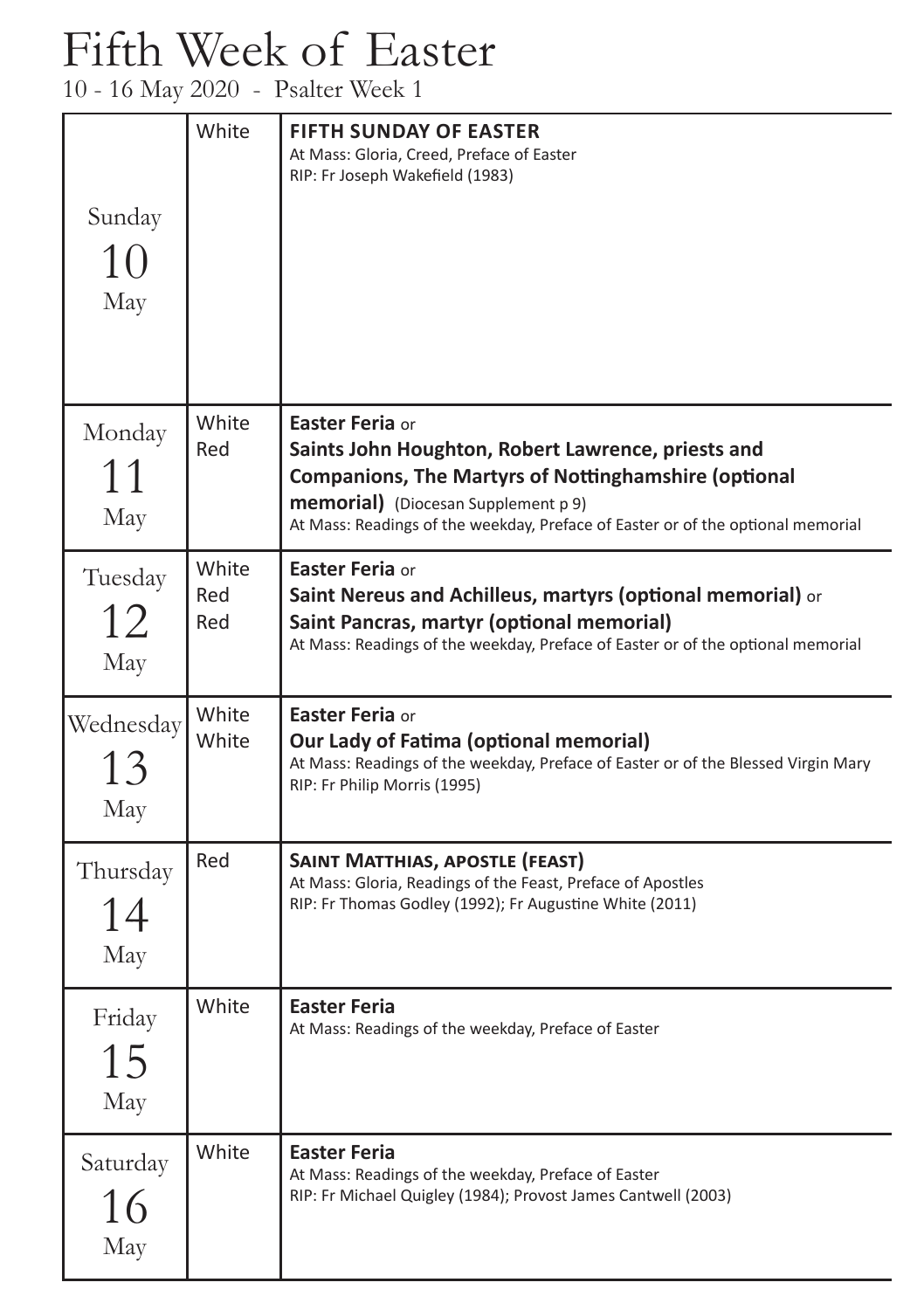# Sixth Week of Easter

17 - 23 May 2020 - Psalter Week 2

| Sunday<br>17<br>May   | White          | <b>SIXTH SUNDAY OF EASTER</b><br>At Mass: Gloria, Creed, Preface of Easter<br>Announce second collection for World Communications Sunday 24 May                                                                         |
|-----------------------|----------------|-------------------------------------------------------------------------------------------------------------------------------------------------------------------------------------------------------------------------|
| Monday<br>18<br>May   | White<br>Red   | <b>Easter Feria</b> or<br>Saint John I, pope and martyr (optional memorial)<br>At Mass: Readings of the weekday, Preface of Easter or of the optional memorial                                                          |
| Tuesday<br>19<br>May  | White<br>White | <b>Easter Feria</b> or<br>Saint Dunstan, bishop (optional memorial)<br>At Mass: Readings of the weekday, Preface of Easter or of the optional memorial                                                                  |
| Wednesday<br>20       | White<br>White | <b>Easter Feria</b> or<br>Saint Bernadine of Siena, priest (optional memorial)<br>At Mass: Readings of the weekday, Preface of Easter or of the optional memorial                                                       |
| May                   | White          | Office: First Vespers of Solemnity<br>At Mass: Gloria, Creed, Proper Preface (and Proper insert if Eucharistic Prayer I)                                                                                                |
| Thursday<br>21<br>May | White          | <b>ASCENSION OF THE LORD (SOLEMNITY)</b><br>Holyday of Obligation<br>At Mass: Gloria, Creed, Proper Preface (and Proper insert if Eucharistic Prayer I)                                                                 |
| Friday<br>22<br>May   | White<br>White | <b>Easter Feria</b> or<br>Saint Rita of Cascia, religious (optional memorial)<br>At Mass: Readings of the weekday, Preface of Easter or of the optional memorial<br>RIP: Fr Gerard McSpirit (2001); Fr Derl Daly (2009) |
| Saturday<br>23<br>May | White          | Easter Feria<br>At Mass: Readings of the weekday, Preface of Easter<br>RIP: Canon Christopher McKeown (1982); Fr Charles Wall (2003)                                                                                    |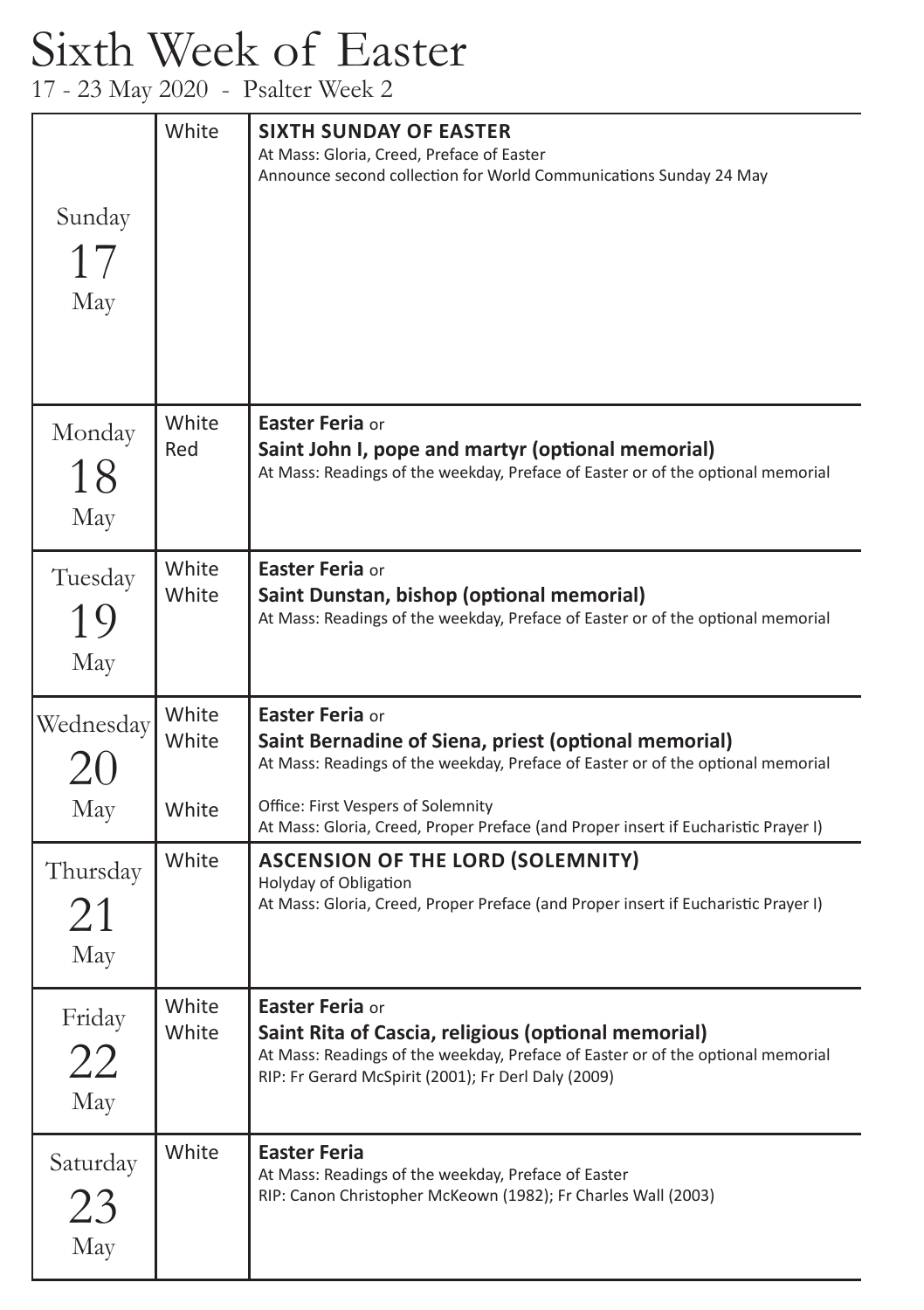### Seventh Week of Easter

24 - 30 May 2020 - Psalter Week 3

| Sunday<br>24<br>May    | White          | <b>SEVENTH SUNDAY OF EASTER</b><br>At Mass: Gloria, Creed, Preface of Easter<br><b>World Communications Day</b><br>Second collection for World Communications (send to Willson House)                                                          |
|------------------------|----------------|------------------------------------------------------------------------------------------------------------------------------------------------------------------------------------------------------------------------------------------------|
| Monday<br>25<br>May    | White          | Saint Bede the Venerable, priest and doctor (memorial)<br>At Mass: Readings of the weekday, Preface of Easter or of the memorial<br><b>Bank Holiday</b>                                                                                        |
| Tuesday<br>26<br>May   | White          | Saint Philip Neri, priest (memorial)<br>At Mass: Readings of the weekday, Preface of Easter or of the memorial                                                                                                                                 |
| Wednesday<br>27<br>May | White          | SAINT AUGUSTINE OF CANTERBURY, BISHOP, APOSTLE OF ENGLAND<br>(FEAST)<br>At Mass: Gloria, Readings of the Feast, Preface of Pastors                                                                                                             |
| Thursday<br>28<br>May  | White          | <b>Easter Feria</b><br>At Mass: Readings of the weekday, Preface of Easter<br>RIP: Fr John Mack (2009); Fr Joseph Duggan (2013)                                                                                                                |
| Friday<br>May          | White<br>White | <b>Easter Feria</b> or<br>Saint Paul VI, pope (optional memorial)<br>At Mass: Readings of the weekday, Preface of Easter or of the optional memorial                                                                                           |
| Saturday<br>30<br>May  | White<br>Red   | <b>Easter Feria</b><br>At Mass: Readings of the weekday, Preface of Easter<br>RIP: Fr William Walsh (1980)<br>At Pentecost Vigil Mass: Mass proper to the Vigil; Gloria, Creed, Proper Preface,<br>(and Proper insert if Eucharistic Prayer I) |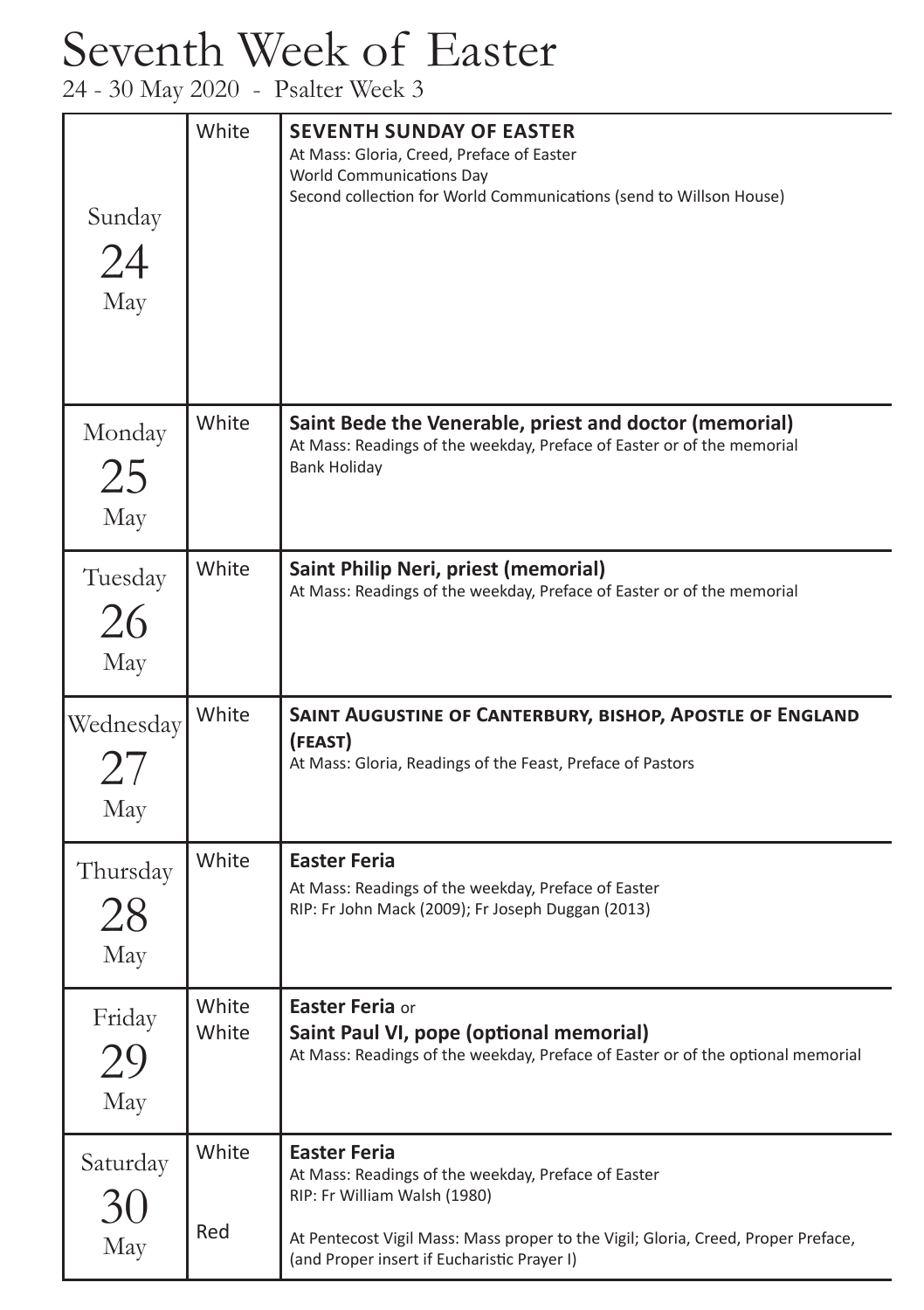### Ninth Week of Ordinary Time

31 May - 6 June 2020 - Psalter Week 1

| Sunday<br>31<br>May  | Red   | <b>PENTECOST SUNDAY (SOLEMNITY)</b><br>At Pentecost Day Mass: Gloria, Sequence, Creed, Proper Preface, (and Proper insert<br>if Eucharistic Prayer I)<br>After today the Paschal Candle is kept with honour in the baptistery<br>Confirmation is celebrated at Saint Barnabas Cathedral<br>Announce second collection for the Day for Life Sunday 7 June<br>Day of Prayer for the Church<br>Cycle of Prayer during Ordinary Time - Summer, we pray for these intentions: a<br>Deeper Understanding between Christians and Jews; those who Suffer Persecution,<br>Oppression, and Denial of Human Rights; Europe; Human Life; Seafarers |
|----------------------|-------|----------------------------------------------------------------------------------------------------------------------------------------------------------------------------------------------------------------------------------------------------------------------------------------------------------------------------------------------------------------------------------------------------------------------------------------------------------------------------------------------------------------------------------------------------------------------------------------------------------------------------------------|
| Monday<br>June       | White | Mary, Mother of the Church (memorial)<br>At Mass: Readings of the weekday, Common Preface or the memorial<br>The Angelus resumes today.<br>At Compline the Marian Anthem 'Salve Regina' is recommended                                                                                                                                                                                                                                                                                                                                                                                                                                 |
| Tuesday<br>2<br>June | Green | Feria<br>At Mass: Readings of the weekday, Common Preface<br>RIP: Canon Paul Klee (1983); Fr Neil McLaughlin (2019)                                                                                                                                                                                                                                                                                                                                                                                                                                                                                                                    |
| Wednesday            | Red   | Saints Charles Lwanga and Companions, Martyrs of Uganda<br>(memorial)<br>At Mass: Readings of the weekday, Common Preface or of the memorial                                                                                                                                                                                                                                                                                                                                                                                                                                                                                           |
| June                 |       |                                                                                                                                                                                                                                                                                                                                                                                                                                                                                                                                                                                                                                        |
| Thursday<br>June     | White | OUR LORD JESUS CHRIST, ETERNAL HIGH PRIEST (FEAST)<br>At Mass: Readings of the feast, Preface of the feast<br>RIP: Fr Frank Gavin (2011)                                                                                                                                                                                                                                                                                                                                                                                                                                                                                               |
| Friday<br>June       | Red   | Saint Boniface of Crediton, bishop and martyr (memorial)<br>At Mass: Readings of the weekday, Common Preface or of the memorial<br>Diamond Jubilee of the Priestly Ordinations of Fr Joseph Keogh and Fr Brendan<br>O'Callaghan<br>RIP: Fr Andrew Murdoch (1982)                                                                                                                                                                                                                                                                                                                                                                       |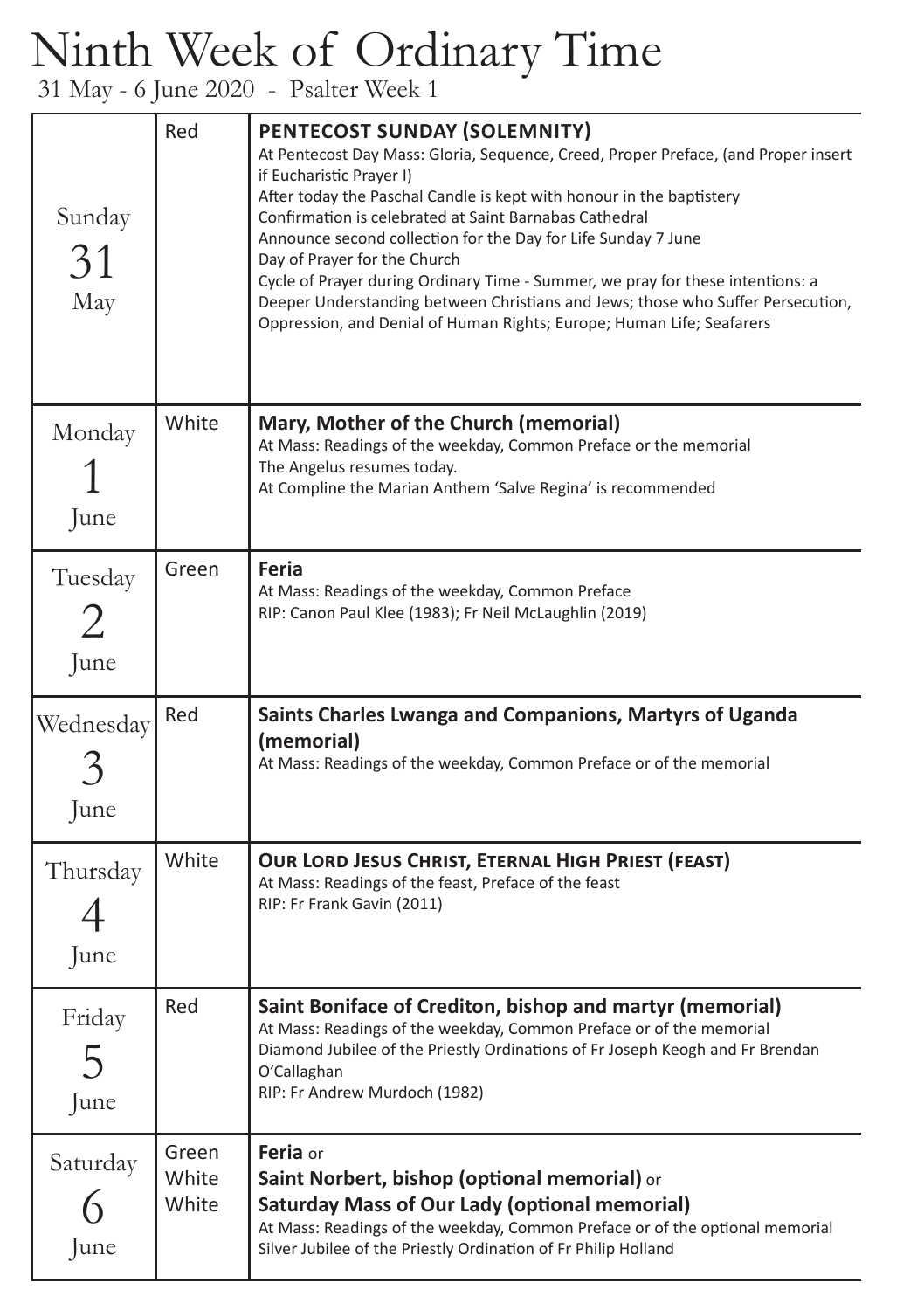# Tenth Week of Ordinary Time

7 - 13 June 2020 - Psalter Week 2

| Sunday<br>June           | White                   | THE MOST HOLY TRINITY (SOLEMNITY)<br>At Mass: Gloria, Creed, Proper Preface<br>Day for Life<br>Second collection for the Day for Life (send to Willson House)<br>Golden Jubilee of the Priestly Ordination of Monsignor Canon Thomas McGovern<br>Prot <sup>n</sup> Ap |
|--------------------------|-------------------------|-----------------------------------------------------------------------------------------------------------------------------------------------------------------------------------------------------------------------------------------------------------------------|
| Monday<br>8<br>June      | Green                   | Feria<br>At Mass: Readings of the weekday, Common Preface<br>RIP: Bishop John Francis McNulty, Sixth Bishop of Nottingham (1943)                                                                                                                                      |
| Tuesday<br>June          | Green<br>White<br>White | Feria or<br>Saint Ephrem, deacon and doctor (optional Memorial) or<br>Saint Columba, abbot (optional memorial)<br>At Mass: Readings of the weekday, Common Preface or of the optional memorial                                                                        |
| Wednesday<br>1()<br>June | Green                   | Feria<br>At Mass: Readings of the weekday, Common Preface                                                                                                                                                                                                             |
| Thursday<br>11<br>June   | Red                     | SAINT BARNABAS, APOSTLE, PATRON OF THE CATHEDRAL (FEAST)<br>At Mass: Gloria, Readings of the Feast, Preface II of Apostles<br>Diamond Jubilee of the Priestly Ordination of Fr Michael Eastwood                                                                       |
| Friday<br>12<br>June     | Green                   | Feria<br>At Mass: Readings of the weekday, Common Preface<br>RIP: Canon Peter Coyle (2017)                                                                                                                                                                            |
| Saturday<br>13<br>June   | White                   | Saint Anthony of Padua, priest and doctor (memorial)<br>At Mass: Readings of the weekday, Common Preface or of the memorial<br>Diocesan Pilgrimage to Walsingham                                                                                                      |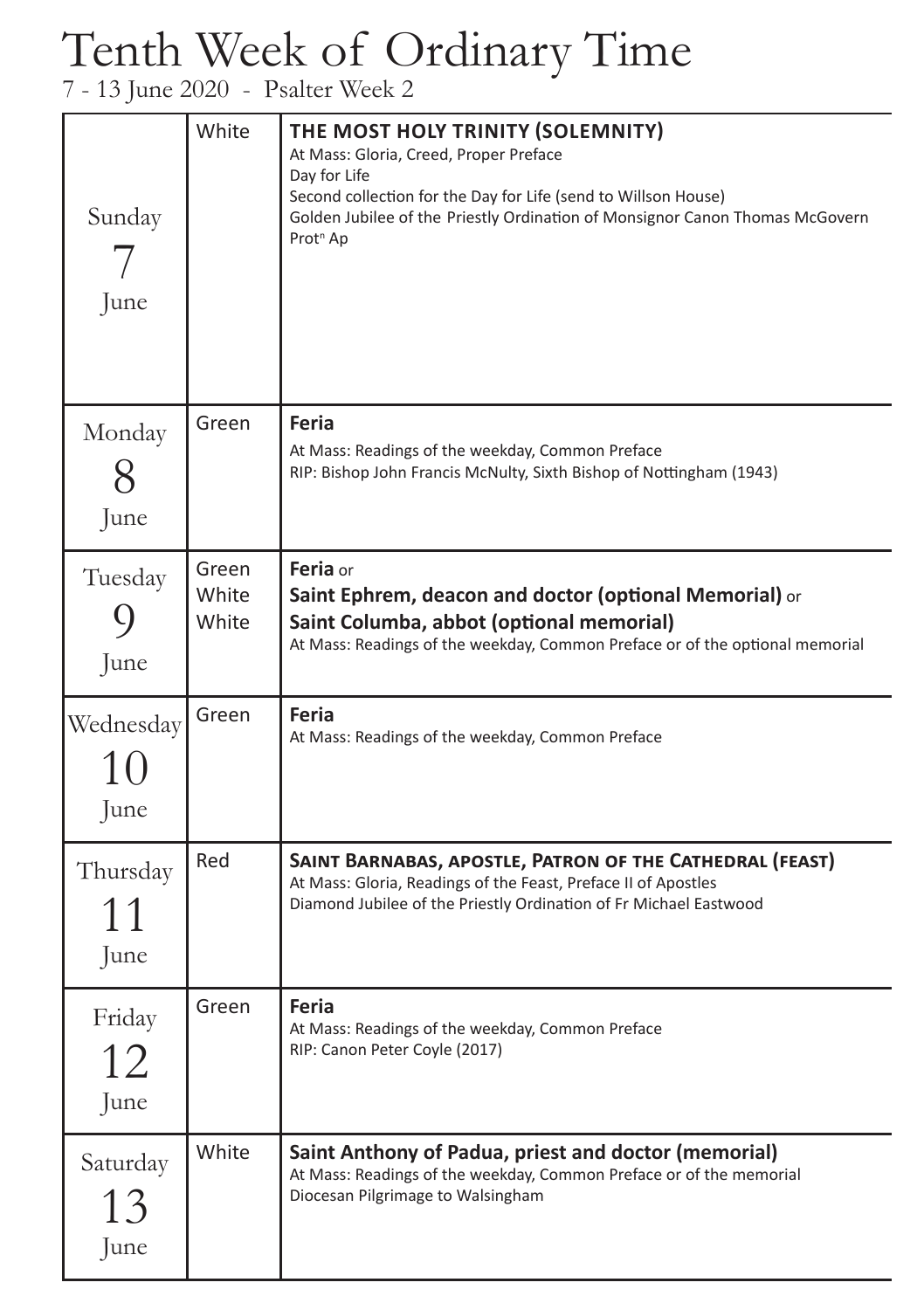# Eleventh Week of Ordinary Time

14 - 20 June 2020 - Psalter Week 3

| Sunday<br>14<br>June        | White          | THE MOST HOLY BODY AND BLOOD OF CHRIST -<br><b>CORPUS CHRISTI (SOLEMNITY)</b><br>At Mass: Gloria, Readings of the Solemnity, Sequence optional, Creed, Proper<br>Preface<br>All Extraordinary Ministers of Holy Communion should renew their committment<br>at Mass today. The Rite is contained in the Handbook for EMHCs<br>It is desirable that a procession takes place after the Mass at which the Host to be<br>carried in procession is consecrated. However, nothing prohibits a procession from<br>taking place after a public and lengthy period of adoration following the Mass<br>Golden Jubilee of the Priestly Ordination of Fr Michael O'Donoghue |
|-----------------------------|----------------|------------------------------------------------------------------------------------------------------------------------------------------------------------------------------------------------------------------------------------------------------------------------------------------------------------------------------------------------------------------------------------------------------------------------------------------------------------------------------------------------------------------------------------------------------------------------------------------------------------------------------------------------------------------|
| Monday<br>15<br>June        | Green          | Feria<br>At Mass: Readings of the weekday, Common Preface<br>RIP: Canon Garrett Daniel Sweeney (1979); Canon Francis McNicholas (1988)                                                                                                                                                                                                                                                                                                                                                                                                                                                                                                                           |
| Tuesday<br>16<br>June       | Green<br>White | Feria or<br>Saint Richard of Chichester, bishop (optional memorial)<br>At Mass: Readings of the weekday, Common Preface or of the optional memorial<br>RIP: Fr John Shaw (2011)                                                                                                                                                                                                                                                                                                                                                                                                                                                                                  |
| Wednesday<br>17<br>June     | Green          | Feria<br>At Mass: Readings of the weekday, Common Preface<br>RIP: Fr Thomas Fitzgerald (2003)                                                                                                                                                                                                                                                                                                                                                                                                                                                                                                                                                                    |
| Thursday<br>18<br>June      | Green          | Feria<br>At Mass: Readings of the weekday, Common Preface<br><b>Deanery Meeting</b><br>RIP: Canon Philip Soar (1993)                                                                                                                                                                                                                                                                                                                                                                                                                                                                                                                                             |
| Friday<br>June              | White          | THE MOST SACRED HEART OF JESUS (SOLEMNITY)<br>At Mass: Gloria, Readings of the Solemnity, Creed, Proper Preface<br>No Friday Abstinence today<br>RIP: Fr Benjamin Choyce (2010)                                                                                                                                                                                                                                                                                                                                                                                                                                                                                  |
| Saturday<br>$2\cup$<br>June | White          | The Immaculate Heart of Mary (memorial)<br>At Mass: Readings of the memorial, Preface of the Blessed Virgin Mary<br>RIP: Fr Peter Hawker (2004)                                                                                                                                                                                                                                                                                                                                                                                                                                                                                                                  |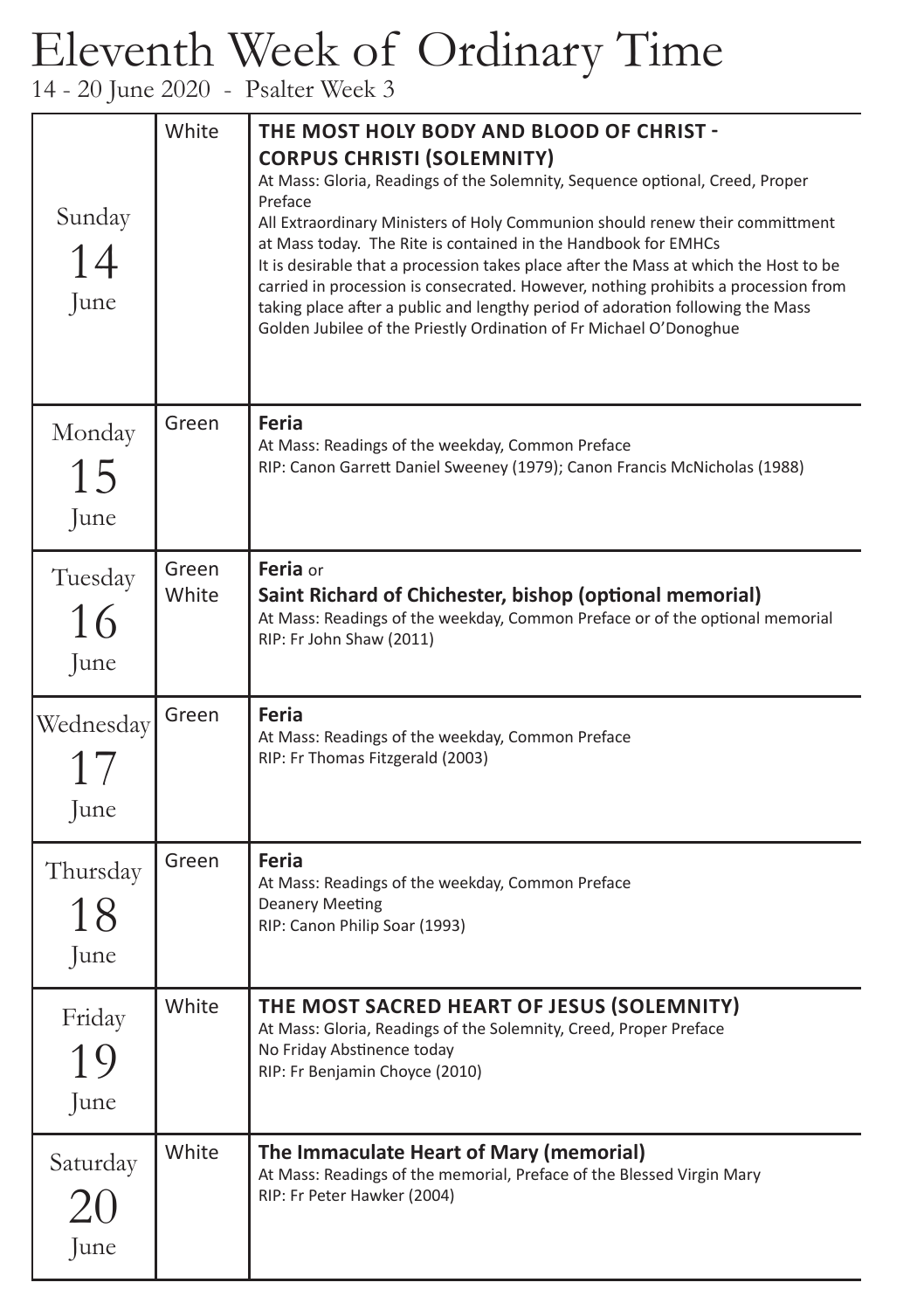### Twelfth Week of Ordinary Time

21 - 27 June 2020 - Psalter Week 4

| Sunday<br>21<br>June    | Green                 | <b>TWELFTH SUNDAY OF ORDINARY TIME</b><br>At Mass: Gloria, Creed, Preface of Sunday<br>Announce second collection for Peter's Pence Sunday 28 June<br>RIP: Fr Ronald Hudson (1970)                                                                                                                |
|-------------------------|-----------------------|---------------------------------------------------------------------------------------------------------------------------------------------------------------------------------------------------------------------------------------------------------------------------------------------------|
| Monday<br>22<br>June    | Red                   | SAINT JOHN FISHER, BISHOP, AND SAINT THOMAS MORE, MARTYRS<br>(FEAST)<br>At Mass: Gloria, Readings of the Feast, Preface of Martyrs                                                                                                                                                                |
| Tuesday<br>23<br>June   | Green                 | Feria<br>At Mass: Readings of the weekday, Common Preface<br>RIP: Fr John Dowd (1973)                                                                                                                                                                                                             |
| Wednesday<br>24<br>June | White                 | THE NATIVITY OF SAINT JOHN THE BAPTIST (SOLEMNITY)<br>At Mass: Mass proper to the Day; Gloria, Readings of the Solemnity, Creed, Proper<br>Preface                                                                                                                                                |
| Thursday<br>25<br>June  | Green                 | Feria<br>At Mass: Readings of the weekday, Common Preface                                                                                                                                                                                                                                         |
| Friday<br>26<br>June    | Green                 | Feria<br>At Mass: Readings of the weekday, Common Preface                                                                                                                                                                                                                                         |
| Saturday<br>27<br>June  | Green<br>White<br>Red | Feria or<br><b>Saturday Mass of Our Lady (optional memorial)</b><br>At Mass: Readings of the weekday, Common Preface or of the optional memorial<br>RIP: Bishop Robert Brindle, Fourth Bishop of Nottingham (1916)<br>At the Vigil Mass: Gloria, Readings of the Solemnity, Creed, Proper Preface |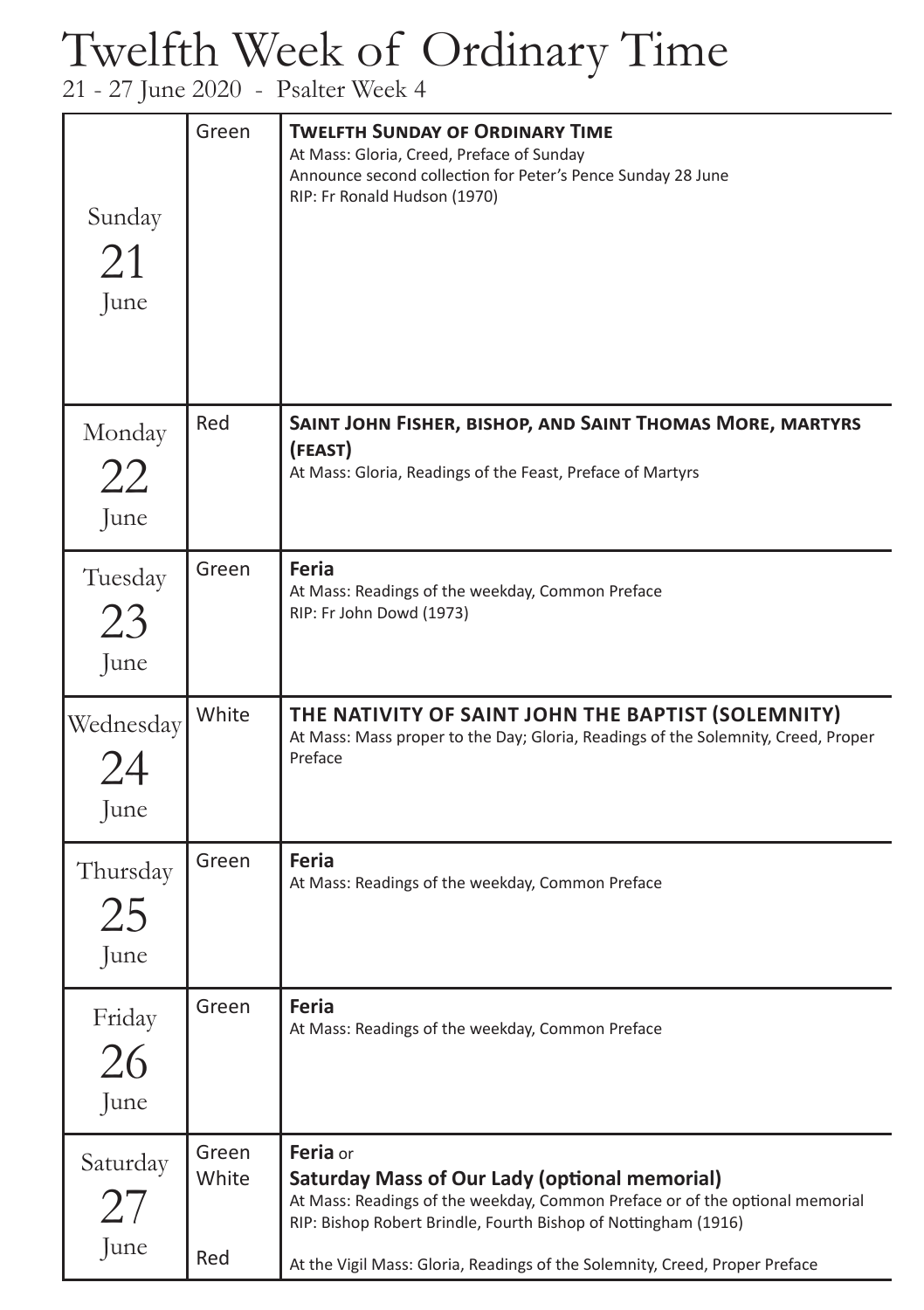### Thirteenth Week of Ordinary Time

28 June - 4 July 2020 - Psalter Week 1

| Sunday<br>28<br>June               | Red                     | SAINTS PETER AND PAUL, APOSTLES (SOLEMNITY)<br>Transferred from 29 June<br>At Mass of the Day: Gloria, Readings of the Solemnity, Creed, Proper Preface<br>Second collection for Peter's Pence (supporting the Papal Charities) (send to the<br>Finance Office)<br>Ruby Jubilee of the Priestly Ordination of Fr Michael Mason<br>Diocesan Pilgrimage to Rodsley |
|------------------------------------|-------------------------|------------------------------------------------------------------------------------------------------------------------------------------------------------------------------------------------------------------------------------------------------------------------------------------------------------------------------------------------------------------|
| Monday<br>29<br>June               | Green                   | Feria<br>At Mass: Readings of the weekday, Common Preface                                                                                                                                                                                                                                                                                                        |
| Tuesday<br>30<br>June              | Green<br>Red            | <b>Feria</b> or<br>The First Martyrs of the Holy Roman Church (optional memorial)<br>At Mass: Readings of the weekday, Common Preface or of the optional memorial<br>RIP: Bishop Robert William Willson (1866); Fr John Foley (1980)                                                                                                                             |
| Wednesday<br>July                  | Green<br>Red            | Feria or<br>Saint Oliver Plunket, bishop and martyr (optional memorial)<br>At Mass: Readings of the weekday, Common Preface or of the optional memorial                                                                                                                                                                                                          |
| Thursday<br>$\overline{2}$<br>July | Green<br>White          | Feria<br>At Mass: Readings of the weekday, Common Preface or of the optional memorial                                                                                                                                                                                                                                                                            |
| Friday<br>$\beta$<br>July          | Red                     | SAINT THOMAS, APOSTLE (FEAST)<br>At Mass: Gloria, Readings of the Feast, Preface of Apostles<br>Anniversary of the Episcopal Ordination of Bishop Patrick McKinney (2015)                                                                                                                                                                                        |
| Saturday<br>July                   | Green<br>White<br>White | <b>Feria</b> or<br>Saint Elizabeth of Portugal (optional memorial) or<br>Saturday Mass of Our Lady (optional memorial)<br>At Mass: Readings of the weekday, Common Preface or of the optional memorial<br>RIP: Fr Joseph Finneran (1999)                                                                                                                         |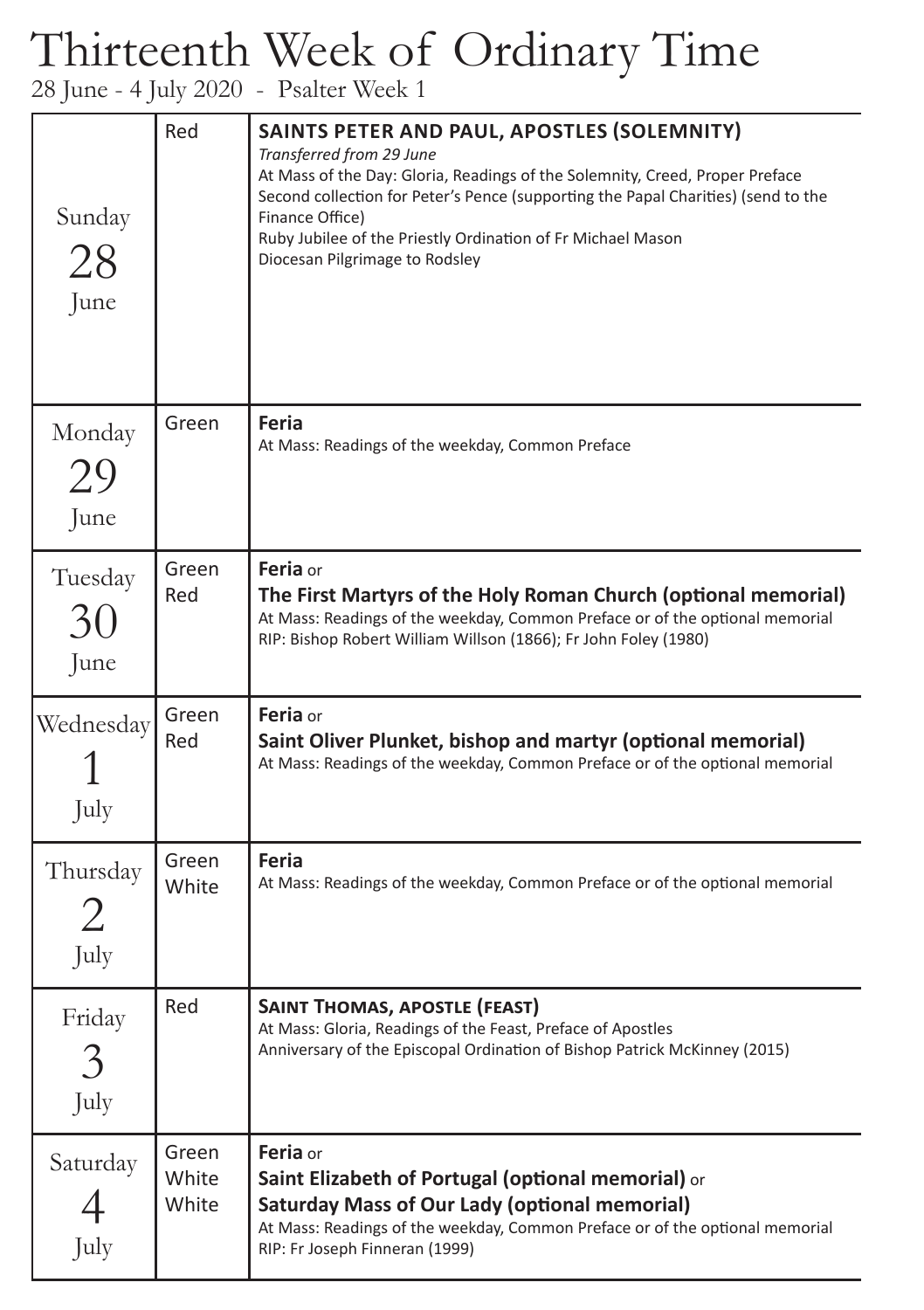### Fourteenth Week of Ordinary Time

5 - 11 July 2020 - Psalter Week 2

| Sunday<br>July      | Green        | <b>FOURTEENTH SUNDAY OF ORDINARY TIME</b><br>At Mass: Gloria, Creed, Preface of Sunday<br>Announce second collection for the Apostleship of the Sea Sunday 12 July                                                      |
|---------------------|--------------|-------------------------------------------------------------------------------------------------------------------------------------------------------------------------------------------------------------------------|
| Monday<br>6<br>July | Green<br>Red | Feria or<br>Saint Maria Goretti, virgin and martyr (optional memorial)<br>At Mass: Readings of the weekday, Common Preface or of the optional memorial<br>RIP: Bishop Edward Ellis, Seventh Bishop of Nottingham (1979) |
| Tuesday<br>July     | Green        | Feria<br>At Mass: Readings of the weekday, Common Preface                                                                                                                                                               |
| Wednesday<br>July   | Green        | Feria<br>At Mass: Readings of the weekday, Common Preface                                                                                                                                                               |
|                     |              |                                                                                                                                                                                                                         |
| Thursday<br>July    | Green<br>Red | Feria or<br>Saints Augustine Zhao Rong, priest, and Companions, martyrs<br>(optional memorial)<br>At Mass: Readings of the weekday, Common Preface or of the optional memorial                                          |
| Friday<br>July      | Green        | Feria<br>At Mass: Readings of the weekday, Common Preface                                                                                                                                                               |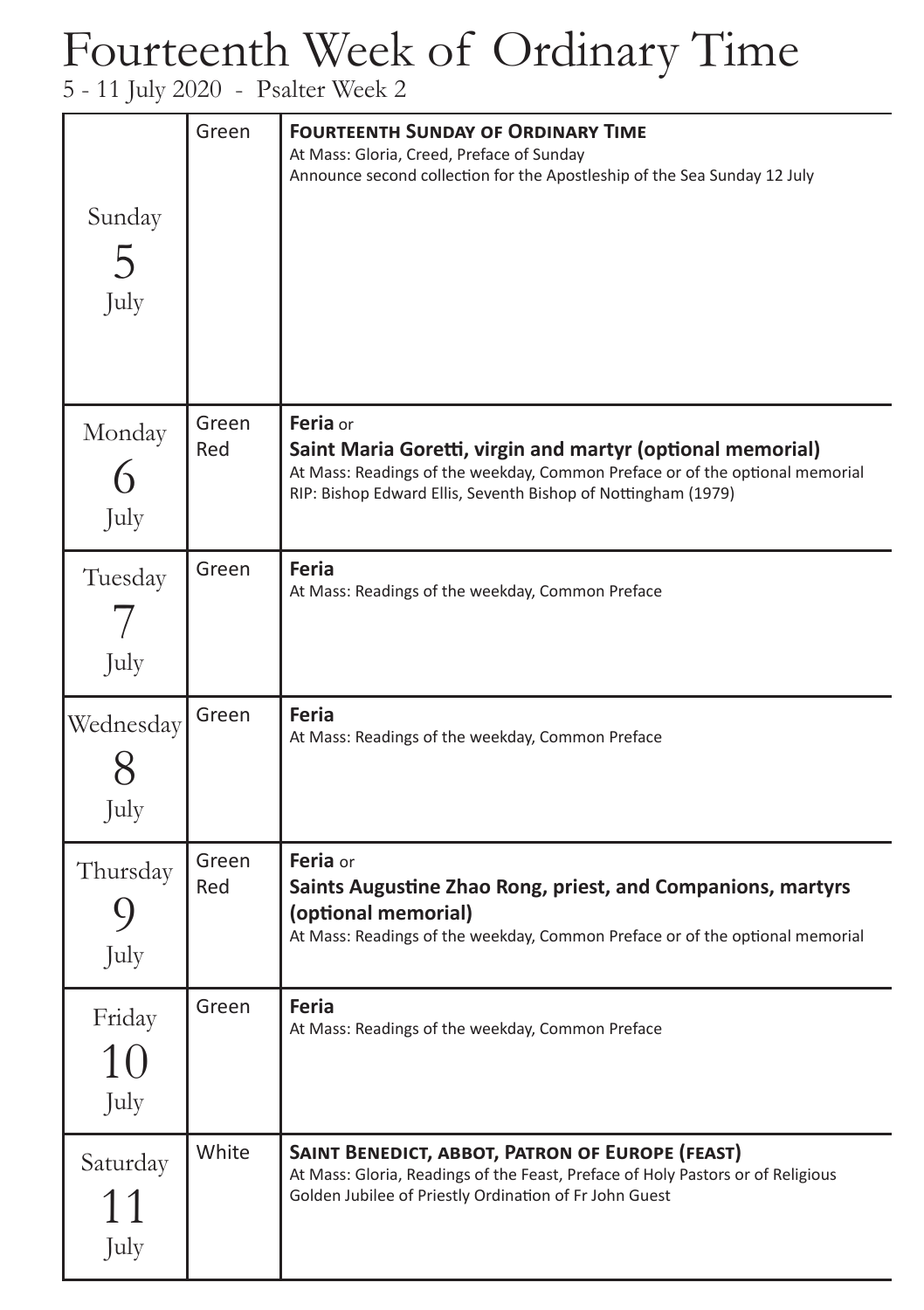# Fifteenth Week of Ordinary Time

12 - 18 July 2020 - Psalter Week 3

| Sunday<br>12<br>July    | Green          | <b>FIFTEENTH SUNDAY OF ORDINARY TIME</b><br>At Mass: Gloria, Creed, Preface of Sunday<br>Sea Sunday<br>Second collection for the Apostleship of the Sea (to be sent to AOS)<br>Inter-diocesan Pilgrimage to Padley<br>Diocesan Pilgrimage to Lourdes begins<br>RIP: Fr Timothy Shanahan (1970) |
|-------------------------|----------------|------------------------------------------------------------------------------------------------------------------------------------------------------------------------------------------------------------------------------------------------------------------------------------------------|
| Monday<br>13<br>July    | Green<br>White | Feria or<br>Saint Henry (optional memorial)<br>At Mass: Readings of the weekday, Common Preface or of the optional memorial<br>RIP: Fr Simon Nolan (1989); Fr Louis Kovacs (2004); Fr Joseph Henry (2005)                                                                                      |
| Tuesday<br>14<br>July   | Green<br>White | Feria or<br>Saint Camillus de Lellis, priest (optional memorial)<br>At Mass: Readings of the weekday, Common Preface or of the optional memorial                                                                                                                                               |
| Wednesday<br>15<br>July | White          | Saint Bonaventure, bishop and doctor (memorial)<br>At Mass: Readings of the weekday, Common Preface or of the memorial<br>Silver Jubilee of Priestly Ordination of Fr James Earley<br>RIP: Monsignor Canon Christopher Fisher (2000)                                                           |
| Thursday                | Green<br>White | Feria or                                                                                                                                                                                                                                                                                       |
| 16<br>July              |                | Our Lady of Mount Carmel (optional memorial)<br>At Mass: Readings of the weekday, or of optional memorial (when celebrated),<br>Common Preface or of the optional memorial                                                                                                                     |
| Friday<br>17<br>July    | Green          | Feria<br>At Mass: Readings of the weekday, Common Preface<br>RIP: Canon Herbert Quin (1985); Fr Ken O'Riordan (2012)                                                                                                                                                                           |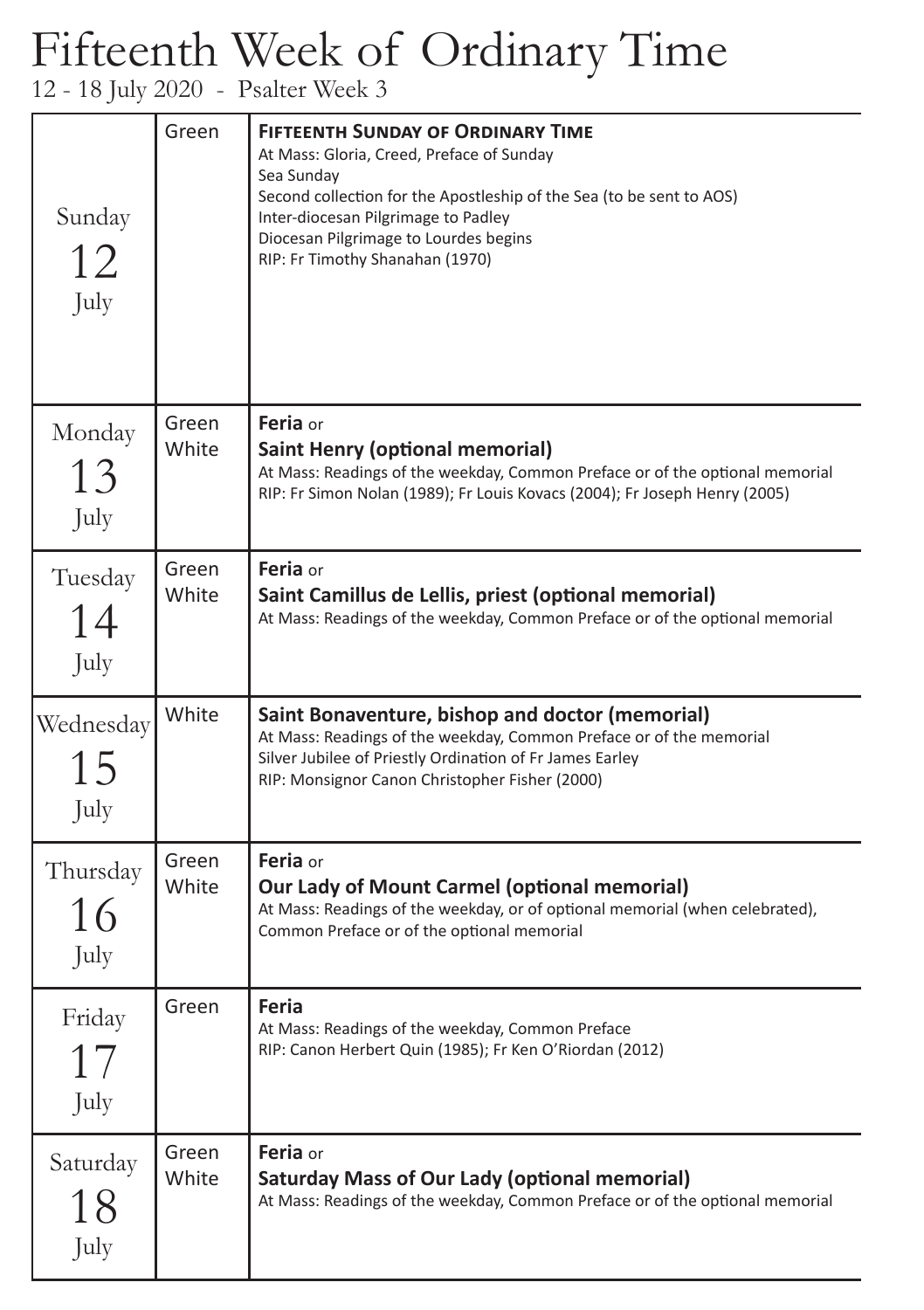# Sixteenth Week of Ordinary Time

19 - 25 July 2020 - Psalter Week 4

| Sunday<br>19<br>July    | Green          | <b>SIXTEENTH SUNDAY OF ORDINARY TIME</b><br>At Mass: Gloria, Creed, Preface of Sunday<br>RIP: Canon Peter McDonagh (2001)                                                                    |
|-------------------------|----------------|----------------------------------------------------------------------------------------------------------------------------------------------------------------------------------------------|
| Monday<br>20<br>July    | Green<br>Red   | Feria or<br>Saint Apollinaris, bishop and martyr (optional memorial)<br>At Mass: Readings of the weekday, Common Preface or of the optional memorial<br>RIP: Canon Christopher Turner (2003) |
| Tuesday<br>21<br>July   | Green<br>White | Feria or<br>Saint Lawrence of Brindisi, priest and doctor (optional memorial)<br>At Mass: Readings of the weekday, Common Preface or of the optional memorial                                |
| Wednesday<br>22<br>July | White          | <b>SAINT MARY MAGDALENE (FEAST)</b><br>At Mass: Gloria; Readings of the memorial, Preface of the memorial<br>RIP: Fr Thomas Moloney (1994)                                                   |
| Thursday<br>23<br>July  | White          | SAINT BRIDGET OF SWEDEN, RELIGIOUS, PATRON OF EUROPE (FEAST)<br>At Mass: Gloria, Readings of the Feast, Preface of Saints                                                                    |
| Friday<br>24<br>July    | Green<br>White | Feria or<br>Saint Sharbel Makhlūf, priest (optional memorial)<br>At Mass: Readings of the weekday, Common Preface or of the optional memorial                                                |
| Saturday<br>25<br>July  | Red            | SAINT JAMES, APOSTLE (FEAST)<br>At Mass: Gloria, Readings of the Feast, Preface of Apostles                                                                                                  |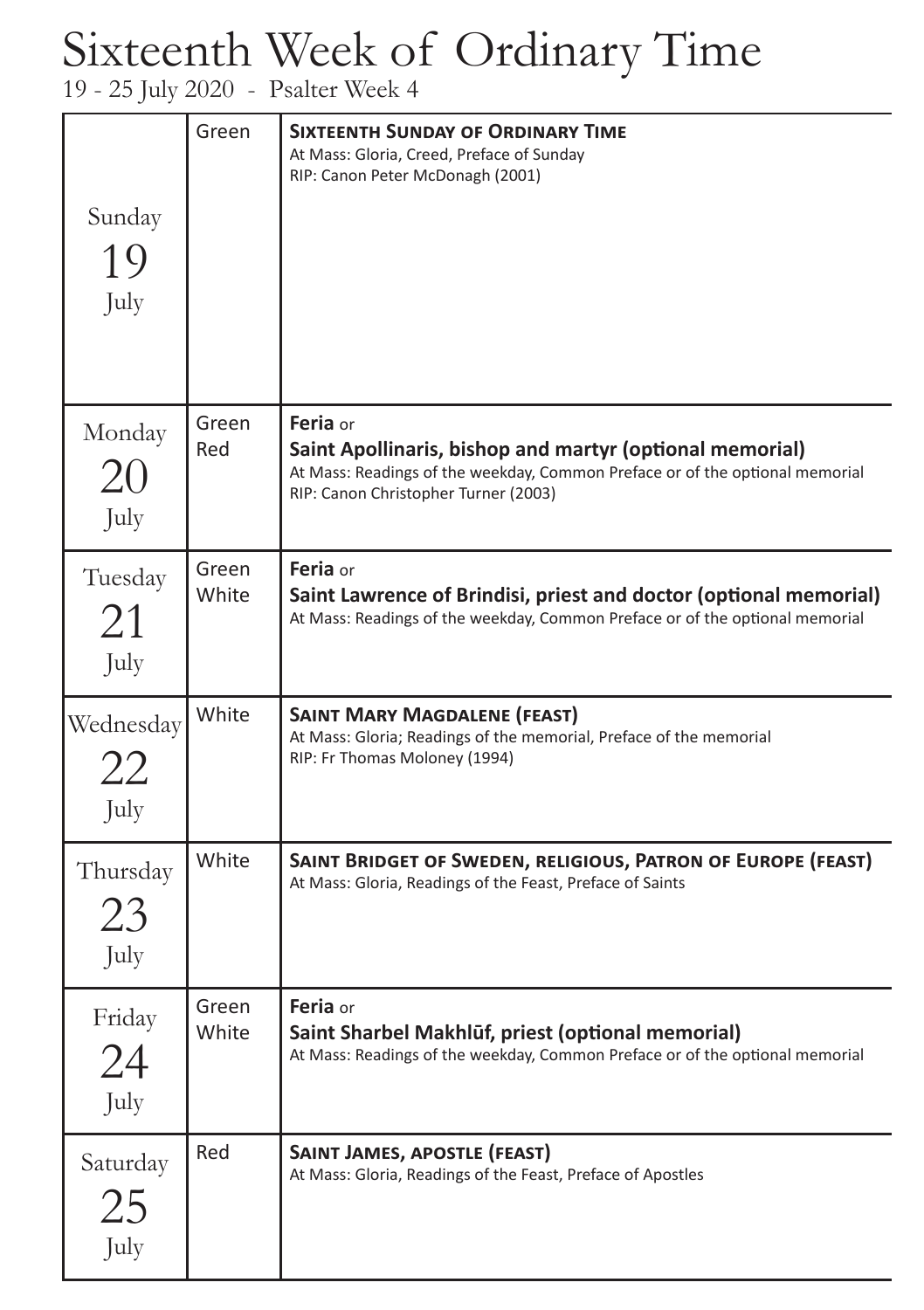### Seventeenth Week of Ordinary Time

26 July - 1 August 2020 - Psalter Week 1

| Sunday<br>26<br>July   | Green          | <b>SEVENTEENTH SUNDAY OF ORDINARY TIME</b><br>At Mass: Gloria, Creed, Preface of Sunday                                                                    |
|------------------------|----------------|------------------------------------------------------------------------------------------------------------------------------------------------------------|
| Monday<br>27<br>July   | Green          | Feria<br>At Mass: Readings of the weekday, Common Preface                                                                                                  |
| Tuesday<br>28<br>July  | Green          | Feria<br>At Mass: Readings of the weekday, Common Preface                                                                                                  |
| Wednesday              | White          | Saint Martha (memorial)<br>At Mass: Readings of the memorial, Preface of the memorial                                                                      |
| 29<br>July             |                |                                                                                                                                                            |
| Thursday<br>30<br>July | Green<br>White | Feria or<br>Saint Peter Chrysologus, bishop and doctor (optional memorial)<br>At Mass: Readings of the weekday, Common Preface or of the optional memorial |
| Friday<br>31<br>July   | White          | Saint Ignatius Loyola, priest (memorial)<br>At Mass: Readings of the weekday, Common Preface or of the memorial                                            |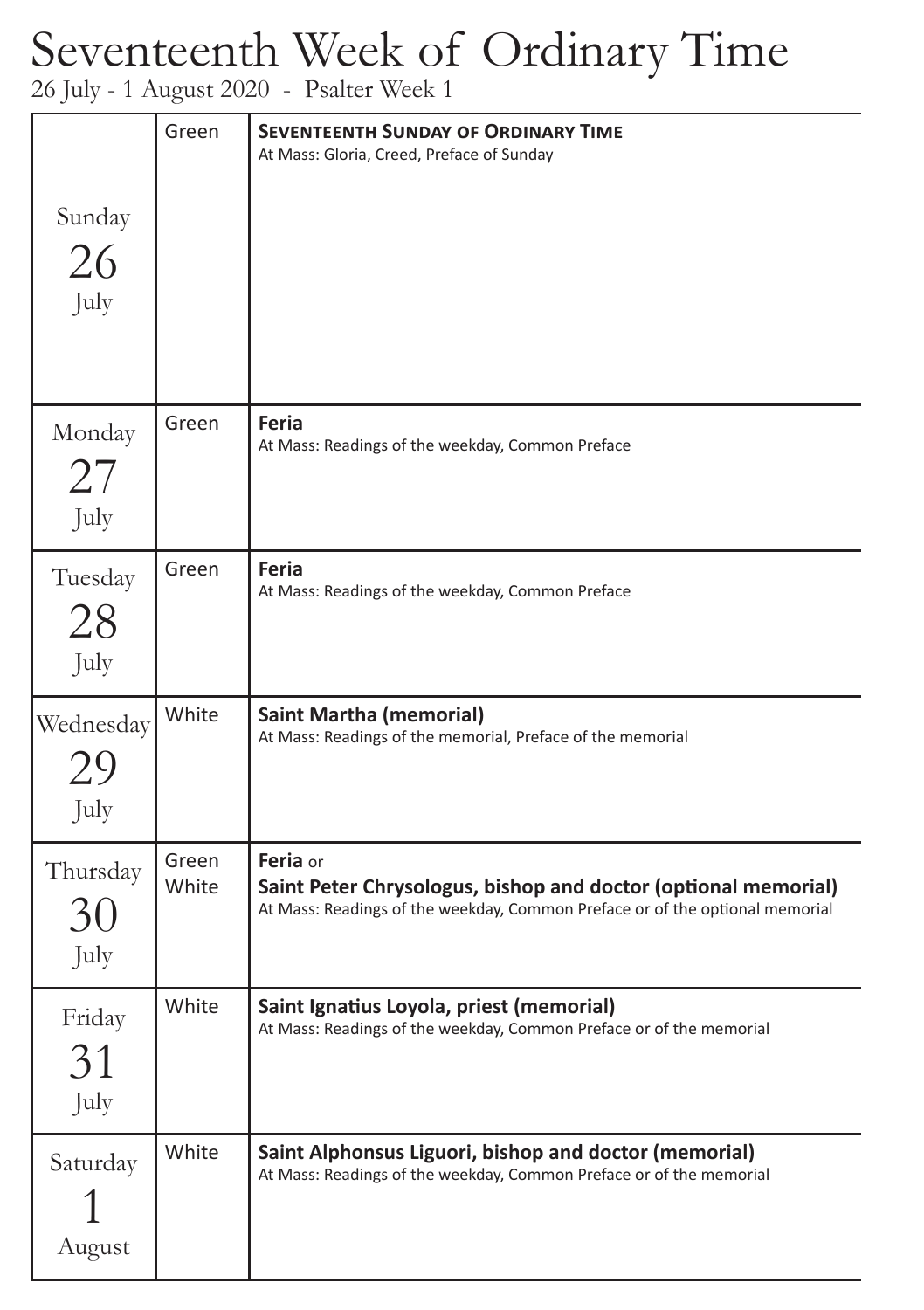# Eighteenth Week of Ordinary Time

2 - 8 August 2020 - Psalter Week 2

|                                                | Green                 | <b>EIGHTEENTH SUNDAY OF ORDINARY TIME</b><br>At Mass: Gloria, Creed, Preface of Sunday<br>RIP: Fr John Grimshaw (1978)                                                                                                                                                                                                                                            |
|------------------------------------------------|-----------------------|-------------------------------------------------------------------------------------------------------------------------------------------------------------------------------------------------------------------------------------------------------------------------------------------------------------------------------------------------------------------|
| Sunday<br>$\mathcal{D}_{\cdot}$                |                       |                                                                                                                                                                                                                                                                                                                                                                   |
| August                                         |                       | Portiuncula Indulgence<br>1st August (midday) to 2nd August (midnight): a plenary indulgence may be gained<br>by visiting a parish church and reciting there the Our Father and one of the Creeds,<br>in addition to the usual conditions of confession, Holy Communion, and prayers for<br>the Pope's intentions. The Indulgence may be gained only once a year. |
| Monday<br>$\mathcal{L}_{\mathbf{A}}$<br>August | Green                 | Feria<br>At Mass: Readings of the weekday, Common Preface<br>RIP: Canon Michael Gilleran (1976)                                                                                                                                                                                                                                                                   |
| Tuesday<br>August                              | White                 | Saint John Vianney, priest (memorial)<br>At Mass: Readings of the weekday, Common Preface or of the memorial                                                                                                                                                                                                                                                      |
| Wednesday                                      | Green<br>White        | Feria or<br>Dedication of the Basilica of Saint Mary Major (optional<br>memorial)<br>At Mass: Readings of the weekday, Common Preface or of the optional memorial                                                                                                                                                                                                 |
| August                                         |                       |                                                                                                                                                                                                                                                                                                                                                                   |
| Thursday<br>6<br>August                        | White                 | <b>TRANSFIGURATION OF THE LORD (FEAST)</b><br>At Mass: Gloria, Readings of the Feast, Proper Preface                                                                                                                                                                                                                                                              |
| Friday<br>August                               | Green<br>Red<br>White | Feria or<br>Saints Sixtus II, pope, and Companions, martyrs (opt. mem.) or<br>Saint Cajetan, priest (optional memorial)<br>At Mass: Readings of the weekday, Common Preface or of the optional memorial<br>RIP: Fr Henry McDonald (1981)                                                                                                                          |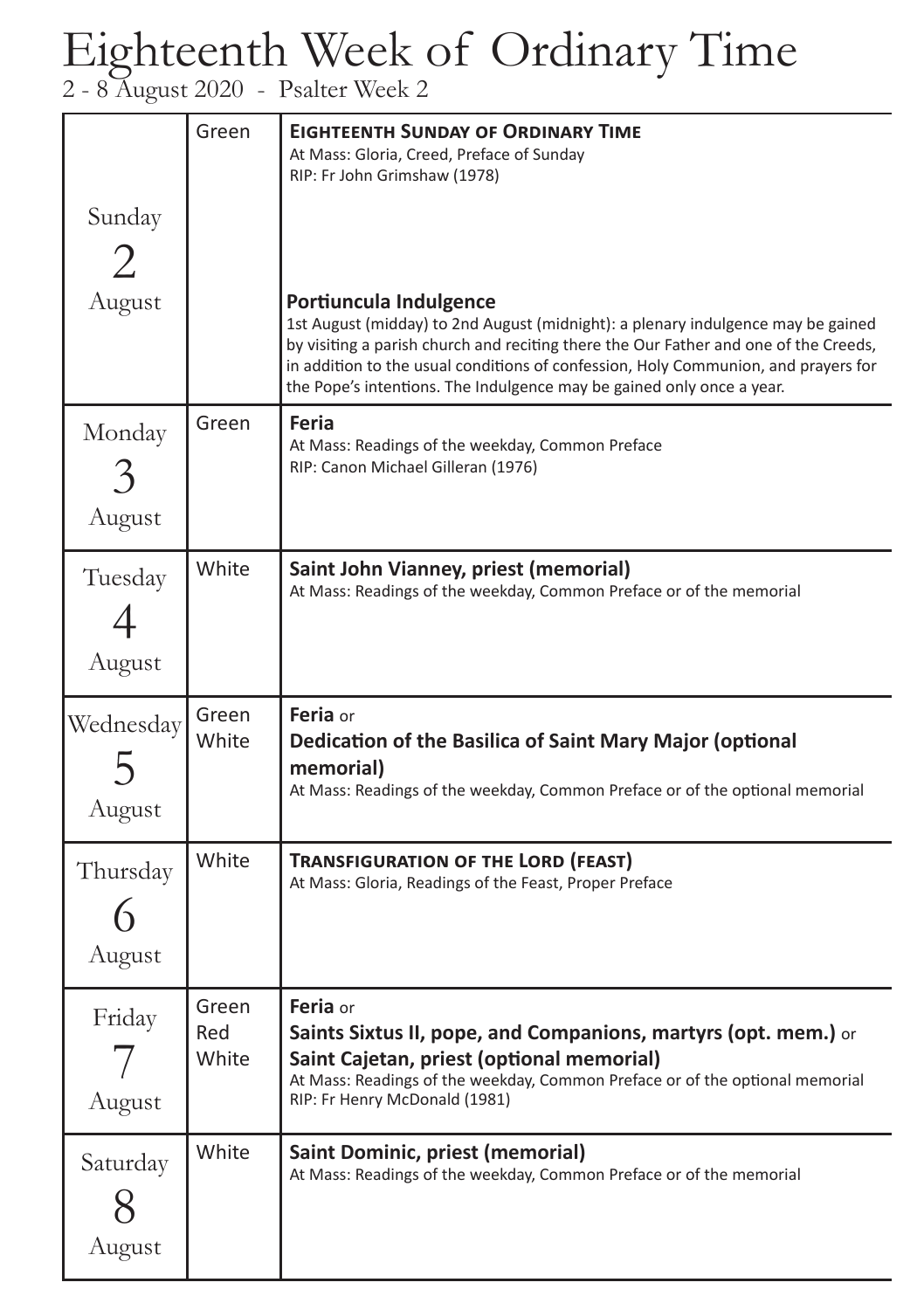# Ninteenth Week of Ordinary Time

9 - 15 August 2020 - Psalter Week 3

| Sunday<br>August          | Green                   | <b>NINTEENTH SUNDAY OF ORDINARY TIME</b><br>At Mass: Gloria, Creed, Preface of Sunday                                                                                                                                                           |
|---------------------------|-------------------------|-------------------------------------------------------------------------------------------------------------------------------------------------------------------------------------------------------------------------------------------------|
| Monday<br>10<br>August    | Red                     | SAINT LAWRENCE, DEACON AND MARTYR (FEAST)<br>At Mass: Gloria, Readings of the Feast, Preface of Martyrs                                                                                                                                         |
| Tuesday<br>11<br>August   | White                   | Saint Clare, virgin (memorial)<br>At Mass: Readings of the weekday, Common Preface or of the memorial                                                                                                                                           |
| Wednesday<br>12<br>August | Green<br>White          | Feria or<br>Saint Jane Frances de Chantal, religious (optional memorial)<br>At Mass: Readings of the weekday, Common Preface or of the optional memorial                                                                                        |
| Thursday<br>13<br>August  | Green<br>Red            | Feria or<br>Saints Pontian, pope, and Hippolytus, priest, martyrs (optional<br>memorial)<br>At Mass: Readings of the weekday, Common Preface or of the optional memorial                                                                        |
| Friday<br>14<br>August    | Red                     | Saint Maximilian Kolbe, priest and martyr (memorial)<br>At Mass: Readings of the weekday, Common Preface or of the memorial                                                                                                                     |
| Saturday<br>15<br>August  | Green<br>White<br>White | Feria or<br><b>Saturday Mass of Our Lady (optional memorial)</b><br>At Mass: Readings of the weekday, Common Preface or of the optional memorial<br>RIP: Fr Anthony O'Dowd (2010)<br>In the evening: Vigil Mass of the Assumption: Proper texts |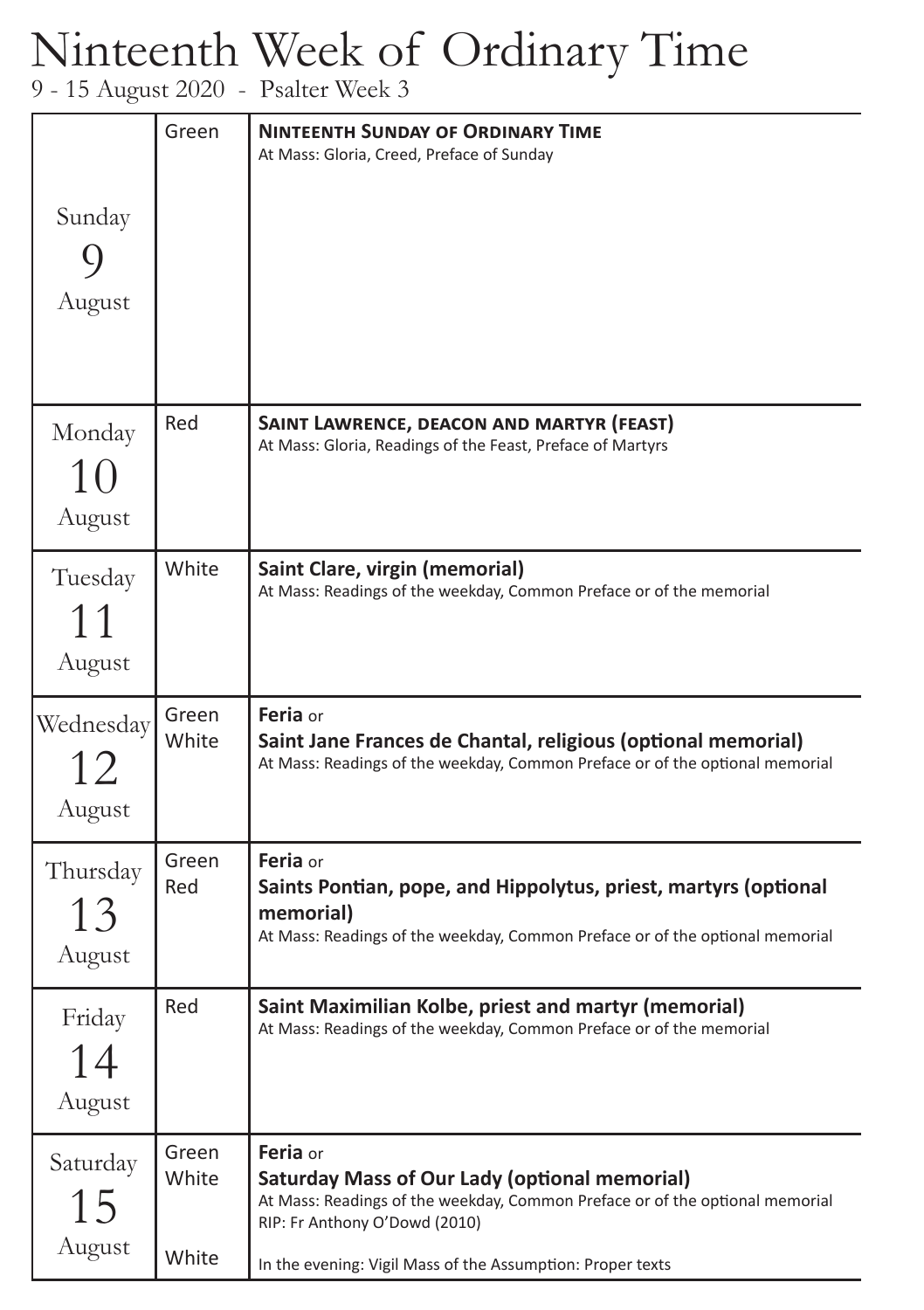#### Twentieth Week of Ordinary Time

16 - 22 August 2020 - Psalter Week 4

| Sunday<br>16<br>August    | White          | THE ASSUMPTION OF THE BLESSED VIRGIN MARY<br>(SOLEMNITY)<br>Transferred from 15 August<br>At Mass of the Day: Gloria, Readings of the Solemnity, Creed, Proper Preface   |
|---------------------------|----------------|--------------------------------------------------------------------------------------------------------------------------------------------------------------------------|
| Monday<br>17<br>August    | Green          | Feria<br>At Mass: Readings of the weekday, Common Preface<br>RIP: Fr Vincent Rush (1998)                                                                                 |
| Tuesday<br>18<br>August   | Green          | Feria<br>At Mass: Readings of the weekday, Common Preface                                                                                                                |
| Wednesday<br>19<br>August | Green<br>White | Feria or<br>Saint John Eudes, priest (optional memorial)<br>At Mass: Readings of the weekday, Common Preface or of the optional memorial<br>RIP: Fr Oliver Wilson (2002) |
| Thursday<br>20            | White          | Saint Bernard, abbot and doctor (memorial)<br>At Mass: Readings of the weekday, Common Preface or of the memorial                                                        |
| August                    |                |                                                                                                                                                                          |
| Friday<br>21<br>August    | White          | Saint Pius X, pope (memorial)<br>At Mass: Readings of the memorial, Preface of the memorial                                                                              |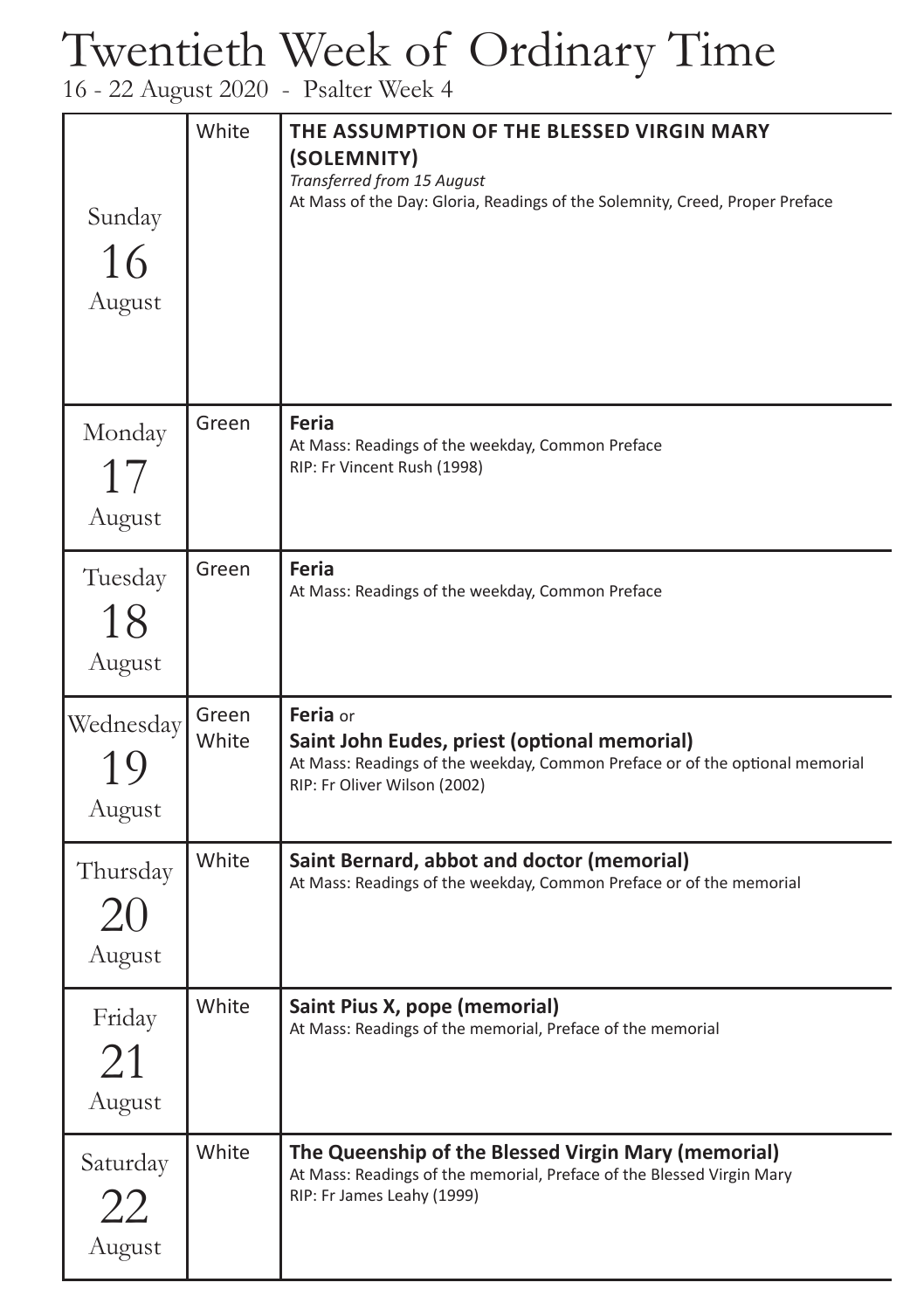# Twenty-First Week of Ordinary Time

23 - 29 August 2020 - Psalter Week 1

| Sunday<br>23<br>August    | Green                   | <b>TWENTY-FIRST SUNDAY OF ORDINARY TIME</b><br>At Mass: Gloria, Creed, Preface of Sunday<br>RIP: Fr Michael Quane (1999); Fr Stephen Lennon (2006)                                  |
|---------------------------|-------------------------|-------------------------------------------------------------------------------------------------------------------------------------------------------------------------------------|
| Monday<br>24<br>August    | Red                     | SAINT BARTHOLOMEW, APOSTLE (FEAST)<br>At Mass: Gloria, Preface of Apostles                                                                                                          |
| Tuesday<br>25<br>August   | Green<br>White<br>White | Feria or<br>Saint Louis (optional memorial) or<br>Saint Joseph Calasanz, priest (optional memorial)<br>At Mass: Readings of the weekday, Common Preface or of the optional memorial |
| Wednesday<br>26<br>August | Green<br>White          | Feria or<br>Blessed Dominic of the Mother of God, priest (optional<br>memorial)<br>At Mass: Readings of the weekday, Common Preface or of the optional memorial                     |
| Thursday<br>27<br>August  | White                   | <b>Saint Monica (memorial)</b><br>At Mass: Readings of the weekday, Common Preface or of the memorial<br>RIP: Monsignor Mark Swaby (1987)                                           |
| Friday<br>28<br>August    | White                   | Saint Augustine, bishop and doctor (memorial)<br>At Mass: Readings of the weekday, Common Preface or of the memorial<br>RIP: Fr John Feeley (2013)                                  |
| Saturday<br>29<br>August  | Red                     | The Passion of Saint John the Baptist (memorial)<br>At Mass: Readings of the memorial, Proper Preface                                                                               |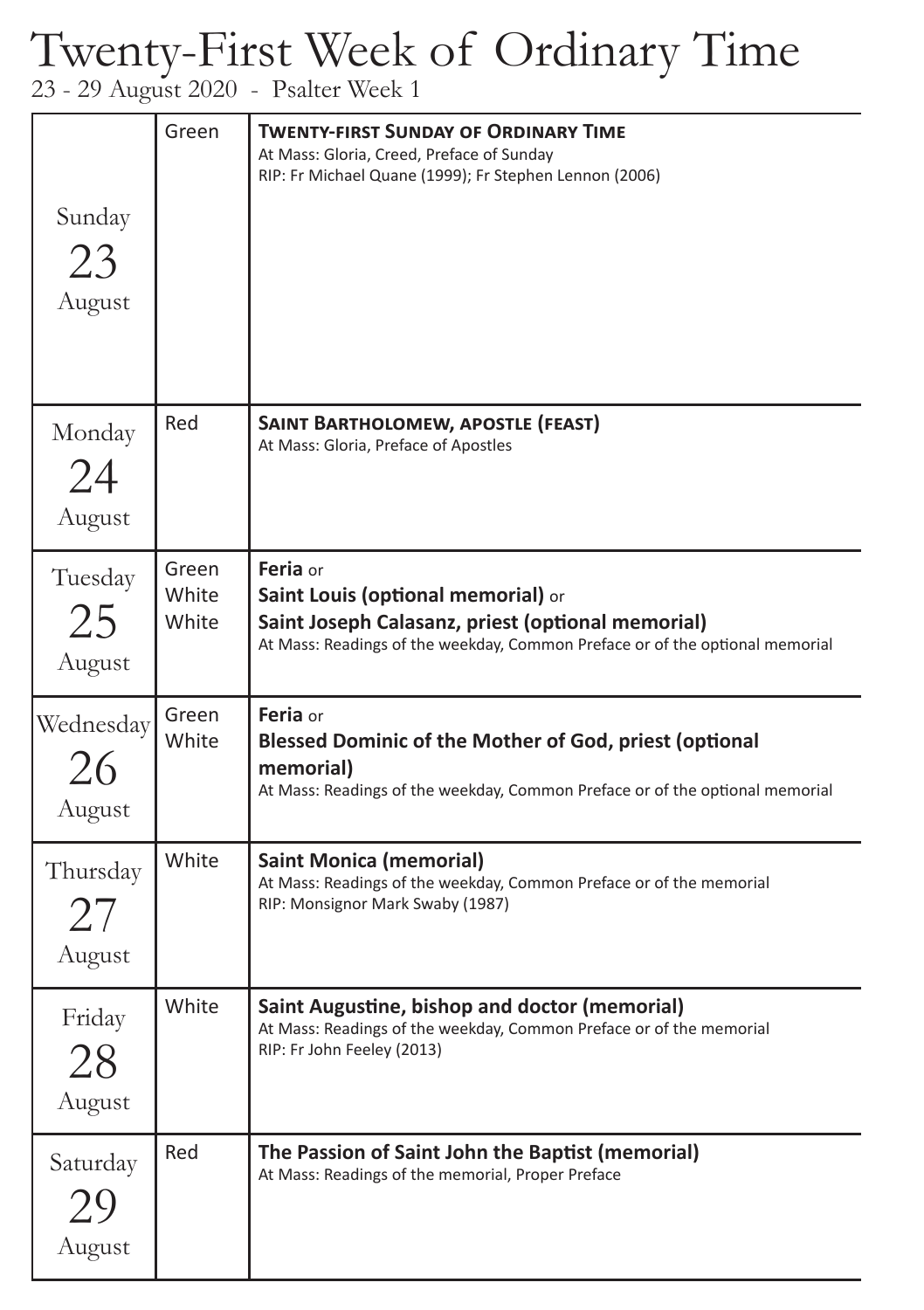# Twenty-Second Week of Ordinary Time

| <u> 30 August - 5 September 2020 - Psalter Week 2</u> |                |                                                                                                                                                                                                                                                                                                                                                                                                                                                                                                                                                                |  |  |
|-------------------------------------------------------|----------------|----------------------------------------------------------------------------------------------------------------------------------------------------------------------------------------------------------------------------------------------------------------------------------------------------------------------------------------------------------------------------------------------------------------------------------------------------------------------------------------------------------------------------------------------------------------|--|--|
| Sunday<br>30<br>August                                | Green          | <b>TWENTY-SECOND SUNDAY OF ORDINARY TIME</b><br>At Mass: Gloria, Creed, Preface of Sunday<br>World Day of Prayer for the Care of Creation<br>Cycle of Prayer during Ordinary Time - Autumn; we pray for these intentions:<br>Students and Teachers; The Spread of the Gospel; The Harvest; the Fruits of<br>Human Work, and the Reverent Use of Creation; Justice and Peace in the World; All<br>Victims of War; Young People; Prisoners and their Families<br>At the Cathedral: Solemnity of the Dedication of the Cathedral<br>(Diocesan Supplement page 10) |  |  |
| Monday<br>31<br>August                                | Green<br>White | Feria or<br>Saint Aidan, bishop, and Saints of Lindisfarne (optional<br>memorial)<br>At Mass: Readings of the weekday, Common Preface or of the optional memorial<br>RIP: Fr Brian Welsh (2009)<br><b>Bank Holiday</b>                                                                                                                                                                                                                                                                                                                                         |  |  |
| Tuesday<br>September                                  | Green          | Feria<br>At Mass: Common Preface                                                                                                                                                                                                                                                                                                                                                                                                                                                                                                                               |  |  |
| Wednesday<br>2<br>September                           | Green          | Feria<br>At Mass: Common Preface<br>RIP: Canon James Monaghan (2001)                                                                                                                                                                                                                                                                                                                                                                                                                                                                                           |  |  |
| Thursday<br>September                                 | White          | SAINT GREGORY THE GREAT, POPE AND DOCTOR, APOSTLE OF THE<br><b>ENGLISH (FEAST)</b><br>At Mass: Gloria, Readings of the Feast, Preface of Pastors                                                                                                                                                                                                                                                                                                                                                                                                               |  |  |
| Friday<br>September                                   | Green<br>White | Feria or<br>Saint Cuthbert, bishop (optional memorial)<br>At Mass: Readings of the weekday, Common Preface or of the optional memorial                                                                                                                                                                                                                                                                                                                                                                                                                         |  |  |
| Saturday<br>September                                 | Green<br>White | Feria or<br><b>Saturday Mass of Our Lady (optional memorial)</b><br>At Mass: Readings of the weekday, Common Preface or of the optional memorial                                                                                                                                                                                                                                                                                                                                                                                                               |  |  |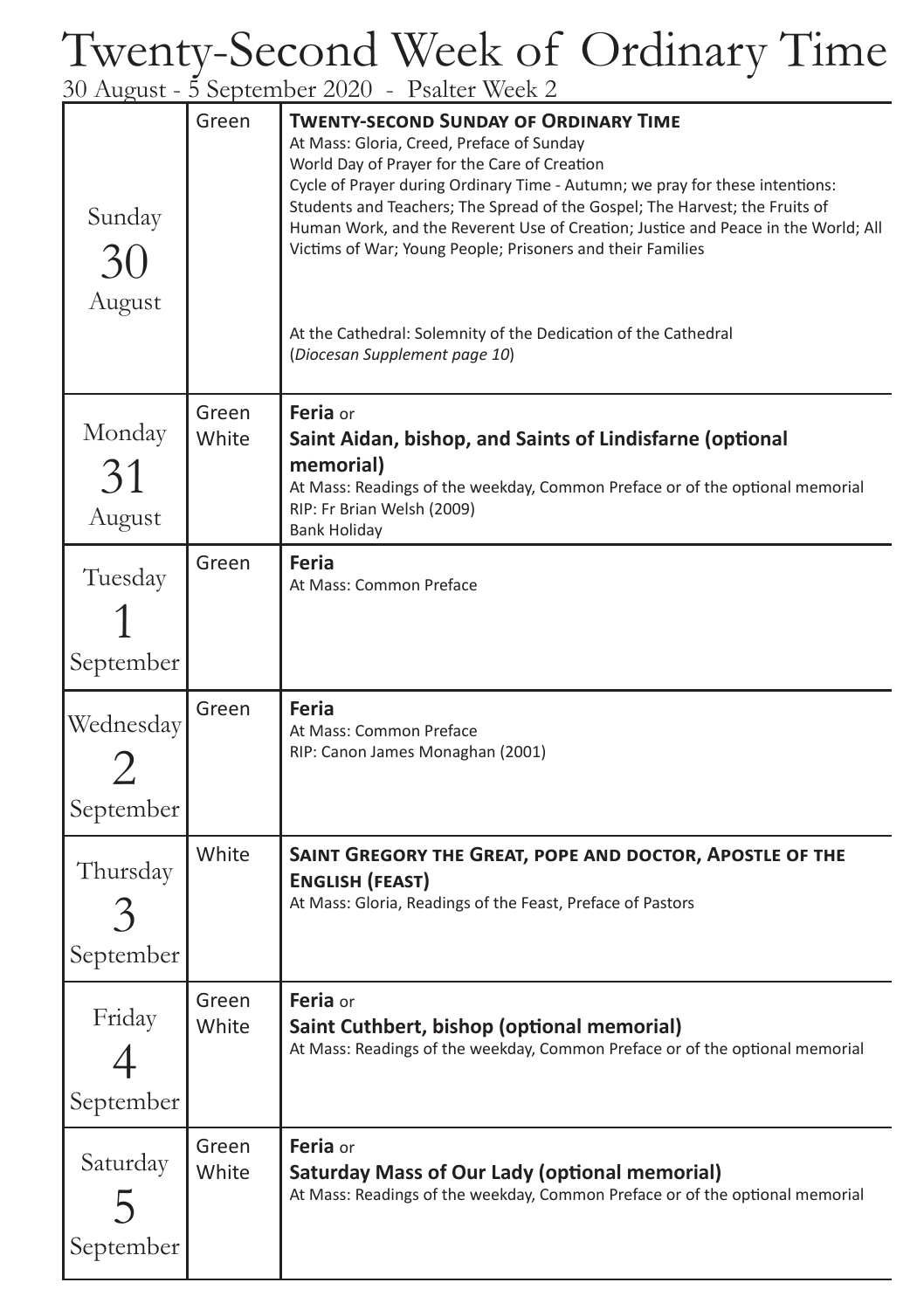### Twenty-Third Week of Ordinary Time

6 - 12 September 2020 - Psalter Week 3

| Sunday<br>6<br>September    | Green          | <b>TWENTY-THIRD SUNDAY OF ORDINARY TIME</b><br>At Mass: Gloria, Creed, Preface of Sunday<br><b>Education Sunday</b><br>Second Collection for Catholic Education Service (optional)<br>Announce second collection for Home Mission Sunday (Sunday 13 September) |
|-----------------------------|----------------|----------------------------------------------------------------------------------------------------------------------------------------------------------------------------------------------------------------------------------------------------------------|
| Monday<br>September         | Green          | Feria<br>At Mass: Readings of the weekday, Common Preface                                                                                                                                                                                                      |
| Tuesday<br>8<br>September   | White          | THE NATIVITY OF THE BLESSED VIRGIN MARY (FEAST)<br>At Mass: Gloria, Readings of the Feast, Proper Preface<br>RIP: Deacon Brendan Campbell (2016)                                                                                                               |
| Wednesday<br>September      | Green<br>White | Feria or<br>Saint Peter Claver, priest (optional memorial)<br>At Mass: Readings of the weekday, Common Preface or of the optional memorial                                                                                                                     |
| Thursday<br>10<br>September | Green          | Feria<br>At Mass: Readings of the weekday, Common Preface                                                                                                                                                                                                      |
| Friday<br>11<br>September   | Green          | Feria<br>At Mass: Readings of the weekday, Common Preface                                                                                                                                                                                                      |
| Saturday<br>September       | Green<br>White | <b>Feria</b> or<br>The Most Holy Name of Mary (optional memorial)<br>At Mass: Readings of the weekday or of the optional memorial (when celebrated),<br>Common Preface or of the optional memorial<br>RIP: Fr Patrick O'Hanlon (1972)                          |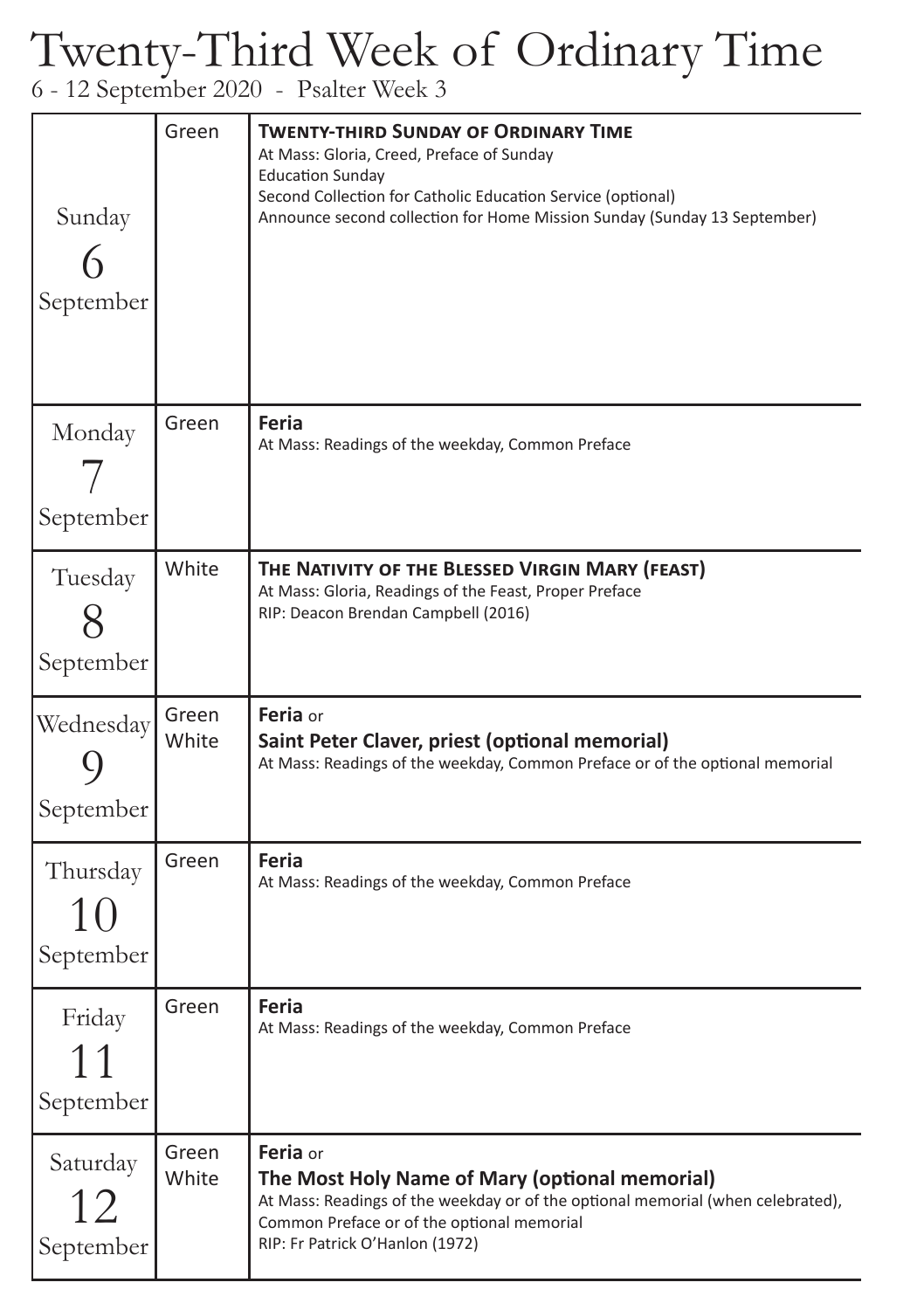# Twenty-Fourth Week of Ordinary Time

13 - 19 September 2020 - Psalter Week 4

| Sunday<br>13<br>September   | Green          | <b>TWENTY-FOURTH SUNDAY OF ORDINARY TIME</b><br>At Mass: Gloria, Creed, Preface of Sunday<br>Home Mission Sunday<br>Second collection for Home Mission Sunday (send to Finance Office) |
|-----------------------------|----------------|----------------------------------------------------------------------------------------------------------------------------------------------------------------------------------------|
| Monday<br>14<br>September   | Red            | THE EXALTATION OF THE HOLY CROSS (FEAST)<br>At Mass: Gloria, Readings of the Feast, Proper Preface                                                                                     |
| Tuesday<br>15<br>September  | White          | <b>Our Lady of Sorrows (memorial)</b><br>At Mass: Readings of the memorial, optional Sequence, Preface of the Blessed<br>Virgin Mary                                                   |
| Wednesday                   | Red            | Saints Cornelius, pope, and Cyprian, bishop, martyrs (memorial)<br>At Mass: Readings of the weekday, Common Preface or of the memorial                                                 |
| 16<br>September             |                | RIP: Fr Oswald Lofthouse (1985)                                                                                                                                                        |
| Thursday<br>17<br>September | Green<br>White | Feria or<br>Saint Robert Bellarmine, bishop and doctor (optional memorial)<br>At Mass: Readings of the weekday, Common Preface or of the optional memorial<br><b>Deanery Meeting</b>   |
| Friday<br>September         | Green          | Feria<br>At Mass: Readings of the weekday, Common Preface<br>RIP: Fr Paul Casartelli (2001); Deacon Bob Dawson (2019)                                                                  |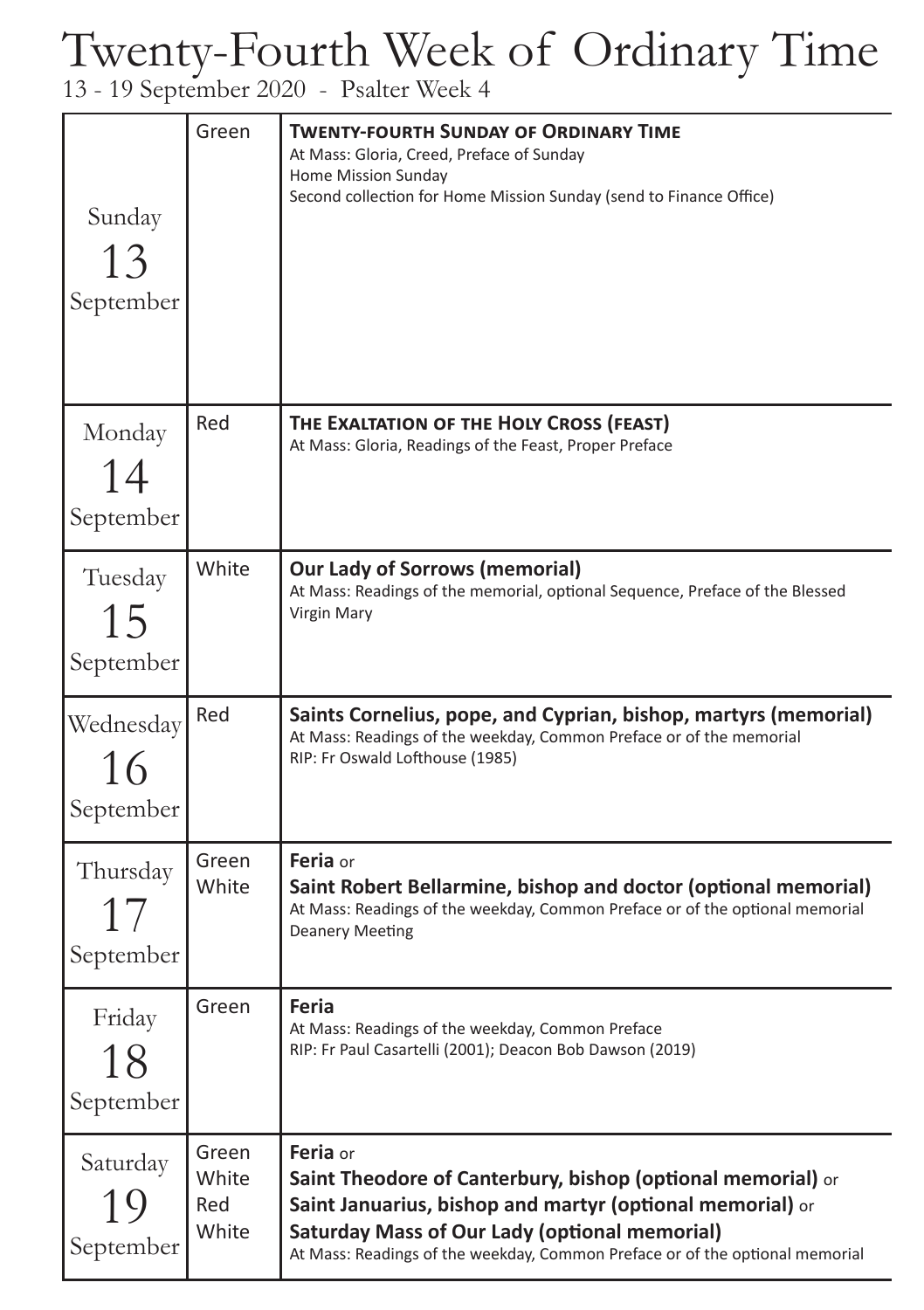# Twenty-Fifth Week of Ordinary Time

20 - 26 September 2020 - Psalter Week 1

| Sunday<br>September          | Green                 | <b>TWENTY-FIFTH SUNDAY OF ORDINARY TIME</b><br>At Mass: Gloria, Creed, Preface of Sunday<br>First Mass Count to be taken today                                                                                                        |
|------------------------------|-----------------------|---------------------------------------------------------------------------------------------------------------------------------------------------------------------------------------------------------------------------------------|
| Monday<br>21<br>September    | Red                   | SAINT MATTHEW, APOSTLE AND EVANGELIST (FEAST)<br>At Mass: Gloria, Readings of the Feast, Preface of Apostles<br>RIP: Bishop Thomas Dunn, Fifth Bishop of Nottingham (1931);<br>Canon Alfred Baldwin (1988); Deacon Peter Allen (2008) |
| Tuesday<br>22<br>September   | Green                 | Feria<br>At Mass: Readings of the weekday, Common Preface                                                                                                                                                                             |
| Wednesday<br>23<br>September | White                 | Saint Pius of Pietrelcina, priest (memorial)<br>At Mass: Readings of the weekday, Common Preface or of the memorial                                                                                                                   |
| Thursday<br>24<br>September  | White                 | <b>Our Lady of Walsingham (memorial)</b><br>At Mass: Readings of the weekday, Common Preface or of the memorial<br>RIP: Fr Joseph Carty (2005)                                                                                        |
| Friday<br>25<br>September    | Green                 | Feria<br>At Mass: Readings of the weekday, Common Preface                                                                                                                                                                             |
| Saturday<br>26<br>September  | Green<br>Red<br>White | Feria or<br>Saints Cosmas and Damian, martyrs (optional memorial)<br><b>Saturday Mass of Our Lady (optional memorial)</b><br>At Mass: Readings of the weekday, Common Preface or of the optional<br>memorial                          |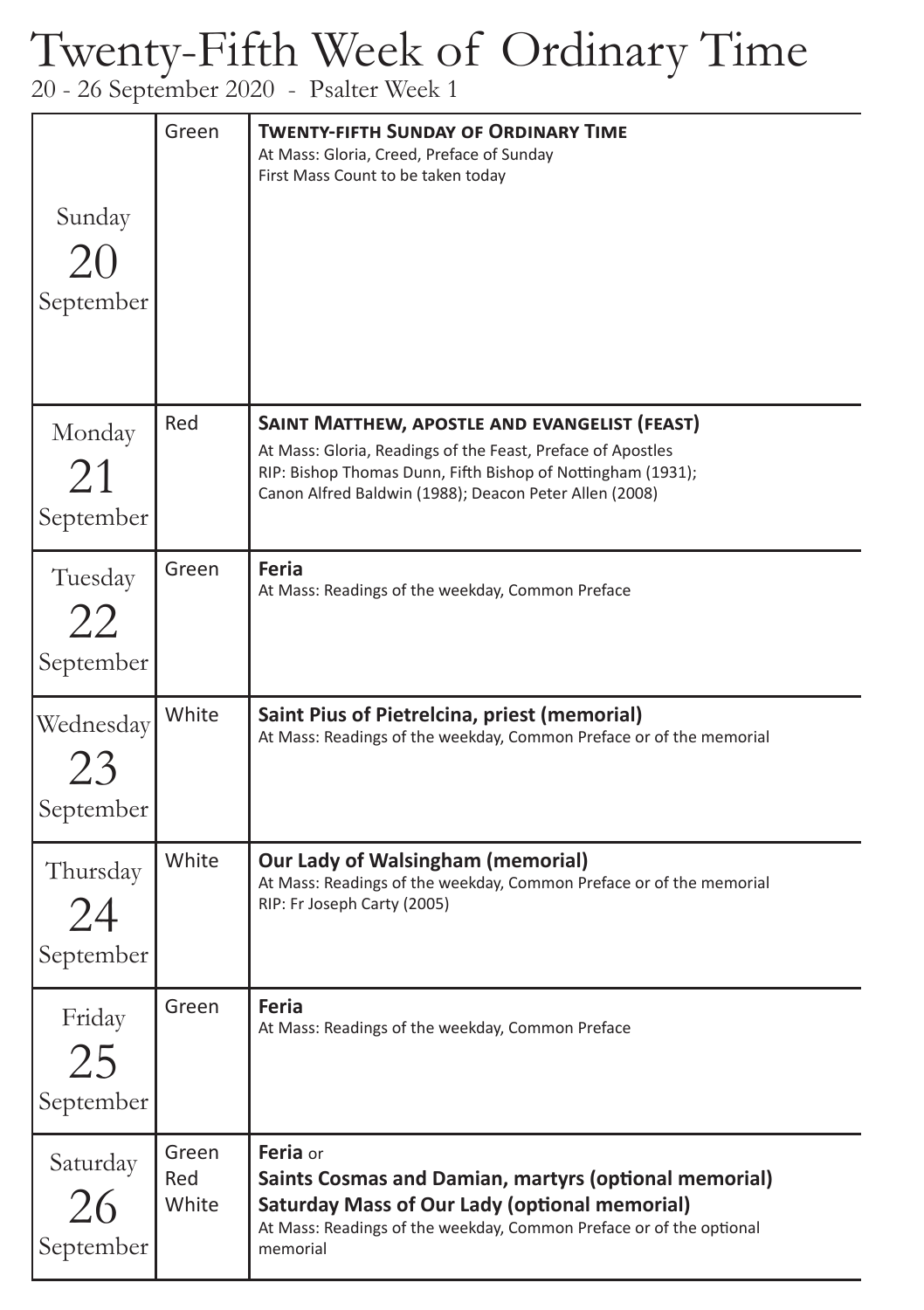# Twenty-Sixth Week of Ordinary Time

27 September - 3 October 2020 - Psalter Week 2

| Sunday<br>27<br>September    | Green               | <b>TWENTY-SIXTH SUNDAY OF ORDINARY TIME</b><br>At Mass: Gloria, Creed, Preface of Sunday<br>Second Mass Count to be taken today<br>Day of Thanksgiving for the Harvest, and for the Fruits of Human Work (Masses for<br>Various Needs and Occasions No 28; Missal p. 1357)<br>Distribution of CAFOD Harvest Fast Day envelopes |
|------------------------------|---------------------|--------------------------------------------------------------------------------------------------------------------------------------------------------------------------------------------------------------------------------------------------------------------------------------------------------------------------------|
| Monday<br>28<br>September    | Green<br>Red<br>Red | Feria or<br>Saint Wenceslaus, martyr (optional memorial) or<br>Saint Lawrence Ruiz and Companions, martyrs (optional<br>memorial)<br>At Mass: Readings of the weekday, Common Preface or of the optional memorial<br>RIP: Fr Joseph Jones (1980)                                                                               |
| Tuesday<br>29<br>September   | White               | SAINTS MICHAEL, GABRIEL AND RAPHAEL, ARCHANGELS (FEAST)<br>At Mass: Gloria, Readings of the feast, Preface of the feast                                                                                                                                                                                                        |
| Wednesday<br>30<br>September | White               | Saint Jerome, priest and doctor (memorial)<br>At Mass: Readings of the weekday, Common Preface or of the memorial<br>RIP: Monsignor Provost John McLean (1985); Deacon James Baxter (2019)                                                                                                                                     |
| Thursday<br>October          | White               | Saint Thérèse of the Child Jesus, virgin and doctor (memorial)<br>At Mass: Readings of the weekday, Common Preface or of the memorial<br>Traditional October Devotions begin today                                                                                                                                             |
| Friday<br>October            | White               | The Holy Guardian Angels (memorial)<br>At Mass: Readings of the memorial, Preface of Angels<br>CAFOD Harvest Fast Day. Day of special prayer for the Hungry and Needy of the<br>World (Masses for Various Needs and Occasions Number 29; Missal p. 1358)                                                                       |
| Saturday<br>October          | Green<br>White      | Feria or<br><b>Saturday Mass of Our Lady (optional memorial)</b><br>At Mass: Readings of the weekday, Common Preface or of the optional memorial                                                                                                                                                                               |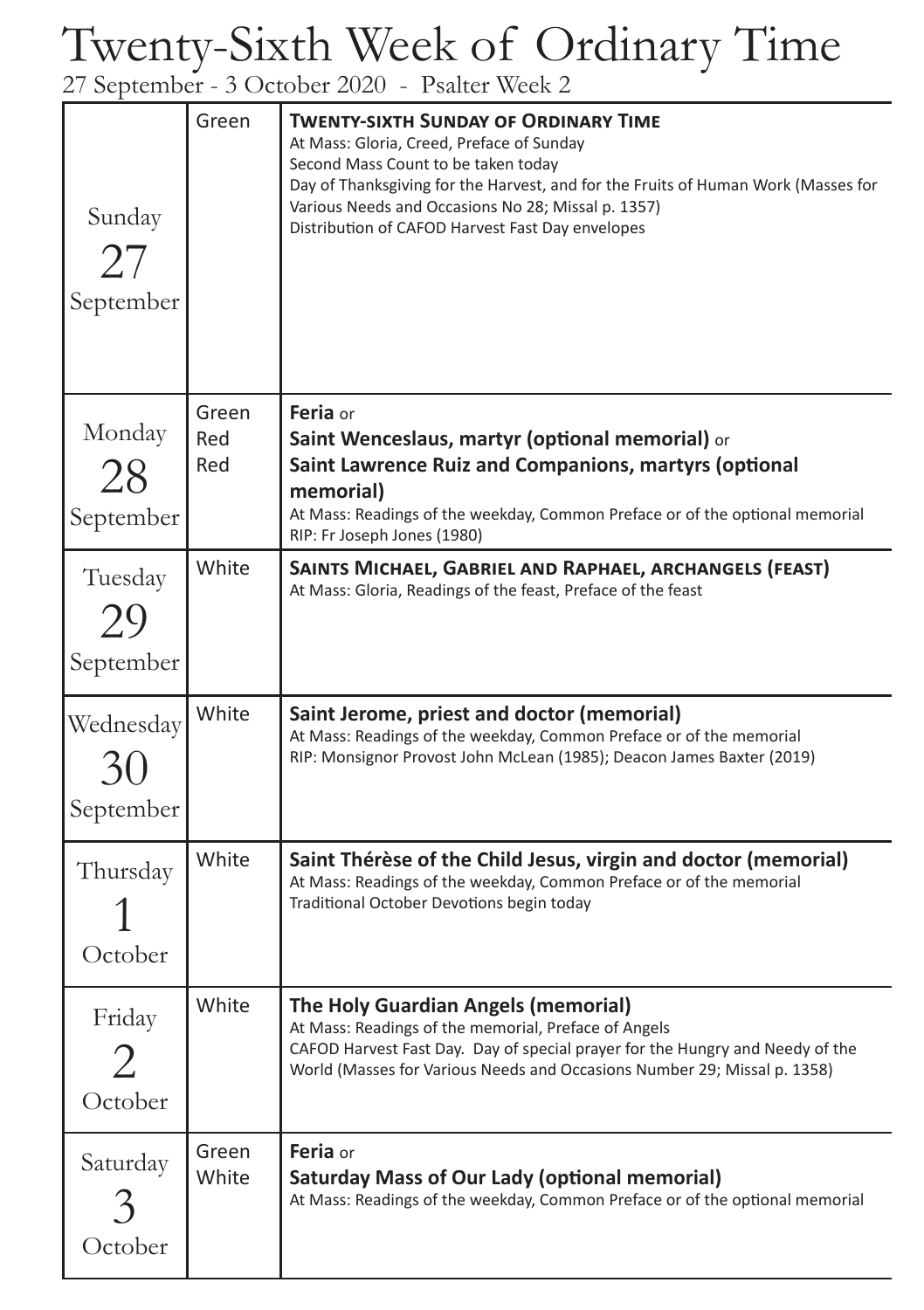# Twenty-Seventh Week of Ordinary Time

4 - 10 October 2020 - Psalter Week 3

| Sunday<br>October       | Green                          | <b>TWENTY-SEVENTH SUNDAY OF ORDINARY TIME</b><br>At Mass: Gloria, Creed, Preface of Sunday<br>Third Mass Count to be taken today<br>Collection of CAFOD Harvest Fast Day envelopes (send to CAFOD)<br>Statement on Marriage to be read / published today, see note 9<br>RIP: Fr John Troop (2006)            |
|-------------------------|--------------------------------|--------------------------------------------------------------------------------------------------------------------------------------------------------------------------------------------------------------------------------------------------------------------------------------------------------------|
| Monday<br>5<br>October  | Green<br>Red                   | Feria or<br>The Martyrs of Leicestershire (optional memorial)<br>(Diocesan Supplement p 11)<br>At Mass: Readings of the weekday, Common Preface or of the optional memorial                                                                                                                                  |
| Tuesday<br>6<br>October | Green<br>White                 | <b>Feria</b> or<br>Saint Bruno, priest and religious (optional memorial)<br>At Mass: Readings of the weekday, Common Preface or of the optional memorial                                                                                                                                                     |
| Wednesday<br>October    | White                          | Our Lady of the Rosary (memorial)<br>At Mass: Readings of the memorial, Preface of the Blessed Virgin Mary                                                                                                                                                                                                   |
| Thursday<br>October     | Green                          | Feria<br>At Mass: Readings of the weekday, Common Preface<br><b>Deanery Meeting</b>                                                                                                                                                                                                                          |
| Friday<br>October       | Green<br>Red<br>White<br>White | <b>Feria</b> or<br>Saints Denis, bishop, and Companions, martyrs (opt. mem.) or<br>Saint John Leonardi, priest (optional memorial) or<br>Saint John Henry Newman, priest (optional memorial)<br>At Mass: Readings of the weekday, Common Preface or of the optional memorial<br>RIP: Fr Ambrose Steen (1991) |
| Saturday<br>October     | White                          | Saint Paulinus of York, bishop, and the Anglo-Saxon Saints of the<br>Diocese (memorial)<br>At Mass: Readings of the memorial, Common Preface or of the memorial<br>RIP: Canon James Beel (1980)                                                                                                              |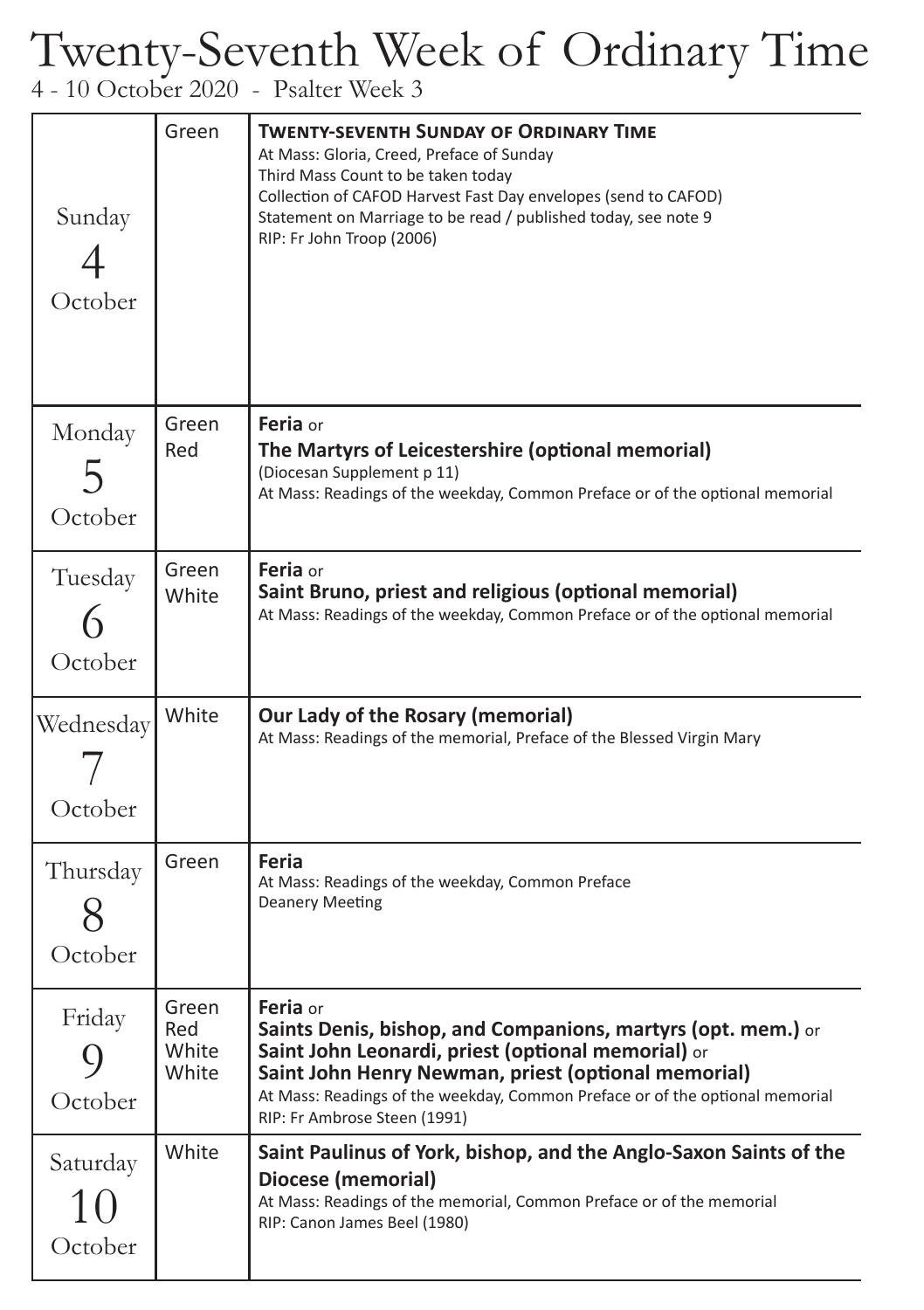# Twenty-Eighth Week of Ordinary Time

11 - 17 October 2020 - Psalter Week 4

| Sunday<br>11<br>October    | Green                   | <b>TWENTY-EIGHTH SUNDAY OF ORDINARY TIME</b><br>At Mass: Gloria, Creed, Preface of Sunday<br>Fourth Mass Count to be taken today<br>Week of Prayer for Prisoners and their Dependants<br>Announce second collection for the World Missions Sunday 18 October                                                                       |
|----------------------------|-------------------------|------------------------------------------------------------------------------------------------------------------------------------------------------------------------------------------------------------------------------------------------------------------------------------------------------------------------------------|
| Monday<br>12<br>October    | Green<br>White<br>White | Feria or<br>Saint Wilfrid of York, bishop (optional memorial) or<br>Saint Hilda of Whitby, religious (optional memorial)<br>transferred in the Diocese of Nottingham from 17 November<br>At Mass: Readings of the weekday, Common Preface or of the optional memorial<br>RIP: Fr Patrick Blackwell (1992); Deacon John Tear (2000) |
| Tuesday<br>13<br>October   | Green<br>White          | Feria or<br>Saint Edward the Confessor, (optional memorial)<br>At Mass: Readings of the weekday, Common Preface or of the optional memorial<br>RIP: Fr Philip O'Mara (1995)                                                                                                                                                        |
| Wednesday<br>14<br>October | Green<br>Red            | Feria or<br>Saint Callistus I, pope and martyr (optional memorial)<br>At Mass: Readings of the weekday, Common Preface or of the optional memorial                                                                                                                                                                                 |
| Thursday<br>15<br>October  | White                   | Saint Teresa of Jesus, virgin and doctor (memorial)<br>At Mass: Readings of the weekday, Common Preface or of the memorial<br>RIP: Fr John McDermott (1995)                                                                                                                                                                        |
| Friday<br>16<br>October    | Green<br>White<br>White | Feria or<br>Saint Hedwig, religious (optional memorial) or<br>Saint Margaret Mary Alacoque, virgin (optional memorial)<br>At Mass: Readings of the weekday, Common Preface or of the optional memorial                                                                                                                             |
| Saturday<br>October        | Red                     | Saint Ignatius of Antioch, bishop and martyr (memorial)<br>At Mass: Readings of the weekday, Common Preface or of the memorial<br>RIP: Fr Joseph Calnan (1998); Canon Brendan O'Sullivan (2009)                                                                                                                                    |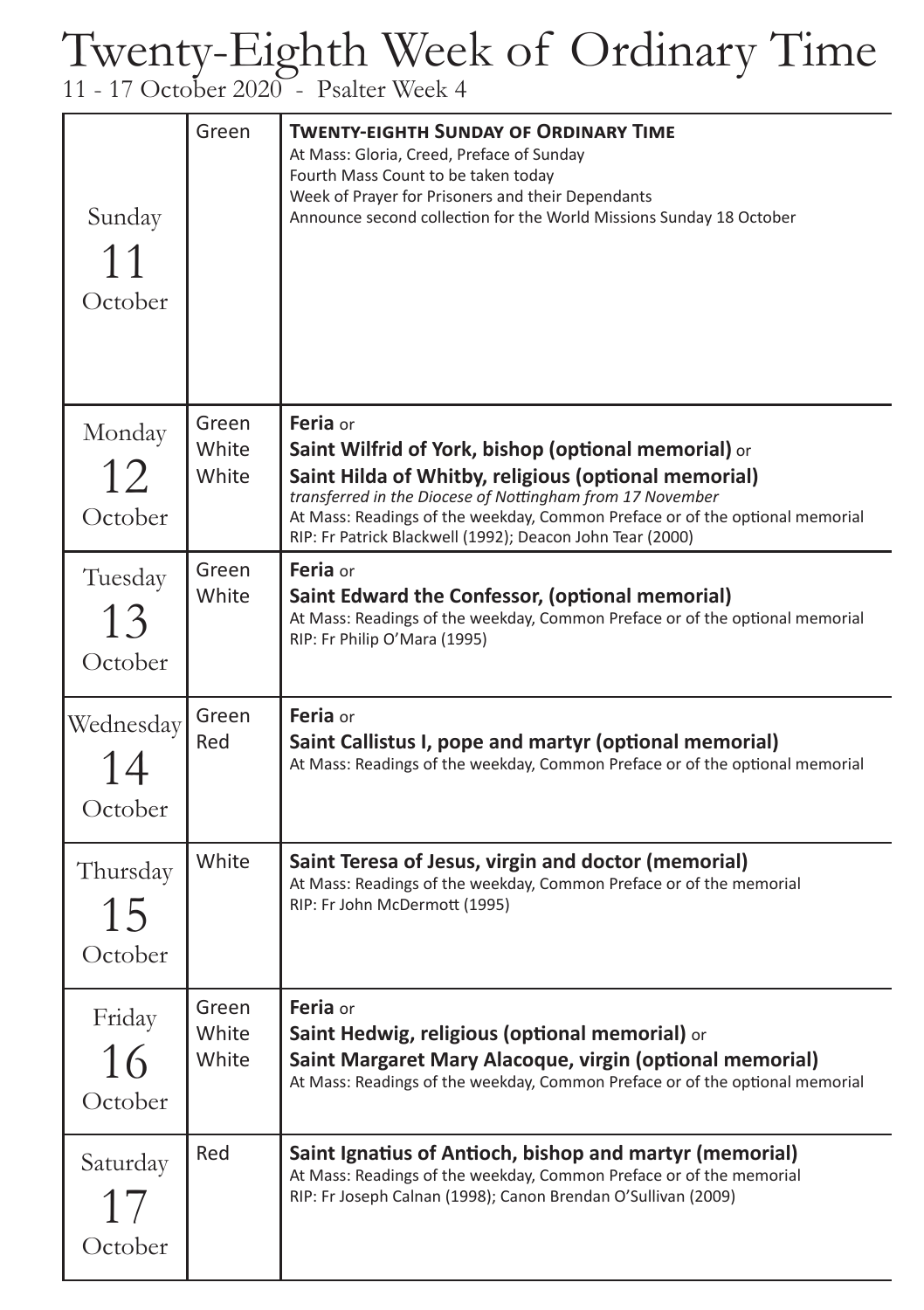### Twenty-Ninth Week of Ordinary Time

18 - 24 October 2020 - Psalter Week 1

| Sunday<br>18<br>October    | Green                 | TWENTY-NINTH SUNDAY OF ORDINARY TIME<br>At Mass: Gloria, Creed, Preface of Sunday<br>World Mission Sunday. One Mass 'For the Evangelisation of Peoples' permitted<br>(Occasional Masses no. 18; Missal p. 1342)<br>Second collection for the World Missions (send to Pontifical Mission Societies, 23<br>Eccleston Square, London SW1V 1NU)<br>In Dedicated Churches where the date of Dedication is unknown:<br>Thurs<br>DEDICATION OF THE CHURCH (SOLEMNITY)<br>22<br>At Mass: Gloria, Creed, Preface of the Dedication of the Church<br>White |
|----------------------------|-----------------------|--------------------------------------------------------------------------------------------------------------------------------------------------------------------------------------------------------------------------------------------------------------------------------------------------------------------------------------------------------------------------------------------------------------------------------------------------------------------------------------------------------------------------------------------------|
| Monday<br>19<br>October    | Green<br>Red<br>White | Feria or<br>Saints John de Brébeuf, Isaac Jogues, priests, and Companions,<br><b>martyrs (optional memorial)</b> or<br>Saint Paul of the Cross, priest (optional memorial)<br>At Mass: Readings of the weekday, Common Preface or of the optional memorial                                                                                                                                                                                                                                                                                       |
| Tuesday<br>20<br>October   | Green                 | Feria<br>At Mass: Readings of the weekday, Common Preface<br>RIP: Fr Sylvester Cotter (1998)                                                                                                                                                                                                                                                                                                                                                                                                                                                     |
| Wednesday<br>21<br>October | Green                 | Feria<br>At Mass: Readings of the weekday, Common Preface                                                                                                                                                                                                                                                                                                                                                                                                                                                                                        |
| Thursday<br>22<br>October  | Green<br>White        | Feria or<br>Saint John Paul II, pope (optional memorial)<br>At Mass: Readings of the weekday, Common Preface or of the optional memorial<br>RIP: Fr Daniel Ainsworth (1993)                                                                                                                                                                                                                                                                                                                                                                      |
| Friday                     | Green                 | Feria or                                                                                                                                                                                                                                                                                                                                                                                                                                                                                                                                         |
| 23<br>October              | White                 | Saint John of Capestrano, priest (optional memorial)<br>At Mass: Readings of the weekday, Common Preface or of the optional memorial<br>RIP: Fr Bernard Brownbill (1990); Fr Marian Cieselski (1994)                                                                                                                                                                                                                                                                                                                                             |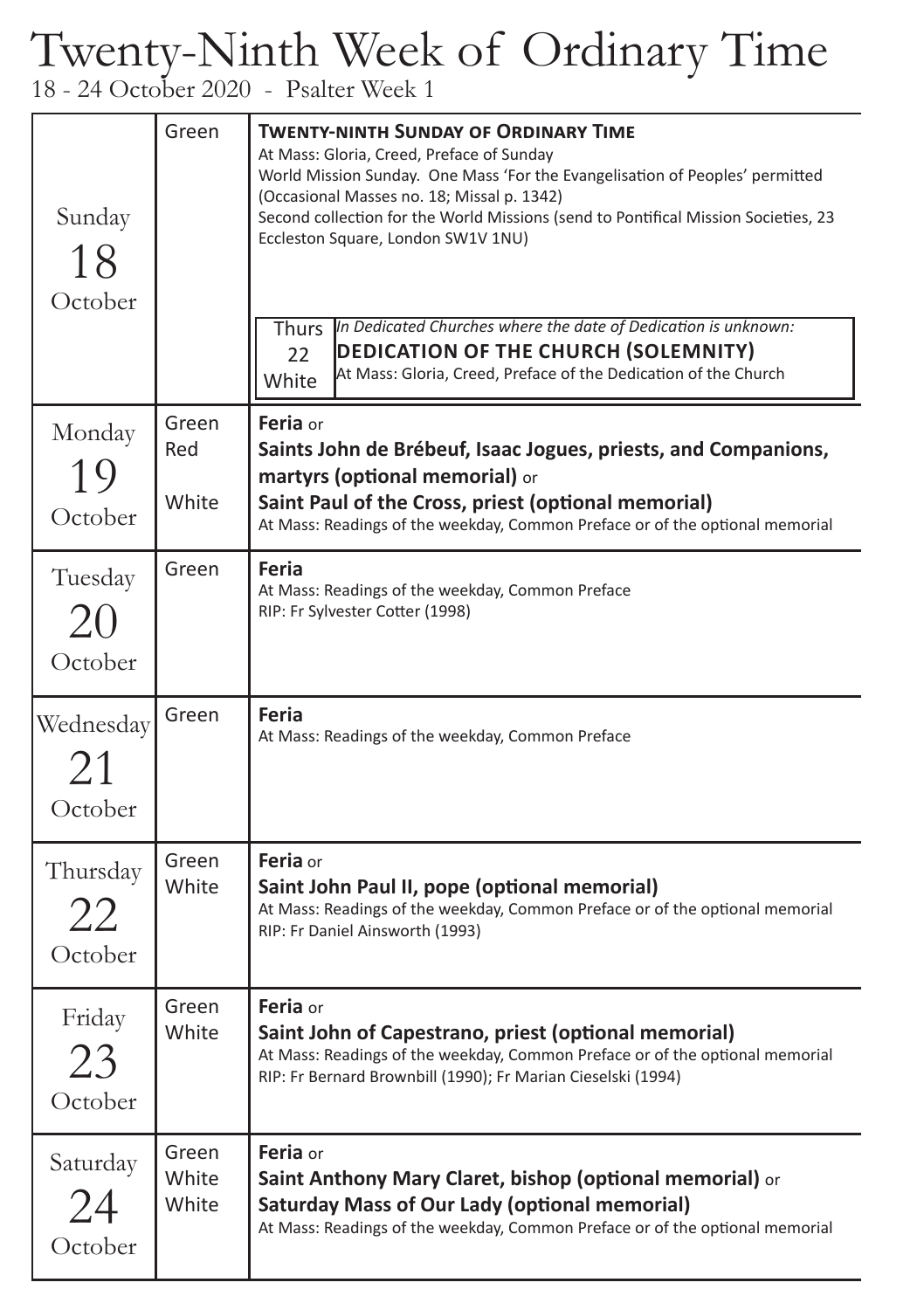#### Thirtieth Week of Ordinary Time

25 - 31 October 2020 - Psalter Week 2

| Sunday<br>25<br>October   | Green          | <b>THIRTIETH SUNDAY OF ORDINARY TIME</b><br>At Mass: Gloria, Creed, Preface of Sunday<br>End of British Summer Time; clocks go back one hour at 2am today                    |
|---------------------------|----------------|------------------------------------------------------------------------------------------------------------------------------------------------------------------------------|
| Monday<br>26<br>October   | Green<br>White | Feria or<br>Saints Chad and Cedd, bishops (optional memorial)<br>At Mass: Readings of the weekday, Common Preface or of the optional memorial<br>Fr Laurence Saunders (2013) |
| Tuesday<br>27<br>October  | Green          | Feria<br>At Mass: Readings of the weekday, Common Preface                                                                                                                    |
| Wednesday                 | Red            | SAINTS SIMON AND JUDE, APOSTLES (FEAST)<br>At Mass: Gloria, Preface of Apostles                                                                                              |
| 28<br>October             |                |                                                                                                                                                                              |
| Thursday<br>29<br>October | Green          | Feria<br>At Mass: Readings of the weekday, Common Preface                                                                                                                    |
| Friday<br>October         | Green          | Feria<br>At Mass: Readings of the weekday, Common Preface                                                                                                                    |
| Saturday<br>October       | Green<br>White | Feria or<br><b>Saturday Mass of Our Lady (optional memorial)</b><br>At Mass: Readings of the weekday, Common Preface or of the optional memorial                             |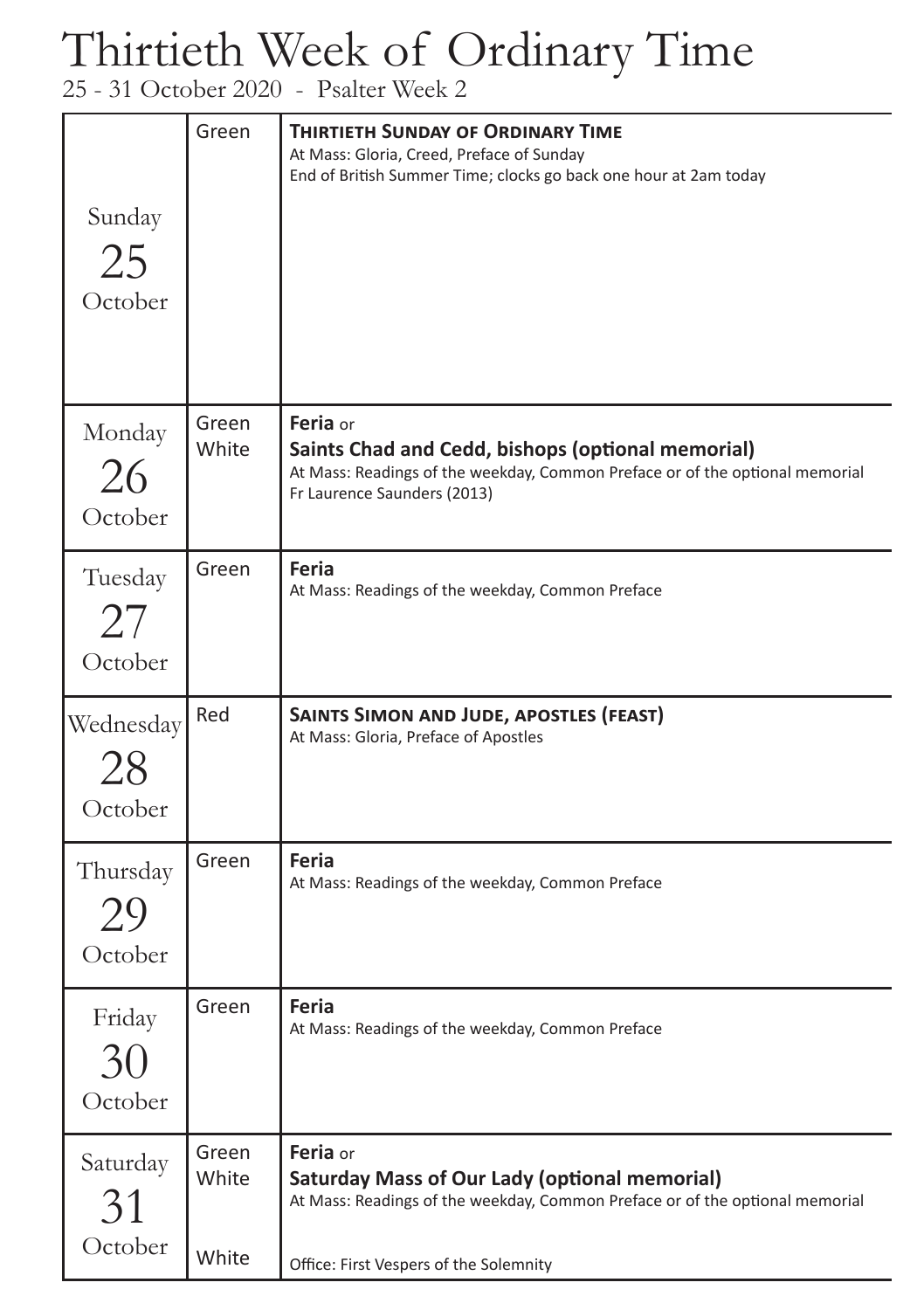#### Thirty-First Week of Ordinary Time

1 - 7 November 2020 - Psalter Week 3

| Sunday<br>November                          | White                     | <b>ALL SAINTS (SOLEMNITY)</b><br>At Mass: Gloria, Creed, Proper Preface<br>From noon on 1 November to midnight on 2 November a plenary indulgence<br>may be gained, applicable to the Holy Souls only, under the usual conditions. The<br>indulgence may be gained only once a day<br>RIP: Fr James Daly (1985)                                                                                                   |
|---------------------------------------------|---------------------------|-------------------------------------------------------------------------------------------------------------------------------------------------------------------------------------------------------------------------------------------------------------------------------------------------------------------------------------------------------------------------------------------------------------------|
| Monday<br>$\mathcal{D}_{\cdot}$<br>November | Violet or<br><b>Black</b> | <b>ALL SOULS</b><br>(COMMEMORATION OF ALL THE FAITHFUL DEPARTED)<br>At Mass: Preface of the Dead<br>Office: Of the Dead<br>All priests may celebrate three Masses today; one of the Masses in favour of any person and<br>accept an offering for that Mass; the second and third Mass are applied respectively for all the<br>faithful departed and for the intentions of the Pope (neither may have an offering) |
| Tuesday<br>November                         | Green<br>White<br>White   | Feria or<br>Saint Martin de Porres, religious (optional memorial) or<br>Saint Winifride, virgin (optional memorial)<br>At Mass: Readings of the weekday, Common Preface or of the optional memorial<br>RIP: Fr William Ellis (1998)                                                                                                                                                                               |
| Wednesday<br>November                       | White                     | Saint Charles Borromeo, bishop (memorial)<br>At Mass: Readings of the weekday, Common Preface or of the memorial<br>RIP: Fr James Quinn (1983); Fr Laurence Connell (1991); Fr Eric Whitehouse (1992)                                                                                                                                                                                                             |
| Thursday<br>November                        | Green                     | Feria or<br>At Mass: Readings of the weekday, Common Preface                                                                                                                                                                                                                                                                                                                                                      |
| Friday<br>November                          | Green                     | Feria<br>At Mass: Readings of the weekday, Common Preface                                                                                                                                                                                                                                                                                                                                                         |
| Saturday<br>November                        | Green<br>White<br>White   | Feria or<br>Saint Willibrord, bishop (optional memorial)<br>Saturday Mass of Our Lady (optional memorial)<br>At Mass: Readings of the weekday, Common Preface or of the optional memorial                                                                                                                                                                                                                         |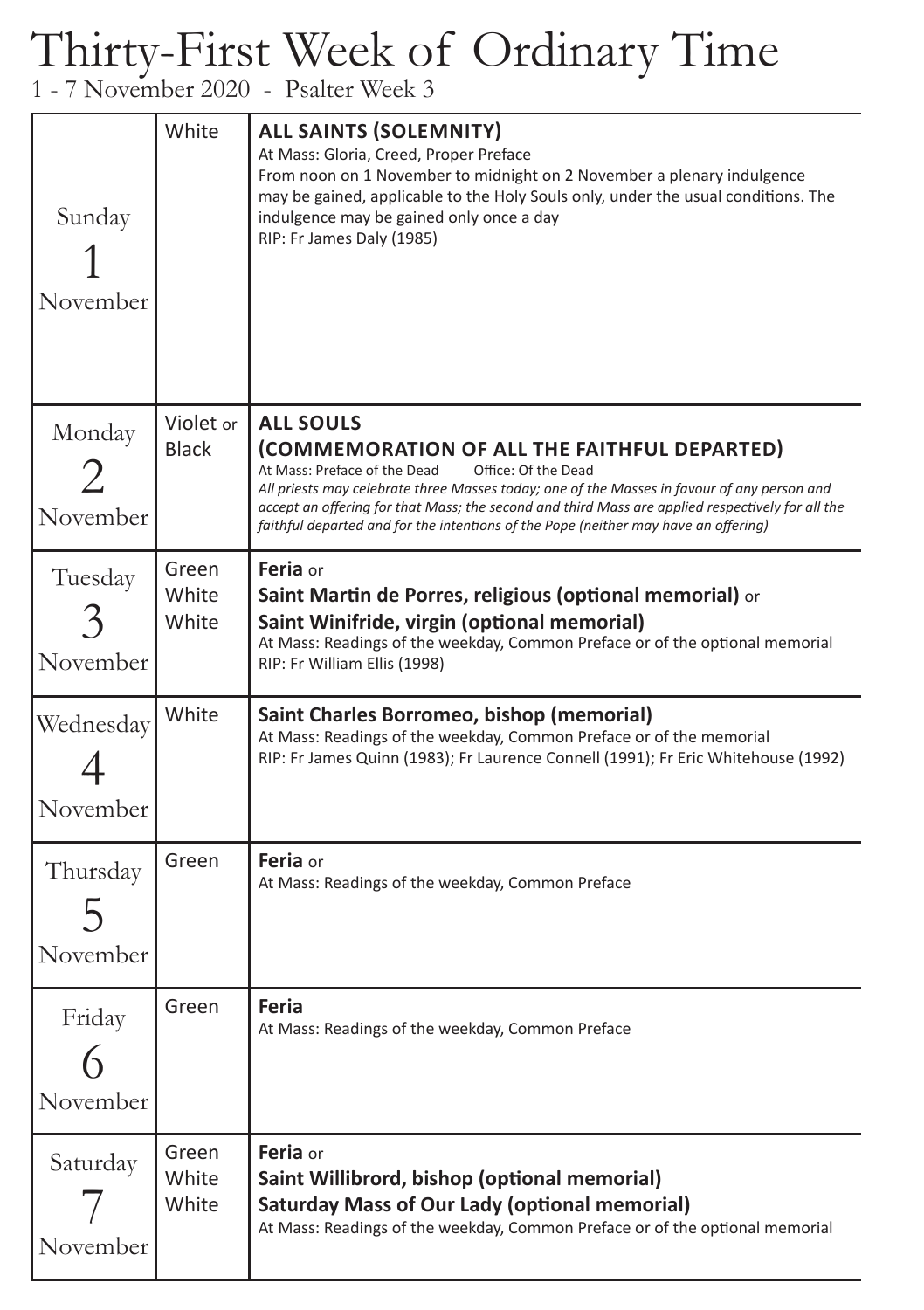# Thirty-Second Week of Ordinary Time

8 - 14 November 2020 - Psalter Week 4

| Sunday<br>November         | Green          | <b>THIRTY-SECOND SUNDAY OF ORDINARY TIME</b><br>At Mass: Gloria, Creed, Preface of Sunday<br>Remembrance Sunday; one Mass 'in anniversario' permitted                                                                                               |
|----------------------------|----------------|-----------------------------------------------------------------------------------------------------------------------------------------------------------------------------------------------------------------------------------------------------|
| Monday<br>V)<br>November   | White          | THE DEDICATION OF THE LATERAN BASILICA (FEAST)<br>At Mass: Gloria, Readings of the Feast, Preface of the Dedication of the Church<br>RIP: Fr William McEnery (1975)                                                                                 |
| Tuesday<br>10<br>November  | White          | Saint Leo the Great, pope and doctor (memorial)<br>At Mass: Readings of the weekday, Common Preface or of the memorial                                                                                                                              |
| Wednesday<br>November      | White          | Saint Martin of Tours, bishop (memorial)<br>At Mass: Readings of the weekday, Common Preface or of the memorial                                                                                                                                     |
| Thursday<br>12<br>November | Red            | Saint Josaphat, bishop and martyr (memorial)<br>At Mass: Readings of the weekday, Common Preface or of the memorial<br><b>Deanery Meeting</b>                                                                                                       |
| Friday<br>13<br>November   | Green<br>White | Feria or<br>At Mass: Common Preface                                                                                                                                                                                                                 |
| Saturday<br>November       | Green<br>White | Feria or<br>Saturday Mass of Our Lady (optional memorial)<br>At Mass: Readings of the weekday, Common Preface or of the optional memorial<br>RIP Bishop Joseph William Hendren, First Bishop of Nottingham (1866);<br>Monsignor George Tűttö (2017) |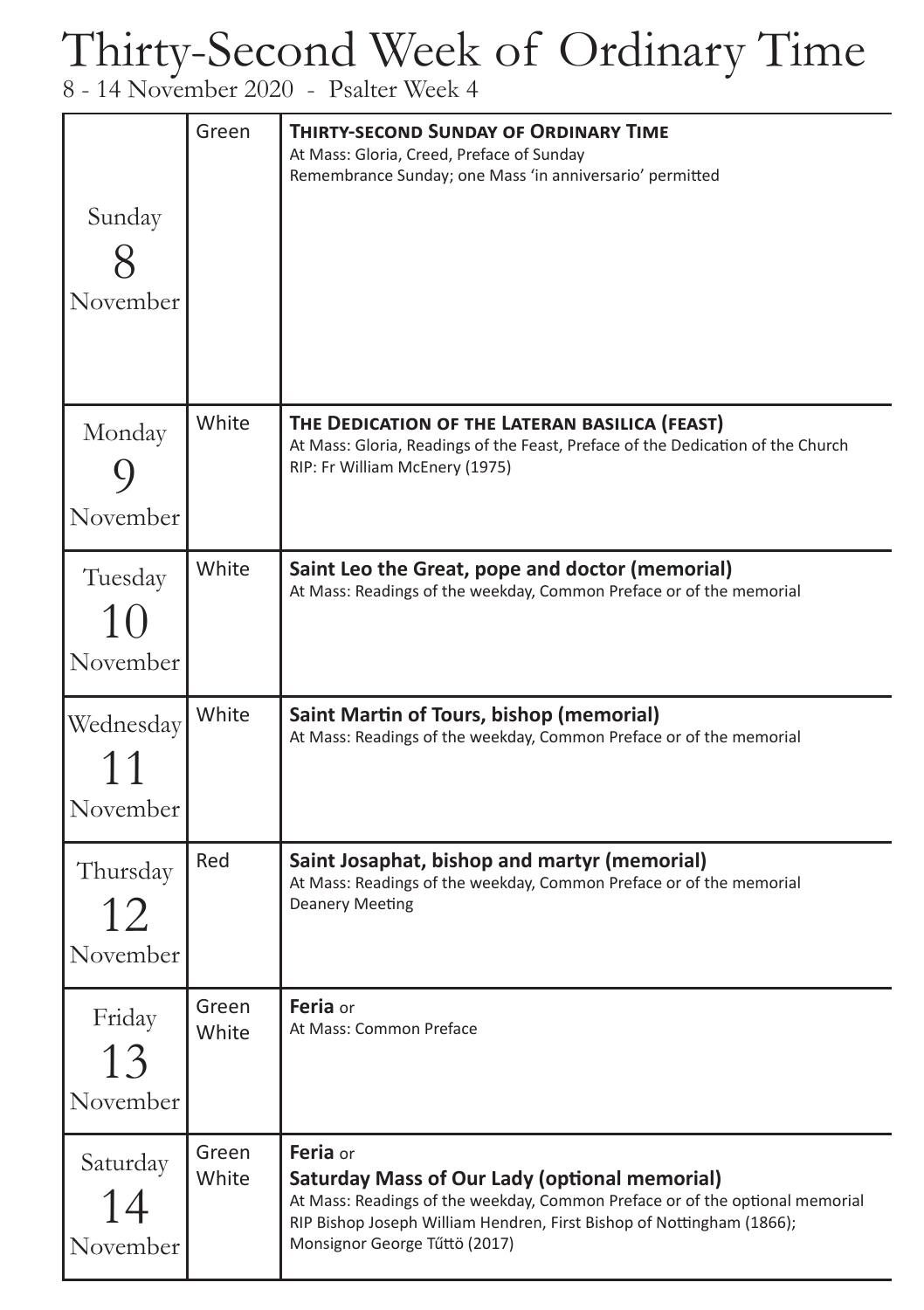### Thirty-Third Week of Ordinary Time

15 - 21 November 2020 - Psalter Week 1

| Sunday<br>15<br>November     | Green                            | <b>THIRTY-THIRD SUNDAY OF ORDINARY TIME</b><br>At Mass: Gloria, Creed, Preface of Sunday<br>World Day of Prayer for the Poor<br>RIP: Monsignor Provost Humphrey Wilson (1997)                                                                                                          |
|------------------------------|----------------------------------|----------------------------------------------------------------------------------------------------------------------------------------------------------------------------------------------------------------------------------------------------------------------------------------|
| Monday<br>16<br>November     | Green<br>White<br>White<br>White | Feria or<br>Saint Margaret of Scotland (optional memorial) or<br>Saint Gertrude, virgin (optional memorial) or<br>Saint Edmund of Abingdon, bishop (optional memorial)<br>At Mass: Readings of the weekday, Common Preface or of the optional memorial<br>RIP: Fr Alan Molyneux (1984) |
| Tuesday<br>November          | White                            | SAINT HUGH OF LINCOLN, BISHOP, PATRON OF THE DIOCESE (FEAST)<br>At Mass: Readings of the feast, Gloria, Preface of Pastors<br>RIP: Monsignor William Purdy (1994)                                                                                                                      |
| Wednesday                    | Green<br>White                   | Feria or<br>Dedication of the Basilicas of Saint Peter and Saint Paul (optional                                                                                                                                                                                                        |
| 18<br>November               |                                  | memorial)<br>At Mass: Readings of the weekday or of the optional memorial (when celebrated),<br>Common Preface or of the optional memorial                                                                                                                                             |
| Thursday<br>1 ()<br>November | Green<br>White                   | Feria or<br>Saint Elizabeth of Hungary, religious (optional memorial)<br>transferred in the Diocese of Nottingham from 17 November<br>At Mass: Readings of the weekday, Common Preface or of the optional memorial                                                                     |
| Friday<br>20<br>November     | Green                            | Feria<br>At Mass: Readings of the weekday, Common Preface<br>RIP: Fr Joseph Neary (1984)                                                                                                                                                                                               |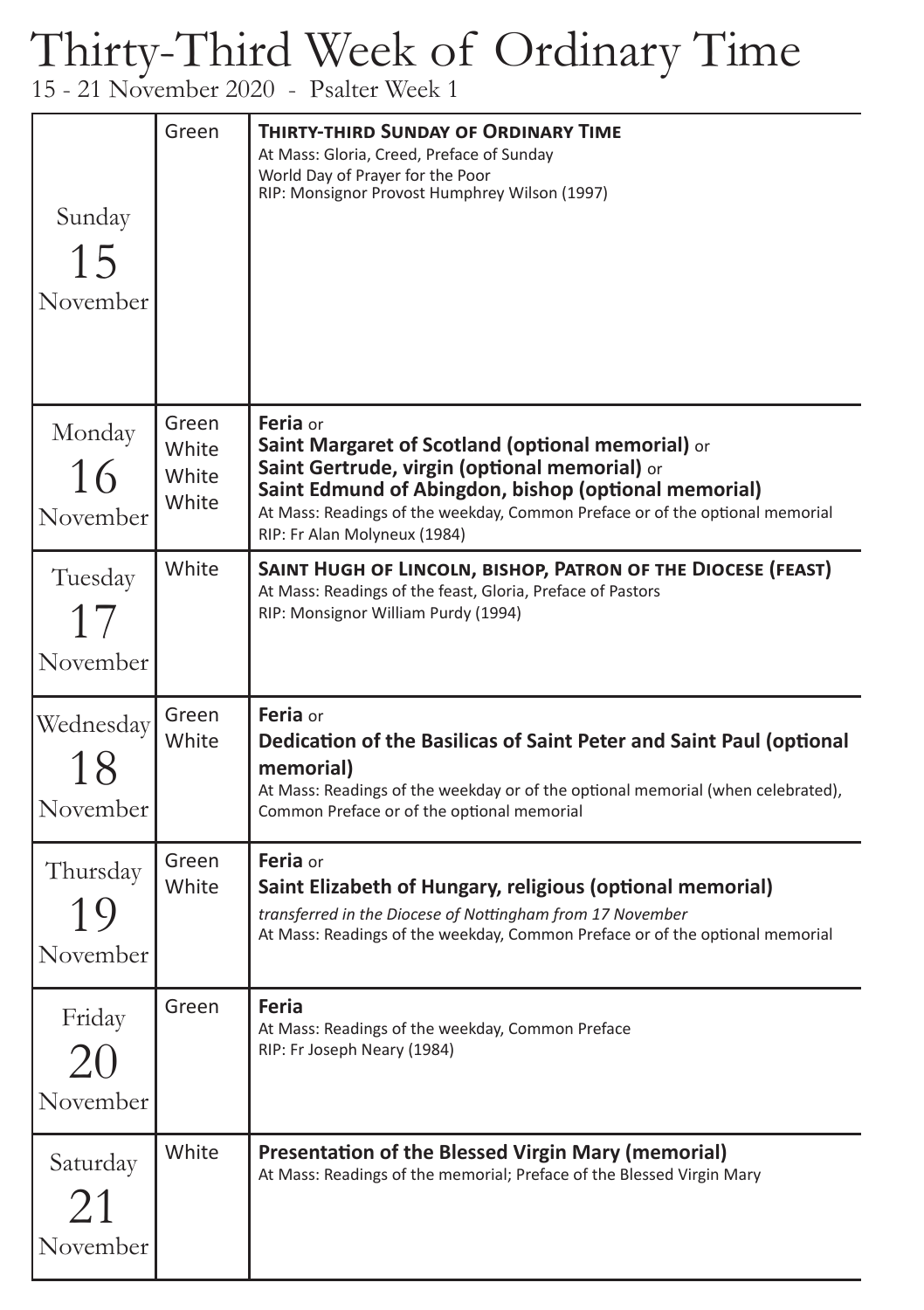# Thirty-Fourth Week of Ordinary Time

22 - 28 November 2020 - Psalter Week 2

| Sunday<br>22<br>November    | White                 | OUR LORD JESUS CHRIST, KING OF THE UNIVERSE<br>(SOLEMNITY)<br>At Mass: Gloria, Creed, Proper Preface<br>National Youth Sunday                                                                                                  |
|-----------------------------|-----------------------|--------------------------------------------------------------------------------------------------------------------------------------------------------------------------------------------------------------------------------|
| Monday<br>23<br>November    | Green<br>Red<br>White | Feria or<br>Saint Clement I, pope and martyr (optional memorial) or<br>Saint Columban, abbot (optional memorial)<br>At Mass: Readings of the weekday, Common Preface or of the memorial<br>RIP: Fr John Dewar-MacIntyre (1994) |
| Tuesday<br>24<br>November   | Red                   | Saint Andrew Düng-Lac, priest, and Companions, martyrs<br>(memorial)<br>At Mass: Readings of the weekday, Common Preface or of the memorial<br>RIP: Monsignor Provost Peter O'Dowd (2000)                                      |
| Wednesday<br>25<br>November | Green<br>Red          | Feria or<br>Saint Catherine of Alexandria, virgin and martyr (optional<br>memorial)<br>At Mass: Readings of the weekday, Common Preface or of the optional memorial<br>RIP: Canon Cyril Gryce (1977)                           |
| Thursday<br>26<br>November  | Green                 | Feria<br>At Mass: Readings of the weekday, Common Preface                                                                                                                                                                      |
| Friday<br>27<br>November    | Green                 | Feria<br>At Mass: Readings of the weekday, Common Preface                                                                                                                                                                      |
| Saturday<br>28              | Green<br>White        | Feria or<br>Saturday Mass of Our Lady (optional memorial)<br>At Mass: Readings of the weekday, Common Preface                                                                                                                  |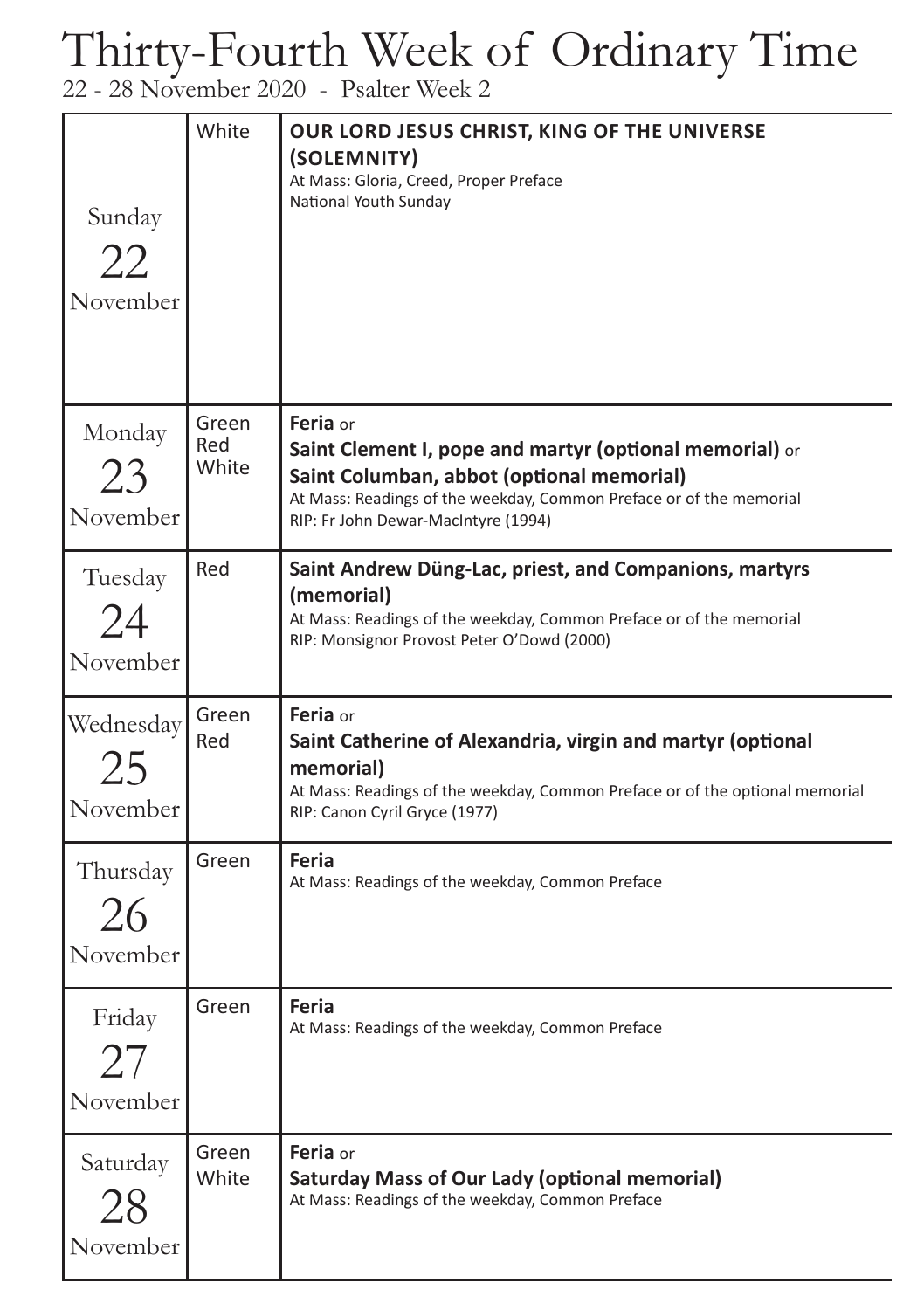For planning purposes, an outline calendar is included to the end of the calendar year:

| Sunday    | 29 | Violet | First Sunday of Advent                                |  |  |  |
|-----------|----|--------|-------------------------------------------------------|--|--|--|
| Monday    | 30 | Red    | Saint Andrew, apostle, Patron of Scotland (feast)     |  |  |  |
| Tuesday   | 1  | Violet | Advent Feria or                                       |  |  |  |
|           |    | Red    | The Martyrs of Derbyshire (optional memorial)         |  |  |  |
| Wednesday | 2  | Violet | Advent Feria                                          |  |  |  |
| Thursday  | 3  | White  | Saint Francis Xavier, priest (memorial)               |  |  |  |
| Friday    | 4  | Violet | Advent Feria or                                       |  |  |  |
|           |    | White  | Saint John Damascene, priest and doctor               |  |  |  |
|           |    |        | (optional memorial)                                   |  |  |  |
| Saturday  | 5  | Violet | <b>Advent Feria</b>                                   |  |  |  |
| Sunday    | 6  | Violet | Second Sunday of Advent                               |  |  |  |
| Monday    | 7  | White  | Saint Ambrose, bishop and doctor (memorial)           |  |  |  |
| Tuesday   | 8  | White  | The Immaculate Conception of the Blessed Virgin       |  |  |  |
|           |    |        | Mary, Patron of the Diocese (solemnity)               |  |  |  |
| Wednesday | 9  | Violet | Advent Feria or                                       |  |  |  |
|           |    | White  | Saint Juan Diego Cuauhtlatoazin (optional memorial)   |  |  |  |
| Thursday  | 10 | Violet | Advent Feria or                                       |  |  |  |
|           |    | Red    | The Martyrs of Lincolnshire (optional memorial) or    |  |  |  |
|           |    | White  | The Blessed Virgin Mary of Loreto (optional memorial) |  |  |  |
| Friday    | 11 | Violet | Advent Feria or                                       |  |  |  |
|           |    | White  | Saint Damasus I, pope (optional memorial)             |  |  |  |
| Saturday  | 12 | Violet | Advent Feria or                                       |  |  |  |
|           |    | White  | Our Lady of Guadalupe (optional memorial)             |  |  |  |
| Sunday    | 13 |        | Violet or RoseThird Sunday of Advent - Gaudete Sunday |  |  |  |
| Monday    | 14 | White  | Saint John of the Cross, priest (memorial)            |  |  |  |
| Tuesday   | 15 | Violet | <b>Advent Feria</b>                                   |  |  |  |
| Wednesday | 16 | Violet | <b>Advent Feria</b>                                   |  |  |  |
| Thursday  | 17 | Violet | <b>Advent Feria</b>                                   |  |  |  |
| Friday    | 18 | Violet | Advent Feria                                          |  |  |  |
| Saturday  | 19 | Violet | Advent Feria                                          |  |  |  |
| Sunday    | 20 | Violet | Fourth Sunday of Advent                               |  |  |  |
| Monday    | 21 | Violet | Advent Feria or                                       |  |  |  |
|           |    | Violet | Saint Peter Canisius, priest (as a commemoration)     |  |  |  |
| Tuesday   | 22 | Violet | Advent Feria                                          |  |  |  |
| Wednesday | 23 | Violet | Advent Feria or                                       |  |  |  |
|           |    | Violet | Saint John of Kanty, priest (as a commemoration)      |  |  |  |
| Thursday  | 24 | Violet | <b>Advent Feria</b>                                   |  |  |  |
| Friday    | 25 | White  | The Nativity of Our Lord (solemnity)                  |  |  |  |
| Saturday  | 26 | Red    | Saint Stephen, Proto-martyr (feast)                   |  |  |  |
| Sunday    | 27 | White  | Holy Family (feast)                                   |  |  |  |
| Monday    | 28 | Red    | The Holy Innocents, martyrs (feast)                   |  |  |  |
| Tuesday   | 29 | Red    | Saint Thomas of Canterbury, bishop & martyr (feast)   |  |  |  |
| Wednesday | 30 | White  | Sixth Day within the Octave of Christmas              |  |  |  |
| Thursday  | 31 | White  | Seventh Day within the Octave of Christmas or         |  |  |  |
|           |    | White  | Saint Sylvester I, pope (as a commemoration)          |  |  |  |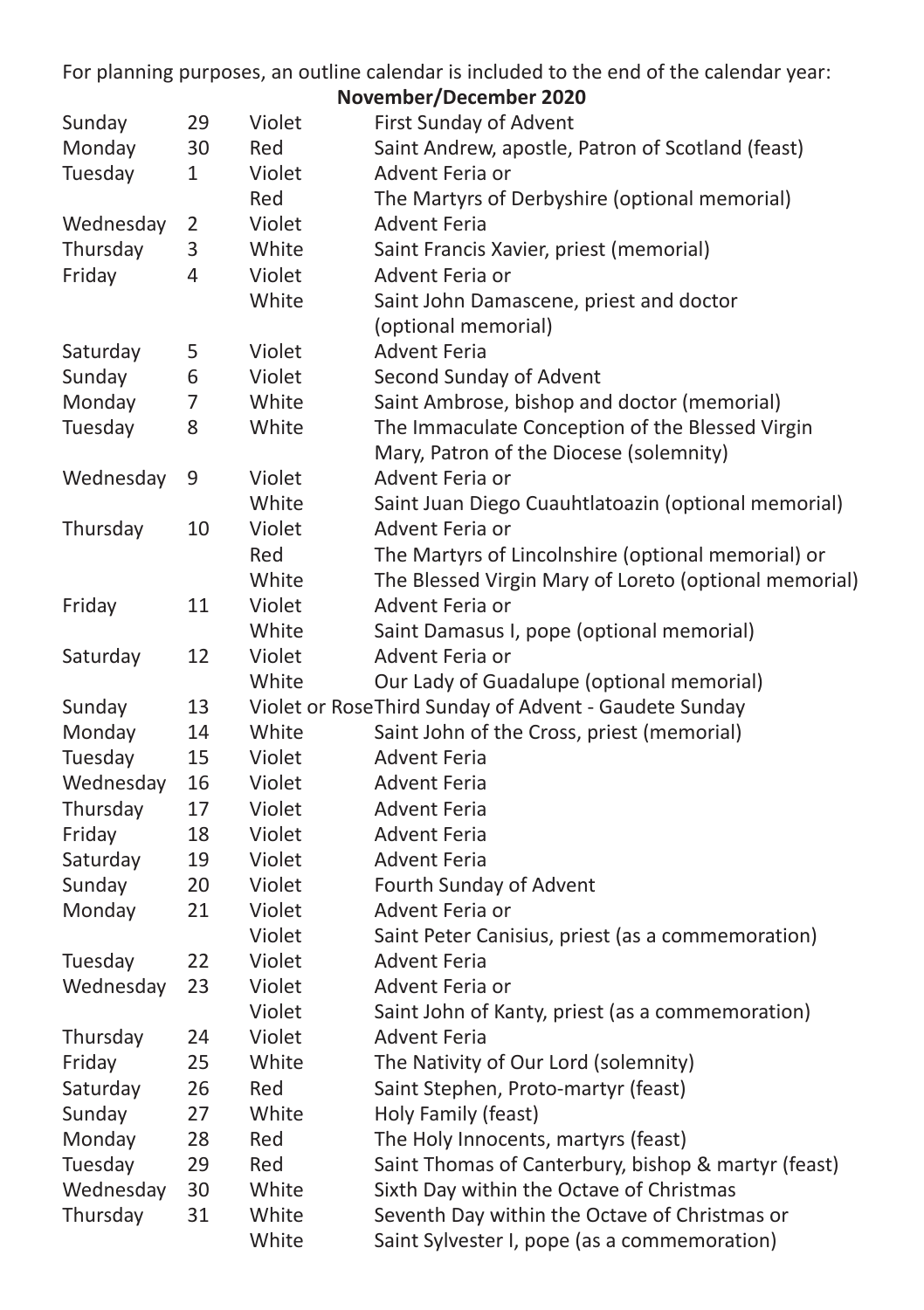#### **Provisional List of Additional Collections in 2021**

*This list is included for guidance only; it is subject to revision*

| Poor and Needy Parishes       | Sunday 12 December 2020  |
|-------------------------------|--------------------------|
| Sick and Retired Priests Fund | Sunday 24 January 2021   |
| Holy Places of Palestine      | Good Friday 2 April 2021 |
| <b>Clergy Formation Fund</b>  | Sunday 25 April 2021     |
| Peter Pence                   | Sunday 27 June 2021      |
| Apostleship of the Sea        | Sunday 11 July 2021      |
| Day for Life                  | Sunday 25 July 2021      |
| Home Mission Sunday           | Sunday 12 September 2021 |
| <b>World Mission Sunday</b>   | Sunday 17 October 2021   |
| Poor and Needy Parishes       | Sunday 13 December 2021  |

#### **Calendar Outline for 2021**

| January                                                                                                                                                                                                                  | 3 (2 Christmas)                                           | 10 (Baptism)   | 17 (2 OT)         |                 | 24 (3 OT)                          | 31 (4 OT)      |
|--------------------------------------------------------------------------------------------------------------------------------------------------------------------------------------------------------------------------|-----------------------------------------------------------|----------------|-------------------|-----------------|------------------------------------|----------------|
| February                                                                                                                                                                                                                 | 7(5 O T)<br>14 (6 OT)                                     |                | 21 (1 Lent)       |                 | 28 (2 Lent)                        |                |
| March                                                                                                                                                                                                                    | $7(3$ Lent)                                               | 14 (4 Lent)    | 21 (5 Lent)       |                 | 28 (Palm)                          |                |
| April                                                                                                                                                                                                                    | $4*$ (Easter)                                             | 11 (2 Easter)  | 18 (3 Easter)     |                 | 25 (4 Easter)                      |                |
| May                                                                                                                                                                                                                      | $2*$ (5 Easter)                                           | $9(6)$ Easter) | 16 (7 Easter)     |                 | 23 (Pentecost)                     | $30*$ (Trin'y) |
| June                                                                                                                                                                                                                     | 6 (Corpus Christi)                                        | 13 (11 OT)     | 20 (12 OT)        |                 | 27 (13 OT)                         |                |
| July                                                                                                                                                                                                                     | 4 (14 OT)                                                 | 11 (15 OT)     | 18 (16 OT)        |                 | 25 (17 OT)                         |                |
| August                                                                                                                                                                                                                   | 1(18 O T)                                                 | 8 (19 OT)      |                   | 15 (Assumption) | 22 (21 OT)                         | $29* (220T)$   |
| September                                                                                                                                                                                                                | 5 (23 OT)                                                 | 12 (24 OT)     |                   | 19 (25 OT)      | 26 (26 OT)                         |                |
| October                                                                                                                                                                                                                  | 3 (27 OT)                                                 | 10 (28 OT)     | 17 (29 OT)        |                 | 24 (30 OT)                         | 31 (Saints)    |
| November                                                                                                                                                                                                                 | 7 (32 OT)                                                 | 14 (33 OT)     |                   |                 | 21 (Christ the King) 28 (1 Advent) |                |
| December                                                                                                                                                                                                                 | 5 (2 Advent)                                              | 12 (3 Advent)  | 19 (4 Advent)     |                 | 26* (Holy Family)                  |                |
| Also Holy Days of Obligation:<br>Wednesday 6 January - The Epiphany of the Lord<br>Thursday 13 May - The Ascension of the Lord<br>Tuesday 29 June - Saints Peter and Paul<br>Saturday 25 December - Nativity of Our Lord |                                                           |                |                   |                 |                                    |                |
|                                                                                                                                                                                                                          | * Bank and Public Holiday Weekends (the following Monday) |                |                   |                 |                                    |                |
|                                                                                                                                                                                                                          | Other Bank and Public Holidays:                           |                | New Year's Day    |                 | Monday 1 January 2021              |                |
|                                                                                                                                                                                                                          |                                                           | Good Friday    |                   |                 | Friday 2 April 2021                |                |
|                                                                                                                                                                                                                          |                                                           |                | Christmas         |                 | Monday 27 December 2021            |                |
|                                                                                                                                                                                                                          |                                                           |                | <b>Boxing Day</b> |                 | Tuesday 28 December 2021           |                |